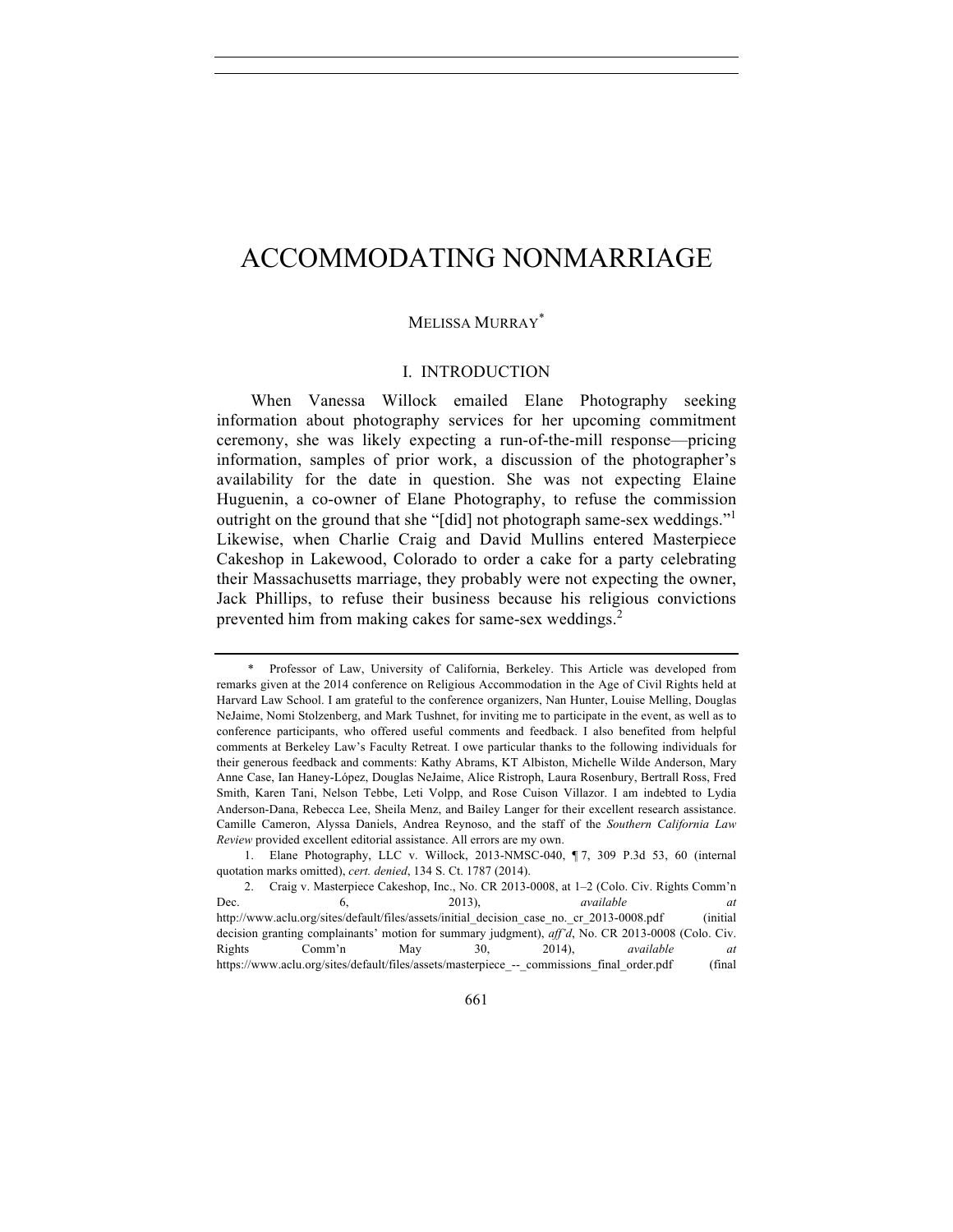Perhaps the couples should have been prepared for these responses. As the facts of *Elane Photography v. Willock* and *Craig v. Masterpiece Cakeshop* suggest, the expansion of marriage equality across the country has also produced a clash of religious rights and civil rights.<sup>3</sup> However, amidst these confrontations between claims for religious liberty and laws demanding LGBT equality, it is easy to overlook a crucial fact: neither *Elane Photography* nor *Masterpiece Cakeshop* actually involved marriages

3. The clash has generated refusals by state officials to license same-sex marriages due to religious objections. *See, e.g.*, Pam Belluck, *Massachusetts Arrives at Moment for Same-Sex Marriage*, N.Y. TIMES, May 17, 2004, at A16, *available at* http://www.nytimes.com/2004/05/17/us/massachusettsarrives-at-moment-for-same-sex-marriage.html ("Twelve . . . [Massachusetts] justices of the peace resigned rather than perform same-sex marriage . . . ."); Thomas Kaplan, *Rights Collide as Town Clerk Sidesteps Role in Gay Marriages*, N.Y. TIMES, Sept. 28, 2011, at A1, *available at* http://www.nytimes.com/2011/09/28/nyregion/rights-clash-as-town-clerk-rejects-her-role-in-gaymarriages.html (reporting that in New York, two clerks resigned and one appointed a deputy to issue licenses by appointment for same-sex couples). Additionally, wedding-related service providers have refused to provide services for use in same-sex weddings. *See, e.g.*, Geoff Folsom, *Arlene's Flowers Case Still Stalled*, TRI-CITY HERALD (Kennewick, Pasco, & Richland, Wash.) (July 10, 2014), http://www.tri-cityherald.com/2014/07/10/3059058/arlenes-flowers-case-still-stalled.html (reporting on the status of a case filed by the Washington Attorney General after a floral shop owner refused to provide floral arrangements for a same-sex wedding); Katie McDonough, *Yet Another Bakery Refuses to Make Cake for Gay Wedding*, SALON (May 15, 2013), http://www.salon.com/2013/05/15/yet\_another\_bakery\_refuses\_cake\_for\_gay\_wedding/ (reporting on pending legal action for an Oregon baker's refusal to bake a cake for a same-sex wedding); Katie McDonough, *Oregon Baker Denies Lesbian Couple a Wedding Cake*, SALON (Feb. 4, 2013), http://www.salon.com/2013/02/04/oregon\_baker\_denies\_lesbian\_couple\_a\_wedding\_cake/ (discussing pending legal action for a second Oregon baker's refusal to bake a cake for a same-sex wedding); Nina Terrero, *N.J. Bridal Shop Refused to Sell Wedding Dress to Lesbian Bride: Owner Says: "That's Illegal"*, ABC NEWS (Aug. 19, 2011), http://abcnews.go.com/US/nj-bridal-shop-refused-sell-weddingdress-lesbian/story?id=14342333#.UZqtN7Wkrlw (reporting a New Jersey shop owner's refusal to sell a wedding dress to a same-sex bride because, aside from the owner's personal convictions, the state does not recognize same-sex marriage). More generally, religious objectors have refused to serve samesex couples in other contexts. *See, e.g.*, Walden v. Ctrs. for Disease Control & Prevention, 669 F.3d 1277, 1280–81 (11th Cir. 2012) (involving a counselor who referred a client to another counselor because of the client's same-sex relationship); Ward v. Polite, 667 F.3d 727, 729–30 (6th Cir. 2012) (concerning a graduate student who was expelled from a graduate-level counseling degree program due to her refusal to counsel a homosexual student during a counseling practicum); Keeton v. Anderson-Wiley, 664 F.3d 865, 867–68 (11th Cir. 2011) (involving a graduate student who refused her university's request that she participate in a remedial plan addressing her unwillingness to counsel LGBT clients); Bruff v. N. Miss. Health Servs., Inc., 244 F.3d 495, 497–99 (5th Cir. 2001) (involving a refusal by a family and marriage counselor to counsel a client on her same-sex relationship); Cervelli v. Aloha Bread & Breakfast, No. 11-1-3103-12 ECN, 2013 WL 1614105, at \*2–3 (Haw. Cir. Ct. Apr. 11, 2013) (granting summary judgment in favor of same-sex couple who were refused service at a bed and breakfast). For further discussion of these clashes, see generally Douglas NeJaime, *Marriage Inequality: Same-Sex Relationships, Religious Exemptions, and the Production of Sexual Orientation Discrimination*, 100 CALIF. L. REV. 1169 (2012) (discussing instances of religious objectors refusing to serve same-sex couples on the basis of sexual orientation).

agency order); Notice of Hearing and Formal Complaint at 2, *Masterpiece Cakeshop*, No. CR 2013- 0008, *available at* http://aclu-co.org/wp-content/uploads/files/2013-05- 31%20Notice%20of%20Charges%20(Craig).pdf.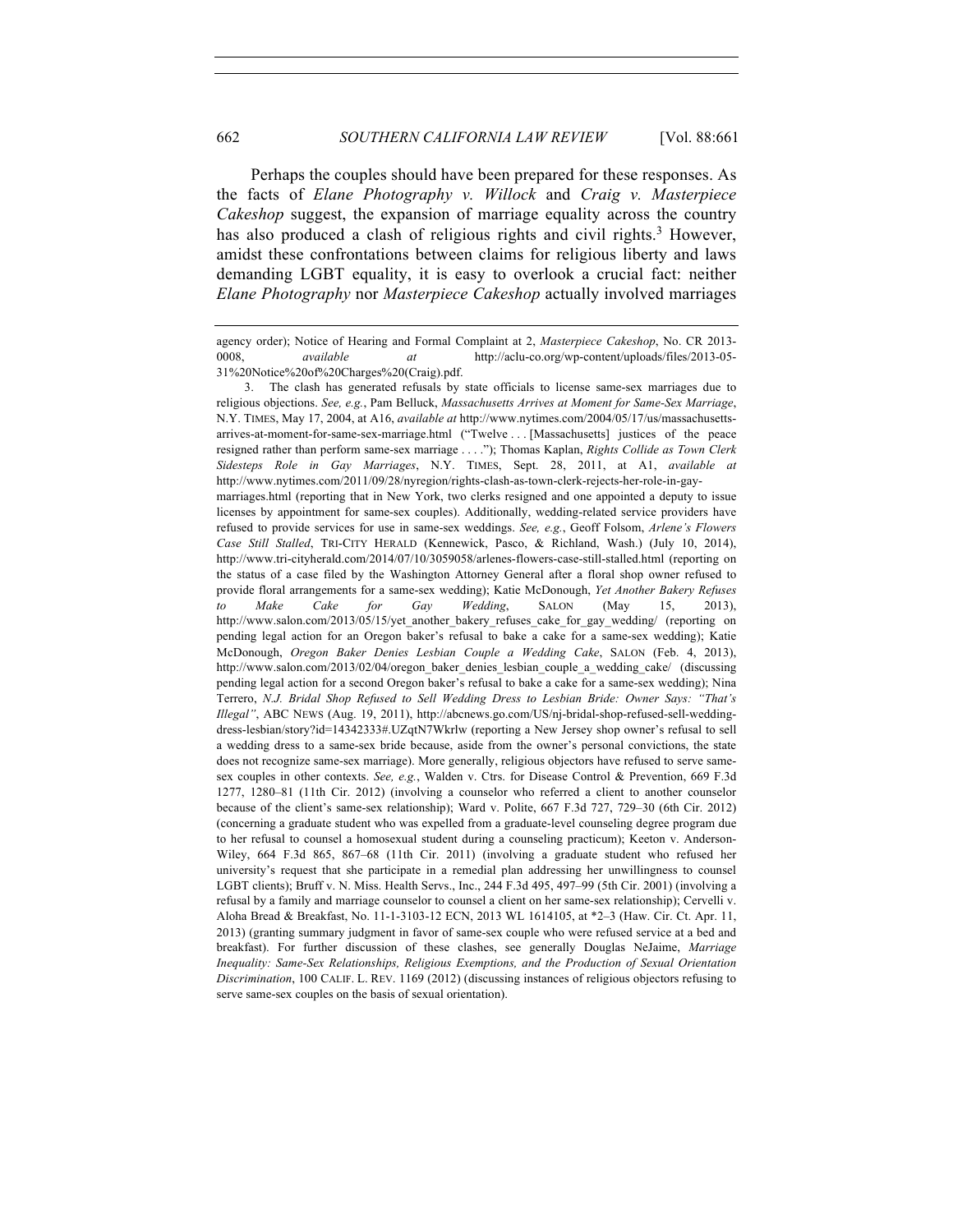that were civilly recognized by the states in which the litigants lived. Although the couples and the objecting service providers framed their legal arguments with reference to marriage, New Mexico and Colorado—the states in which the cases took place—did not actually recognize same-sex marriages at the time.<sup>4</sup> Nevertheless, despite the absence of civil recognition of these relationships as marriages, all of the parties—and the reviewing courts adjudicating the parties' claims—framed the relationships in marital terms.

Why did the parties and the courts characterize these nonmarital relationships as marriages? On one hand, the willingness to conflate committed relationships with marriages may suggest that the popular understanding of marriage is more expansive than state laws defining civil

<sup>4.</sup> In 2006, Colorado voters passed Initiative 43, which amended the Colorado Constitution to prohibit legal recognition of same-sex marriages. *See* COLO. CONST. art. II, § 31 ("Only a union of one man and one woman shall be valid or recognized as a marriage in this state."); *America Votes 2006: State Races—Colorado*, CNN.COM, http://www.cnn.com/ELECTION/2006/pages/results/states/CO/ index.html (last visited Feb. 3, 2015) (showing Amendment 43 passed with 56 percent of the vote in the 2006 election). By contrast, New Mexico's marriage statute was not specific as to the gender of the parties; nor did the state have a mini-DOMA that explicitly precluded legal recognition of same-sex marriage. *See* N.M. STAT. ANN. § 40-1-1 (West 2013) ("Marriage is contemplated by the law as a civil contract, for which the consent of the contracting parties, capable in law of contracting, is essential."). Nevertheless, in the absence of a clear state law or judicial ruling concerning same-sex marriage, the policy for issuing marriage licenses to same-sex couples was briefly determined at the county level at the discretion of local authorities before the state's then-Attorney General prohibited that practice. *See New Mexico*, FREEDOM TO MARRY, http://www.freedomtomarry.org/states/entry/c/new-mexico (last visited Feb. 6, 2015) (discussing the history of same-sex marriage in New Mexico). Recent developments, however, have prompted dramatic changes in these states. In 2013, Colorado legalized civil unions for same-sex couples. Jack Healy, *Colorado: Civil Unions Signed Into Law*, N.Y. TIMES, Mar. 22, 2013, at A19, *available at* http://www.nytimes.com/2013/03/22/us/colorado-approves-samesex-unions.html?  $r=0$ . On December 19, 2013, the New Mexico Supreme Court officially legalized same-sex marriages throughout the state. Fernanda Santos, *New Mexico Is 17th State to Allow Gay Marriage*, N.Y. TIMES, Dec. 20, 2013, at A22, *available at* http://www.nytimes.com/2013/12/20/us/new-mexico-becomes-17th-state-to-legalize-gaymarriage.html. Additionally, on June 25, 2014, a three-judge panel of the Tenth Circuit, which covers the jurisdictions of Colorado, Kansas, New Mexico, Oklahoma, Utah and Wyoming, held that "the Fourteenth Amendment protects the fundamental right to marry, establish a family, raise children, and enjoy the full protection of a state's marital laws. A state may not deny the issuance of a marriage license to two persons, or refuse to recognize their marriage, based solely upon the sex of the persons in the marriage union." Kitchen v. Herbert, 755 F.3d 1193, 1199, 1230 (10th Cir. 2014) (staying its holding that "those who wish to marry a person of the same sex are entitled to exercise the same fundamental right as is recognized for persons who wish to marry a person of the opposite sex" pending "the disposition of any subsequently filed petition[s] for writ of certiorari), *cert. denied*, 135 S. Ct. 265 (2014), *stay lifted by* 2014 U.S. App. LEXIS 19304 (10th Cir. Oct. 6, 2014). In the wake of the Tenth Circuit's decision, a Colorado state judge struck down the constitutional amendment banning same-sex

marriage, and clerks in Boulder began issuing marriage licenses. Jack Healy, *Colorado Clerk Won't Halt Marriage Licenses for Gays*, N.Y. TIMES, July 3, 2014, at A12, *available at* http://www.nytimes.com/2014/07/03/us/colorado-clerk-wont-halt-marriage-licenses-forgays.html?\_r=0.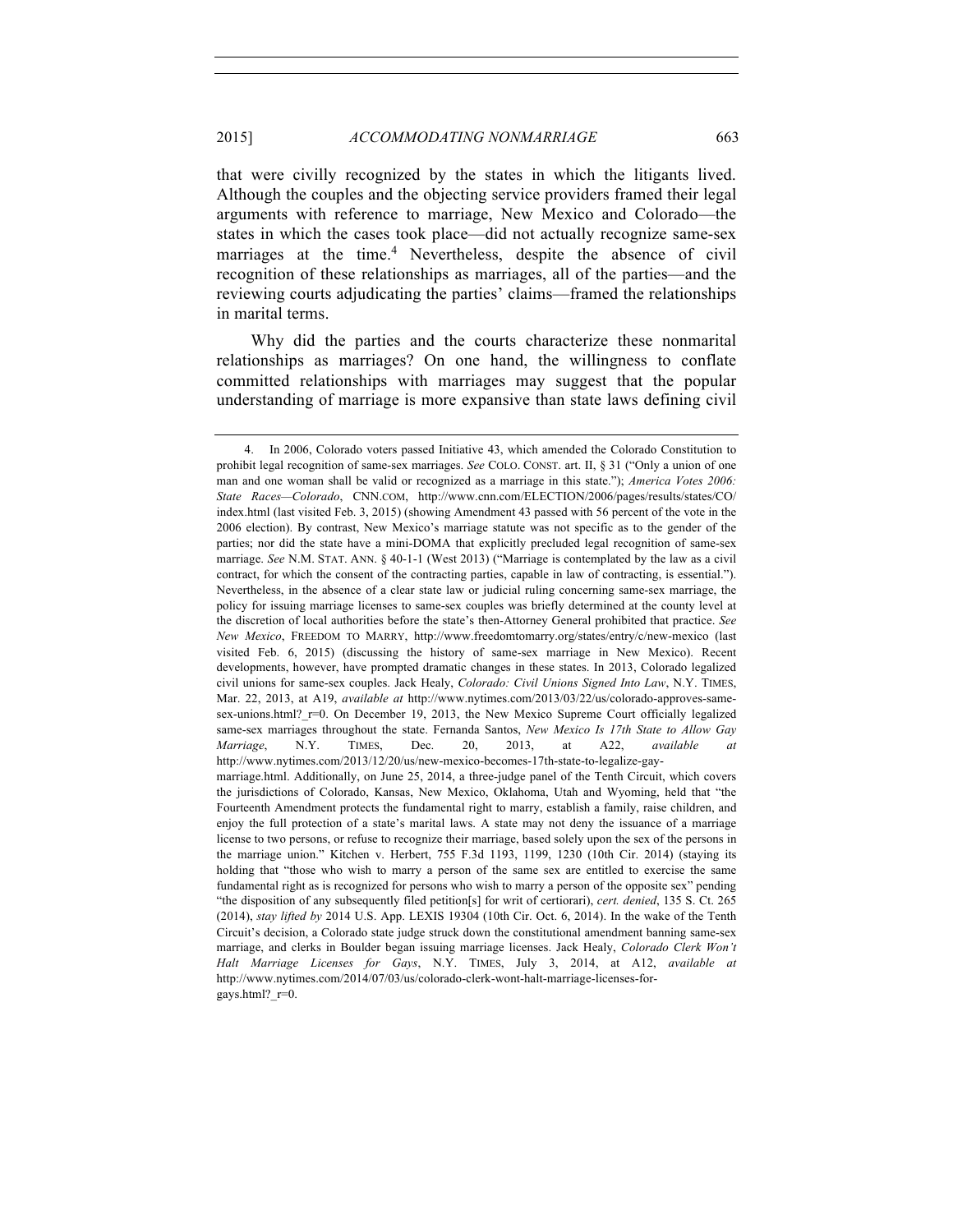marriage—that, regardless of state licensure, we understand committed couples in marital terms. Or perhaps it reflects strategic choices that are made in the course of litigation. For example, a claim for a religious exemption from the operation of antidiscrimination law may seem more plausible if the believer's objections concern an institution like marriage, which has religious underpinnings, rather than objections to homosexuality more generally.

Regardless of why it occurred, the conflation of nonmarital relationships with marriages in *Elane Photography* and *Masterpiece Cakeshop* is meaningful. As I explain in this Symposium Article, the conflation of these relationships with marriages reflects the broader elision—and *erasure*—of nonmarriage in our law and culture. To this end, the marital discourse that pervades these cases makes clear that the debate over religious exemptions and same-sex marriage is not exclusively about *religious* liberty—to what extent can we balance our commitments to free exercise of religion and equal protection of the laws for all citizens? Instead, this issue also raises broader questions about *sexual* liberty—to what extent are we willing to accommodate dissent from the prevailing orthodoxy of marriage?

Before outlining the contours of the argument that follows, let me briefly define terms. This Article draws a distinction between "marriage" and "nonmarriage." These are obviously capacious terms. "Marriage" has traditionally referred to those relationships that are licensed and recognized by the state—civil marriages. However, those who are not civilly married, but nonetheless understand themselves to be married for purposes of public presentation, may use the term to refer to their relationships—we may call these "public marriages." Likewise, those who are not in licensed, staterecognized marriages may be married for purposes of a particular faith tradition—we may call these "religious marriages."

The category of "nonmarriage" may also be broadly construed. Nonmarriage may refer to any relationship that is not licensed and recognized by the state as a civil marriage. This could include coupled, intimate relationships that are not civilly recognized, but resemble marriage in particular ways. On this account, this category may overlap with public marriages and religious marriages. Alternatively, nonmarriage may include relationships that involve interdependence and caregiving, but are not necessarily conjugal. Or it could refer to relationships that may be considered deviant in some fashion—relationships that involve BDSM, <sup>5</sup> for

<sup>5.</sup> The BDSM community, whose name is derived from the terms "bondage and discipline," "dominance and submission," and "sadomasochism," encompasses a wide range of non-normative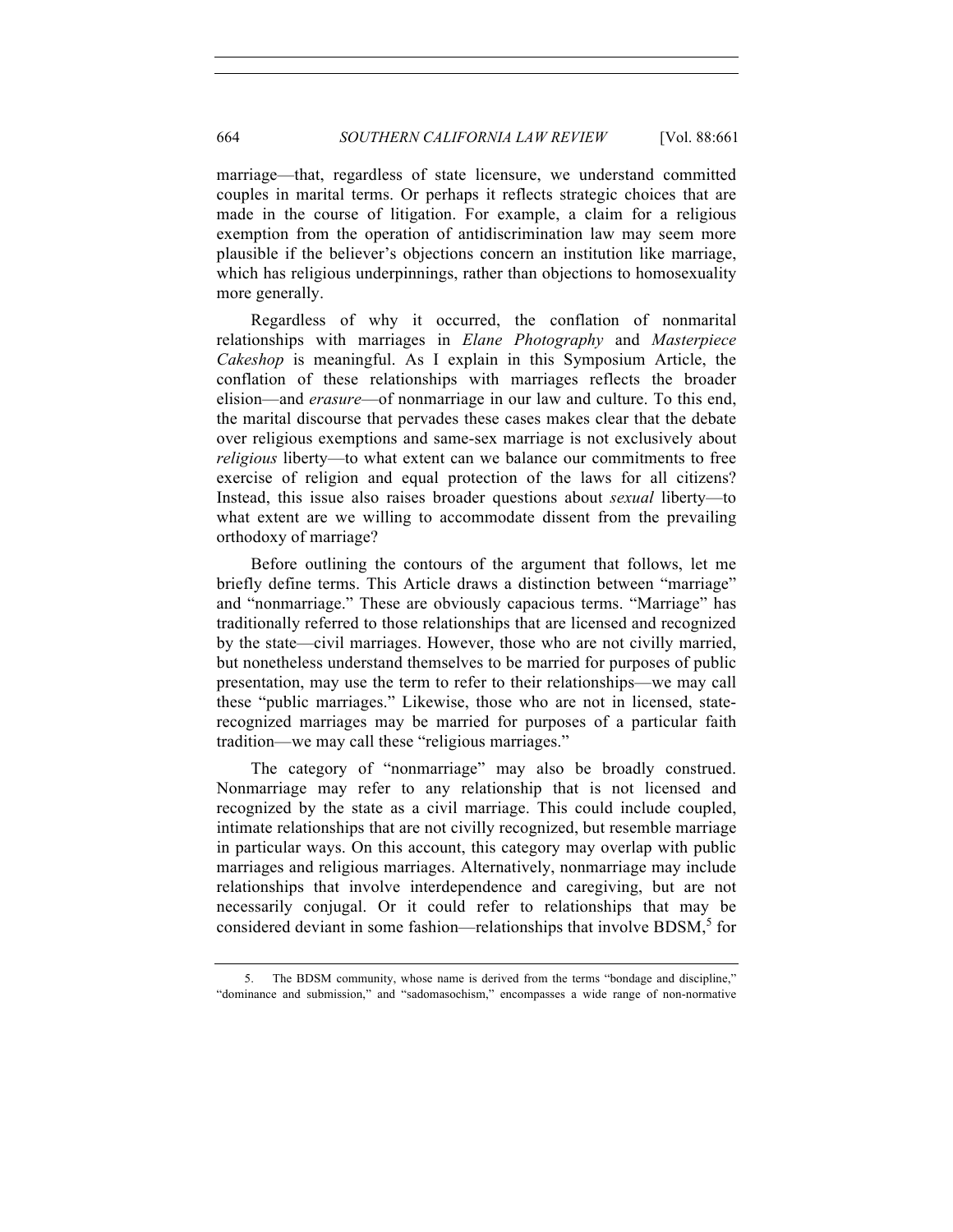example. More radically, nonmarriage may refer to a range of sexual behaviors that occur outside of committed sexual relationships.

Although I have begun to map the contours of this divide in other work, $6$  for the purposes of this Article. I have cabined these terms considerably. In this Article, by "marriage," I mean specifically *civil*  marriage. That is, relationships licensed and recognized as marriages by the state in which the parties are living. By "nonmarriage," I refer to coupled intimate relationships that are *not* recognized by the state under the rubric of civil marriage. As the previous discussion suggests, this distinction is crude and obviously does not capture the full panoply of intimate relationships that might exist. Nor does it account for the fact that the term "marriage" may have meaning beyond state licensing and recognition. Although I recognize these nuances, I do not engage them in this Article. Instead, my focus is directed specifically toward relationships that the state recognizes as marriages and those it does not.

With these caveats duly issued, let me proceed to the argument. Using *Elane Photography* and *Masterpiece Cakeshop* as a point of entry,<sup>7</sup> I explore the impulse to translate coupled intimate relationships into the vernacular of marriage. As I contend, viewing such relationships through the lens of marriage may entail short-term benefits—here, the same-sex couples prevailed over the objecting service providers.<sup>8</sup> However, in the

8. Elane Photography, LLC v. Willock, 2013-NMSC-040, ¶¶ 2–4, 309 P.3d 53, 59, *cert. denied*,

erotic interpersonal relationships. Inclusion within the community is dependent on self-identification with shared experiences of the subculture. For further discussion of over-arching characteristics of such practices, see *BDSM*, SUBMISSIVE GUIDE, http://www.submissiveguide.com/encyclopedia/bdsm/ (last visited Feb. 6, 2015).

<sup>6.</sup> *See* Melissa Murray, *Marriage as Punishment*, 112 COLUM. L. REV. 1, 54–58 (2012) [hereinafter Murray, *Marriage as Punishment*] (discussing the practical difference between "legally imposed monogamy" and "monogamous self-governance" in light of the shifting landscape of the "marriage-crime binary that traditionally [was] used to regulate sex and sexuality"); Melissa Murray, *Strange Bedfellows: Criminal Law, Family Law, and the Legal Construction of Intimate Life*, 94 IOWA L. REV. 1253, 1302–04 (2009) [hereinafter Murray, *Strange Bedfellows*] (addressing the existence of the legal "interstitial space occupied by intimate acts and choices that are neither criminal nor marital" and arguing that "the promise of an unregulated space between marriage and crime is ultimately unrealized" due to society's habit of classifying such activities to map onto a familiar marriage-crime binary scheme).

<sup>7.</sup> A brief note about methodology and case selection. *Elane Photography* and *Masterpiece Cakeshop* are not the only cases that confront the intersections of religious accommodations, antidiscrimination law, and same-sex marriage. As noted earlier, *supra* note 3, such cases have proliferated in recent years. I focus on *Elane Photography* and *Masterpiece Cakeshop* because they are among the most recent challenges and feature many of the same arguments and discursive moves seen in other cases. As importantly, both cases were initiated at the level of a state administrative agency. Accordingly, they progressed through the state administrative adjudication system before ultimately proceeding to the state judicial system. As a result of this multilevel adjudicative process, both cases have a developed litigation record that permits a close-reading analysis of the cases as legal texts.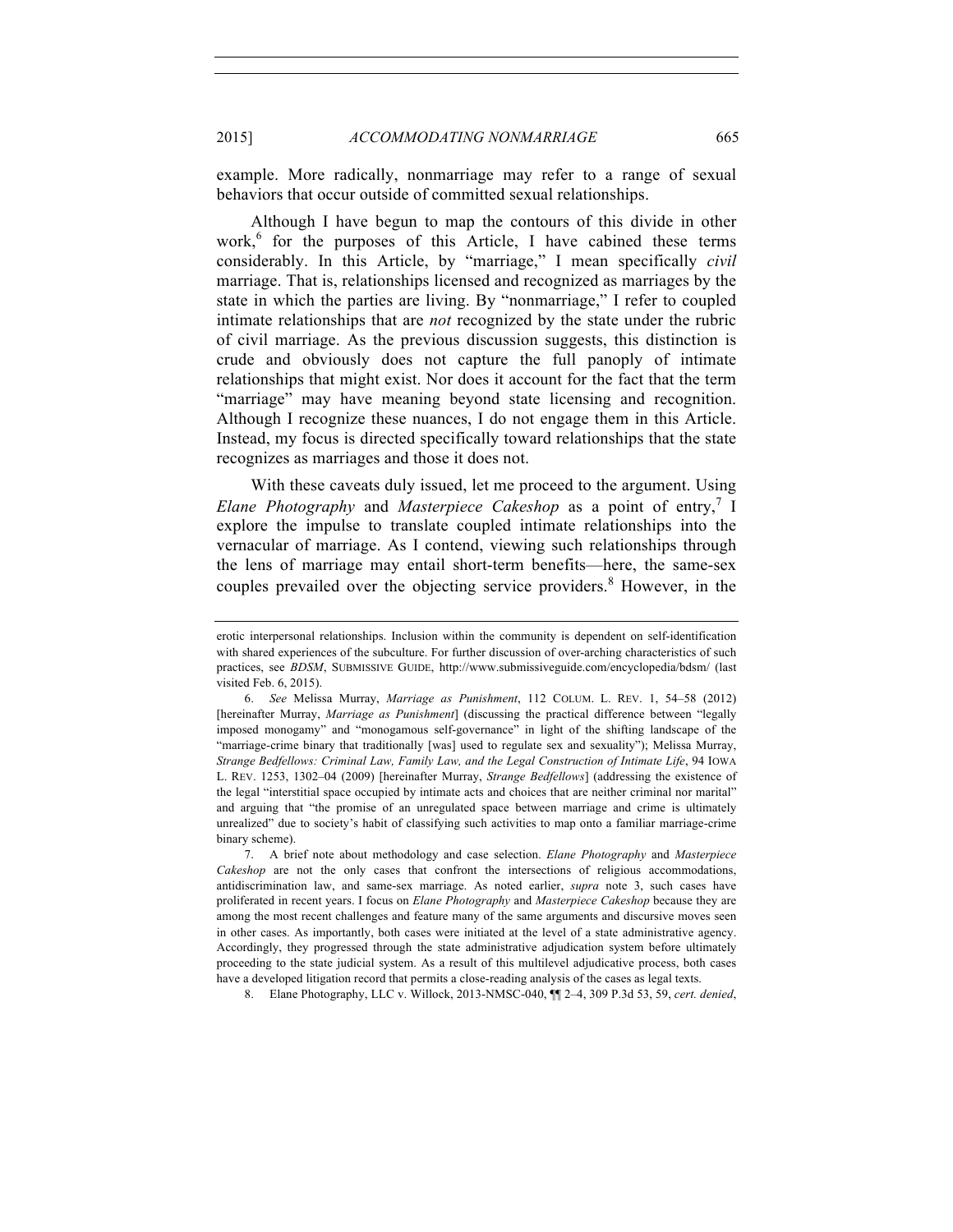long-term, this impulse leads to the diminution of legal space for accommodating nonmarriage—a category that might encompass a wider range of intimate relationships. Moreover, the conflation of civil marriage and nonmarriage goes beyond simply blurring the lines between those coupled relationships that are legally recognized and those that are not. It further entrenches marriage's primacy and actively erases nonmarriage as a meaningful category and alternative for intimate life.

This Article proceeds in three additional parts. Part II briefly relates the facts of *Elane Photography* and *Masterpiece Cakeshop*. Part III discusses the conflation of coupled same-sex relationships with civil marriages in these two cases. As this part explains, this discursive move gestures toward three distinct, but related, normative projects. First, it reflects the continuing contest to define marriage's meaning and the sexual norms that embody that meaning. Second, it reflects a desire, whether conscious or not, to erase nonmarriage as a viable rubric for intimate life. Finally, it suggests an effort to reconfigure gay identity in a way that prioritizes marriage as an expression of gay and lesbian sexuality.

Part IV then shifts to consider what it would mean to take sexual liberty as seriously as we take religious liberty. Specifically, it considers whether we might accommodate nonmarriage, and other deviations from the orthodoxy of marriage, just as we accommodate religion. This part begins by first tracing the framework for accommodation in the context of religious liberty. It then considers what accommodation might mean in the context of sexual liberty, and relatedly whether accommodation is possible in a legal culture in which marriage and the marital family has been "established" as the preferred rubric for intimate life. As part of this inquiry, this part examines another case that, like *Elane Photography* and *Masterpiece Cakeshop*, implicates religious liberty, civil rights, and sexual liberty—*Brown v. Buhman*,<sup>9</sup> the 2013 challenge to Utah's criminal ban on bigamy and cohabitation.

In *Brown*, the plaintiffs challenged Utah's law criminalizing certain forms of nonmarital cohabitation as bigamy and polygamy.<sup>10</sup> According to the state's logic, nonmarital cohabitation by someone who was already legally married to another person was akin to engaging in a subsequent

<sup>134</sup> S. Ct. 1787 (2014); Craig v. Masterpiece Cakeshop, Inc., No. CR 2013-0008, at 12–13 (Colo. Civ. Rights Comm'n Dec. 6, 2013) (initial decision granting complainants' motion for summary judgment), *available at* http://www.aclu.org/sites/default/files/assets/initial\_decision\_case\_no.\_cr\_2013-0008.pdf, *aff'd*, No. CR 2013-0008 (Colo. Civ. Rights Comm'n May 30, 2014) (final agency order), *available at* https://www.aclu.org/sites/default/files/assets/masterpiece\_--\_commissions\_final\_order.pdf.

<sup>9.</sup> Brown v. Buhman, 947 F. Supp. 2d 1170 (D. Utah 2013).

<sup>10.</sup> *Id.* at 1191–92.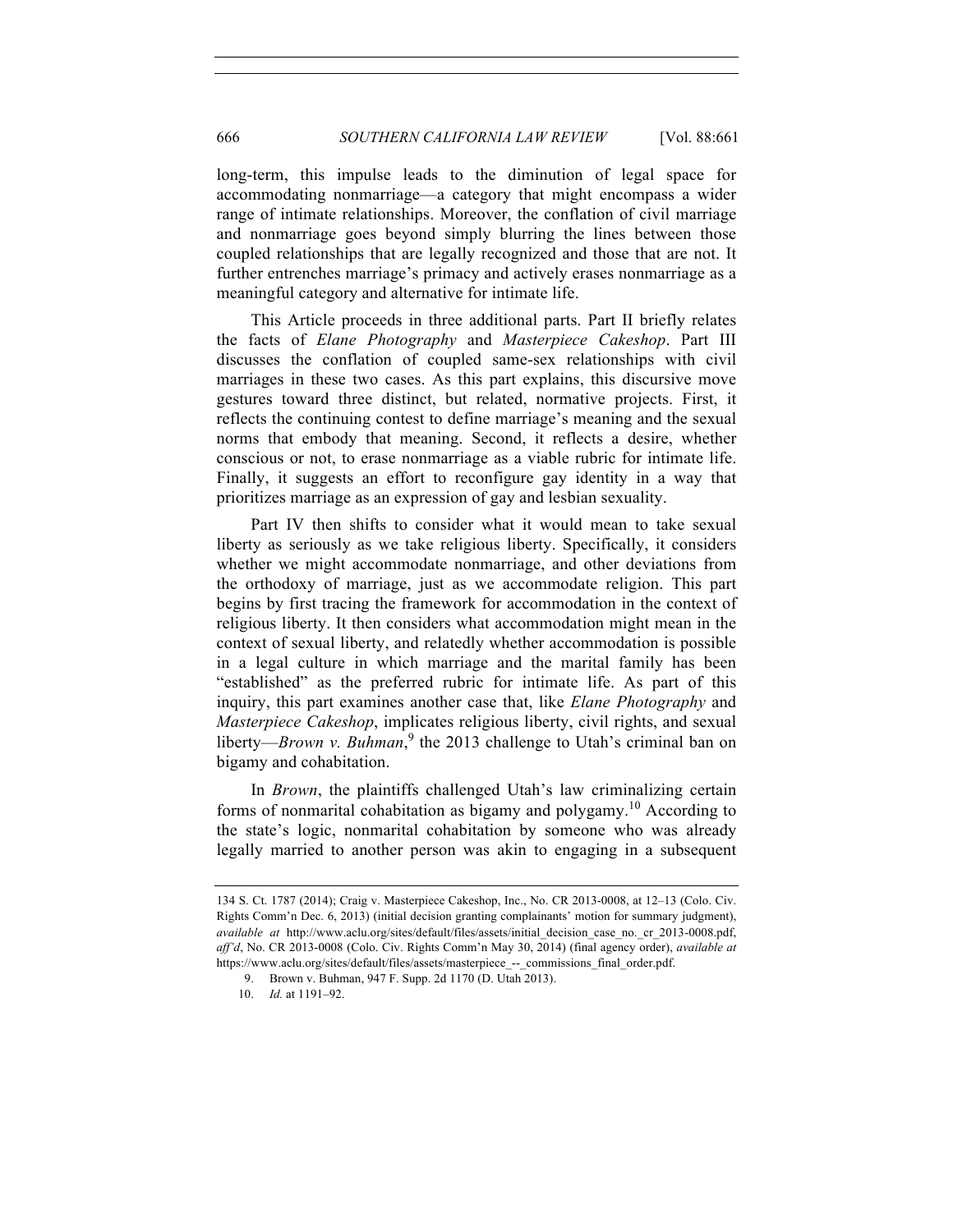(polygamous) marriage.11 In challenging the law, the *Brown* plaintiffs actively resisted the state's efforts to cast their religious marriages as staterecognized marriages. Indeed, they characterized their relationships not as marriages, but as nonmarriages—relationships that were not recognized by the state as civil marriages.<sup>12</sup> Accordingly, their legal claims were framed in terms of sexual privacy—or more particularly, as a request for an accommodation of their nonmarital relationships.<sup>13</sup> In this way, *Brown* offers a compelling counterpoint to *Elane Photography* and *Masterpiece Cakeshop*. Unlike those two cases, in which the opportunity to engage with and theorize nonmarriage is avoided and surrendered, *Brown* engages the distinction between civil marriage and nonmarriage—and the ways in which we might accommodate the desire to construct relationships outside of civil marriage and the confines of traditional coupled relationships. Part V briefly concludes.

## II. THE CASES

## A. *ELANE PHOTOGRAPHY V. WILLOCK*

In September 2006, Vanessa Willock contacted Elane Photography, a small business in Albuquerque, New Mexico, by e-mail.<sup>14</sup> As she explained in her message, she and her partner, Misti Collinsworth, were planning a commitment ceremony celebrating their relationship, and they were "researching potential photographers."<sup>15</sup> Upon receiving Vanessa Willock's email, Elaine Huguenin, who, along with her husband, owned and operated Elane Photography, responded that the company only "photograph[ed] traditional weddings."<sup>16</sup> Confused, Vanessa Willock wrote back to request clarification. Did Elaine Huguenin mean that Elane Photography "[did] not offer [its] photography services to same-sex couples?"<sup>17</sup> Elaine Huguenin's response made things clear: "Yes, you are correct in saying we do not photograph same-sex weddings, but again, thanks for checking out our site!"<sup>18</sup>

<sup>11.</sup> *Id.* at 1215.

<sup>12.</sup> *Id.* at 1178, 1223.

<sup>13.</sup> *Id.* at 1223.

<sup>14.</sup> Elane Photography, LLC v. Willock, No. CV-2008-06632, slip op. at 1, 2009 WL 8747805 (N.M. Dist. Ct. Dec. 11, 2009).

<sup>15.</sup> Appeal from the Decision and Final Order of the New Mexico Human Rights Commission at 3, *Elane Photography*, 2009 WL 8747805 (No. CV-2008-06632), 2008 WL 9003694, ¶ 10 [hereinafter Appeal from New Mexico Human Rights Commission Decision] (internal quotation marks omitted).

<sup>16.</sup> *Id*. (internal quotation marks omitted).

<sup>17.</sup> *Id*. at 3–4 (internal quotation marks omitted).

<sup>18.</sup> *Id*. at 4 (internal quotation marks omitted).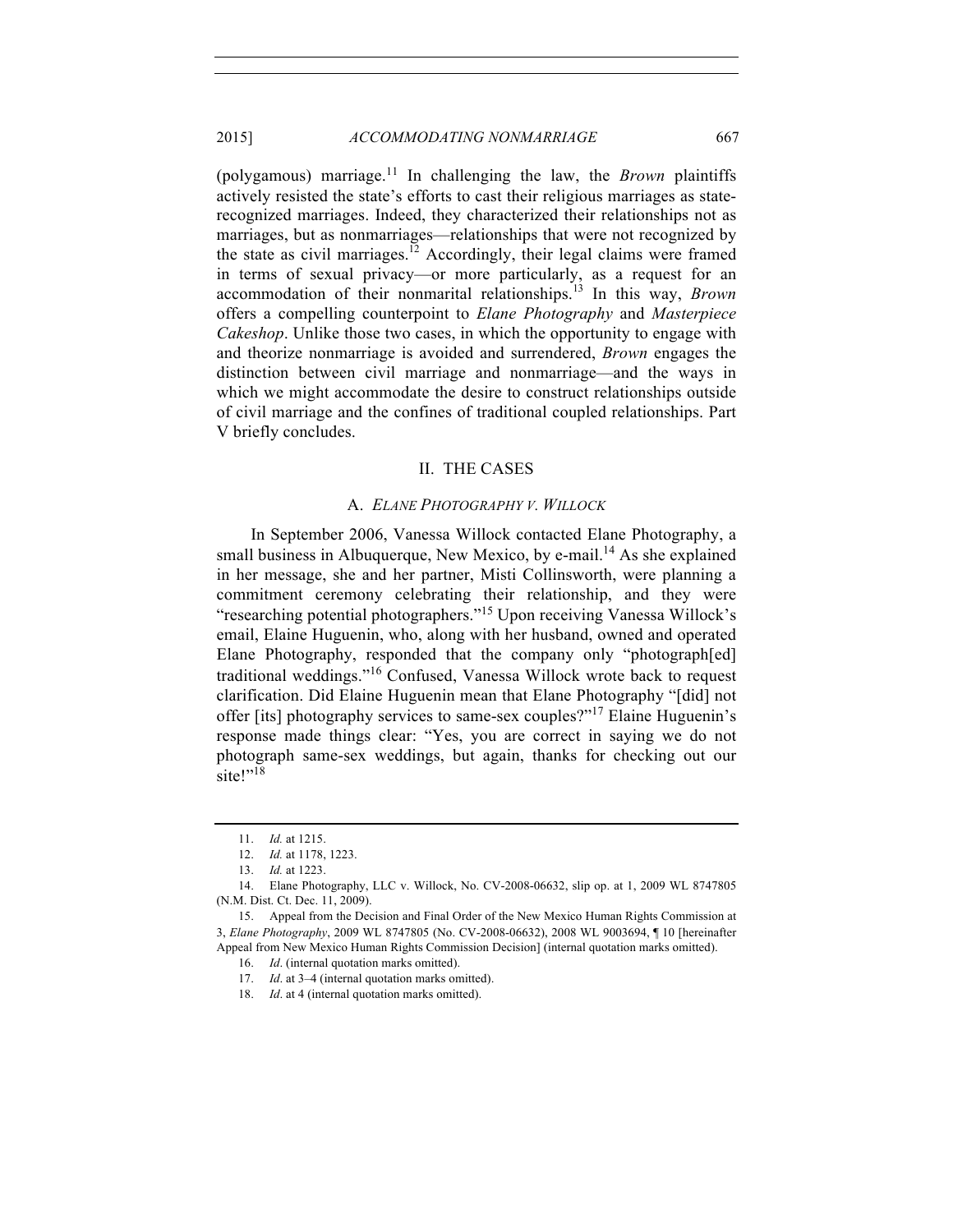As Elaine Huguenin later explained, she and her husband were devout Christians who held "strong moral and philosophical beliefs that marriage should be defined as one man and one woman."<sup>19</sup> Accordingly, the Huguenins refused to photograph "any situation that [would] communicate a view that contradicts or conflicts with [their] beliefs about the definition of marriage."20

Vanessa Willock filed a complaint against Elane Photography with the New Mexico Division of Human Rights ("Division"), alleging that in refusing to photograph her same-sex wedding, Elane Photography discriminated on the basis of sexual orientation, in violation of New Mexico's Human Rights Act ("NMHRA").<sup>21</sup> The Division investigated the facts and filed a complaint of sexual orientation discrimination with the New Mexico Human Rights Commission.<sup>22</sup> In an April 9, 2008 order, the Commission ruled in Vanessa Willock's favor, holding that in declining to photograph the Willock-Collinsworth commitment ceremony, Elane Photography, a public accommodation, had engaged in unlawful sexual orientation discrimination.23

Elane Photography appealed the Commission's order through the New Mexico state court system. $24$  The Huguenins argued that because it provided "nonessential, discretionary, and artistic services," it could not be considered a public accommodation, and thus was beyond the ambit of the NMHRA.<sup>25</sup> The Huguenins further argued that, even if the NMHRA applied, its application violated their First Amendment rights to freedom of speech and religion, as well as their statutory rights under the New Mexico

<sup>19.</sup> *Id*. at 2–3.

<sup>20.</sup> *Id*. at 3.

<sup>21.</sup> *Id. See* N.M. STAT. ANN. § 28-1-7(F) (West 2011) (making it an unlawful discriminatory practice for "any person in any public accommodation to make a distinction, directly or indirectly in offering or refusing to offer its services, facilities, accommodations or goods to any person because of race, religion, color, national origin, ancestry, sex, sexual orientation, gender identity, spousal affiliation or physical or mental handicap").

<sup>22.</sup> Appeal from New Mexico Human Rights Commission Decision, *supra* note 15, at 4.

<sup>23.</sup> Willock v. Elane Photography, LLC, HRD No. 06-12-20-0685, at 19 (N.M. Human Rights Comm'n Apr. 9, 2008), *available at* http://www.volokh.com/files/willockopinion.pdf (decision and final order).

<sup>24.</sup> *See generally* Elane Photography, LLC v. Willock, 2013-NMSC-040, 309 P.3d 53 (affirming grant of summary judgment in Willock's favor), *cert. denied*, 134 S. Ct. 1787 (2014); Elane Photography, LLC v. Willock, 2012-NMCA-086, 284 P.3d 428 (same); Elane Photography, LLC v. Willock, No. CV-2008-06632, 2009 WL 8747805 (N.M. Dist. Ct. Dec. 11, 2009) (granting summary judgment in Willock's favor).

<sup>25.</sup> Plaintiff's Memorandum of Law in Support of Motion for Summary Judgment at 10–14, *Elane Photography*, 2009 WL 8747805 (No. CV-2008-06632), 2009 WL 8752005 [hereinafter Elane Photography's Memorandum].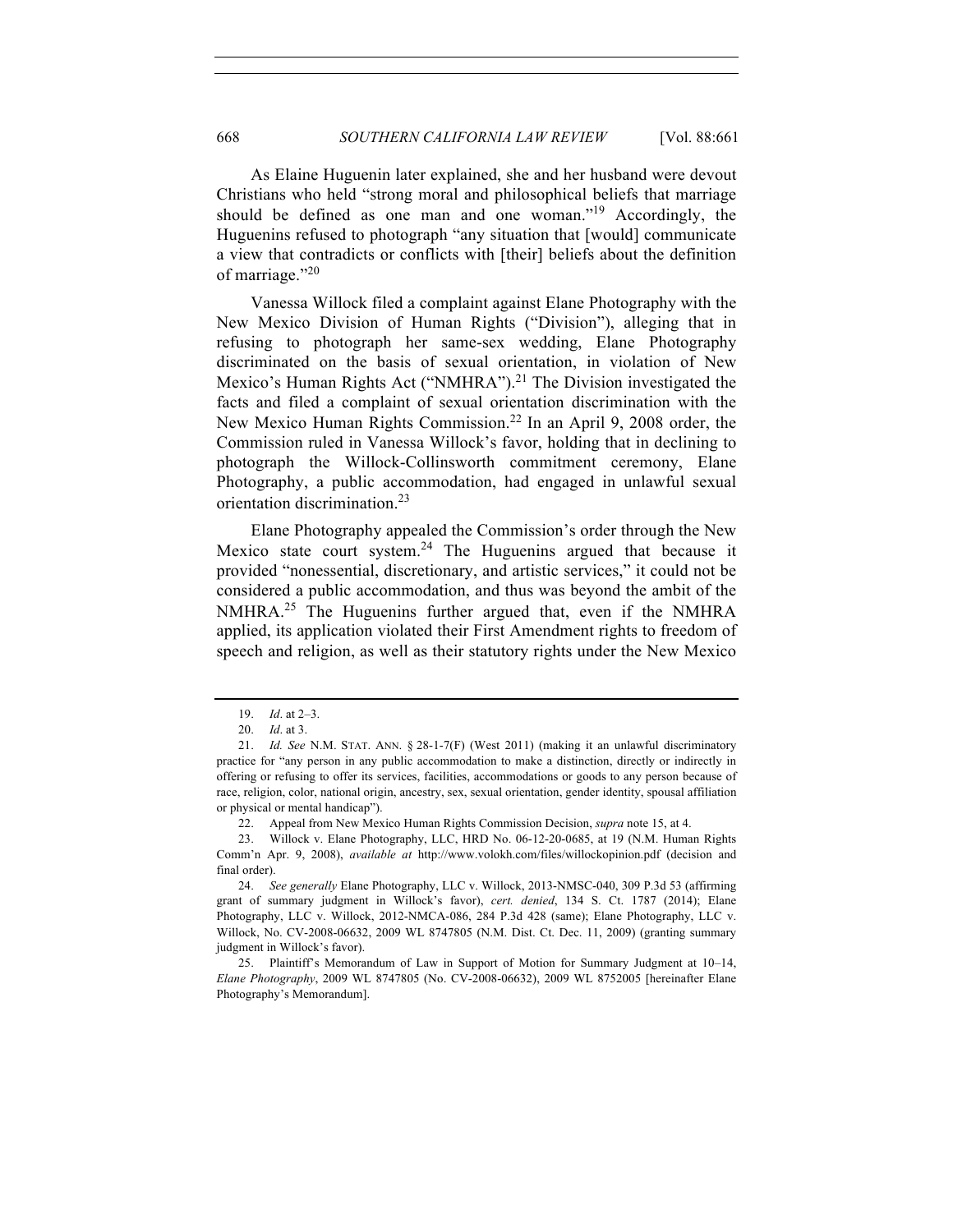Religious Freedom Restoration Act,<sup>26</sup> by requiring them to endorse, through their photographs, a vision of marriage at odds with their traditional Christian beliefs.<sup>27</sup> Moreover, they maintained that they had not engaged in sexual orientation discrimination.<sup>28</sup> As they explained, they had no policy that prohibited them from photographing LGBT persons.<sup>29</sup> They simply objected to photographing same-sex weddings because such unions contradicted their Christian beliefs.<sup>30</sup>

In the end, these arguments proved unavailing. In its May 31, 2012 decision, the New Mexico Supreme Court agreed that Elane Photography was a public accommodation subject to the NMHRA, and that it had engaged in unlawful sexual orientation discrimination.<sup>31</sup> The majority rejected the couple's First Amendment arguments.<sup>32</sup> The Huguenins appealed the state court decision to the United States Supreme Court, which declined to review the case.<sup>33</sup>

# B. *CRAIG V. MASTERPIECE CAKESHOP*

The facts of *Masterpiece Cakeshop* are similar to those of *Elane Photography*. In *Masterpiece Cakeshop*, Charlie Craig and David Mullins, visited the Masterpiece Cakeshop in Lakewood, Colorado, to order a cake for their wedding reception.<sup>34</sup> Because same-sex couples were ineligible for civil marriage in Colorado, the couple planned to travel to Massachusetts to marry.<sup>35</sup> The cake was intended for a reception that they would host for friends and family in Denver upon their return.<sup>36</sup> However, when Jack Phillips, the owner of Masterpiece Cakeshop, learned that the requested

35. Notice of Hearing and Formal Complaint, *supra* note 2, at 2, ¶ 10.

36. *Id*.

<sup>26.</sup> *See* N.M. STAT. ANN. § 28-22-3 (West 2011) ("A government agency shall not restrict a person's free exercise of religion unless (A) the restriction is in the form of a rule of general applicability and does not directly discriminate against religion or among religions; and (B) the application of the restriction to the person is essential to further a compelling governmental interest and is the least restrictive means of furthering that compelling governmental interest.").

<sup>27.</sup> Elane Photography's Memorandum, *supra* note 25, at 20, 29, 35–37.

<sup>28.</sup> *Id*. at 14–20.

<sup>29.</sup> *Id.* at 16–18.

<sup>30.</sup> *Id.* at 18.

<sup>31.</sup> Elane Photography, LLC v. Willock, 2013-NMSC-040, ¶ 79, 309 P.3d 53, 77, *cert. denied*, 134 S. Ct. 1787 (2014).

<sup>32.</sup> *Id*.

<sup>33.</sup> Elane Photography, LLC v. Willock, 134 S. Ct. 1787, 1787 (2014) (denying petition for writ of certiorari).

<sup>34.</sup> Charge of Discrimination at 1, Craig v. Masterpiece Cakeshop, Inc., No. CR 2013-0008 (Colo. Civ. Rights Comm'n Dec. 6, 2013), *available at* http://www.adfmedia.org/files/masterpiececomplaints.pdf.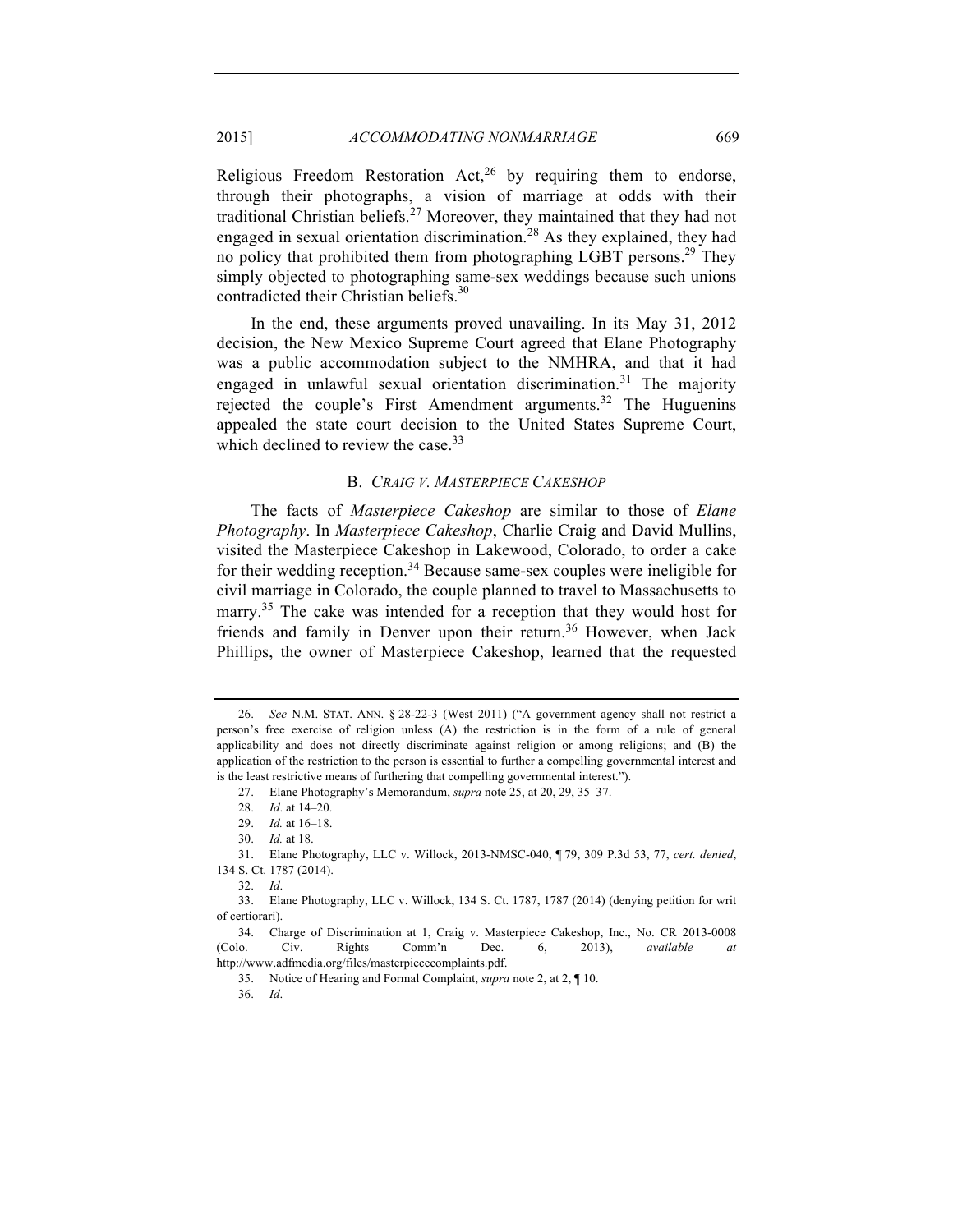cake was intended for a party celebrating the couple's Massachusetts wedding, he refused the couple's business.<sup>37</sup> As Phillips explained to Craig and Mullins, it would defy his religious convictions, which specified that marriage was a union between a man and a woman, to provide cakes to celebrate a same-sex marriage.<sup>38</sup>

On September 5, 2012, Craig and Mullins filed complaints against Masterpiece Cakeshop with the Colorado Civil Rights Division charging Phillips and Masterpiece Cakeshop with sexual orientation discrimination.<sup>39</sup> In support of their claim, they included affidavits from two other same-sex couples that had sought, and were refused, cakes for their upcoming commitment ceremonies. $40$  According to one affiant, although Phillips drew the line at making cakes to celebrate same-sex weddings, he was willing to furnish a cake to celebrate "a dog wedding."<sup>41</sup>

Like the defendants in *Elane Photography*, Phillips countered by arguing that he had not engaged in sexual orientation discrimination, as he was happy to serve gays and lesbians by providing cakes for other (nonmarital) occasions, such as birthdays and baby showers.<sup>42</sup> He also maintained that in compelling him to provide cakes for same-sex marriages, the Colorado antidiscrimination statute violated his First Amendment rights to free speech<sup>43</sup> and freedom of religion.<sup>44</sup>

On December 6, 2013, an administrative law judge concluded that Masterpiece Cakeshop violated Colorado's antidiscrimination law, and ordered the cakeshop to "[c]ease and desist from discriminating against . . . same-sex couples by refusing to sell them wedding cakes or any other products [it] would provide to heterosexual couples."<sup>45</sup> Masterpiece

<sup>37.</sup> *Id*. ¶ 13.

<sup>38.</sup> Brief in Opposition to Complainants' Motion for Summary Judgment and in Support of Jack Phillips's Cross Motion for Summary Judgment at 2, *Masterpiece Cakeshop*, No. CR 2013-0008, *available at* http://www.adfmedia.org/files/MasterpieceSJbrief.pdf [hereinafter Masterpiece Cakeshop's Brief].

<sup>39.</sup> Charge of Discrimination, *supr*a note 34, at 1–2.

<sup>40.</sup> Statement of Katie Allen at 1, ¶¶ 6–8, *Masterpiece Cakeshop*, No. CR 2013-0008, *available at* http://static.aclu-co.org/wp-content/uploads/files/Affidavit%20of%20Katie%20Allen.pdf; Statement of Alison Sandlin at 1, ¶¶ 6–8, *Masterpiece Cakeshop*, No. CR 2013-0008, *available at* http://static.aclu-co.org/wp-content/uploads/files/Affidavit%20of%20Alison%20Sandlin.pdf; Affidavit of Stephanie Schmalz at 1, ¶¶ 5–6, *Masterpiece Cakeshop*, No. CR 2013-0008, *available at* http://static.aclu-co.org/wp-content/uploads/files/Affidavit%20of%20Stephanie%20Schmalz.pdf.

<sup>41.</sup> Affidavit of Stephanie Schmalz, *supra* note 40, at 2, ¶¶ 12–13.

<sup>42.</sup> Masterpiece Cakeshop's Brief, *supra* note 38, at 5, 7–13.

<sup>43.</sup> *Id.* at 24–35.

<sup>44.</sup> *Id.* at 35–44.

<sup>45.</sup> Craig v. Masterpiece Cakeshop, Inc., No. CR 2013-0008, at 13 (Colo. Civ. Rights Comm'n Dec. 6, 2013), *available at*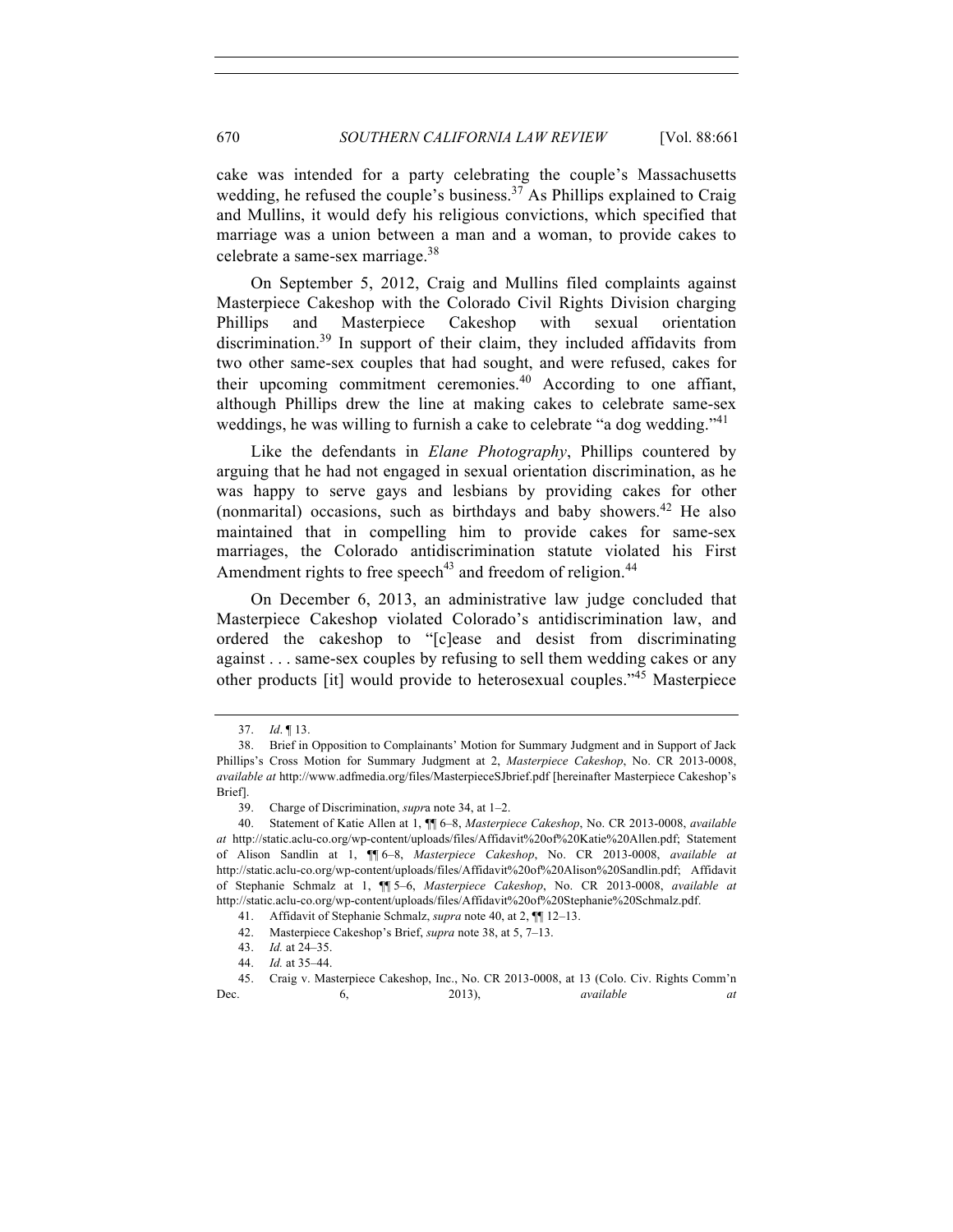Cakeshop appealed the decision;  $46$  however, on May 30, 2014, the Colorado Civil Rights Commission affirmed the administrative law judge's ruling.<sup>47</sup> The case has been appealed to the Colorado Court of Appeals.<sup>48</sup>

# III. MARRIAGE MYOPIA IN *ELANE PHOTOGRAPHY* AND *MASTERPIECE CAKESHOP*

What is interesting about *Elane Photography* and *Masterpiece Cakeshop* is that, under the laws of New Mexico and Colorado, neither relationship was a legally recognized marriage. Although Vanessa Willock and Misti Collinsworth sought to celebrate their relationship with friends and family, they understood that their "marriage-like commitment ceremony"<sup>49</sup> would not result in legal recognition of their union. The same was true for Charlie Craig and David Mullins. The Denver party they were planning was intended to celebrate their (lawful) Massachusetts union, but they had no illusions that their Massachusetts marriage would result in legal recognition in Colorado, their home state.<sup>50</sup> In this way, we might instead think of these relationships as a species of nonmarriage. That is, as relationships that the state does not recognize as civil marriages.<sup>51</sup> Yet, none of the parties in these cases characterized these relationships as nonmarriages. In fact, the participants in these two cases framed these

47. Craig v. Masterpiece Cakeshop, Inc., No. CR 2013-0008 (Colo. Civ. Rights Comm'n May 30, 2014) (final agency order), *available at* https://www.aclu.org/sites/default/files/assets/masterpiece\_- - commissions final order.pdf.

48. *Charlie Craig and David Mullins v. Masterpiece Cakeshop*, ACLU, https://www.aclu.org/lgbt-rights/charlie-craig-and-david-mullins-v-masterpiece-cakeshop (last visited Feb. 11, 2015); *Colorado Baker Jack Phillips Appeals Order to Provide Gay Wedding Cakes*, HUFFINGTON POST (July 17, 2014), http://www.huffingtonpost.com/2014/07/17/denver-gay-weddingcake-baker- n 5596493.html.

49. Elane Photography's Memorandum, *supra* note 25, at 8.

50. *See* Notice of Hearing and Formal Complaint, *supra* note 2, at 2, ¶ 10 (detailing the couple's plans for a Massachusetts wedding and Denver post-wedding celebration).

http://www.aclu.org/sites/default/files/assets/initial\_decision\_case\_no.\_cr\_2013-0008.pdf, *aff'd*, No. CR 2013-0008 (Colo. Civ. Rights Comm'n May 30, 2014) (final agency order), *available at* https://www.aclu.org/sites/default/files/assets/masterpiece -- commissions final order.pdf.

<sup>46.</sup> Notice of Appeal and Petition for Review by Colorado Civil Rights Commission at 2–3, *Masterpiece Cakeshop*, No. CR 2013-0008, *available at* http://www.adfmedia.org/files/MasterpieceAppeal.pdf.

<sup>51.</sup> It is true that Craig and Mullins's marriage was lawful and valid in Massachusetts; however, this marriage was what Andrew Koppelman has termed a "migratory" marriage, as the couple immediately returned to Colorado where they lived. Although valid in Massachusetts, the marriage was not recognized by Colorado, leaving the couple unrecognized by their home state. For further discussion of "migratory marriages," see generally ANDREW KOPPELMAN, SAME SEX, DIFFERENT STATES: WHEN SAME-SEX MARRIAGES CROSS STATE LINES (2006) (detailing the nature of marriage recognition between states and setting forth a set of workable rules to help states determine when to recognize same-sex marriages, with a special focus on the miscegenation cases as examples of the federalist model).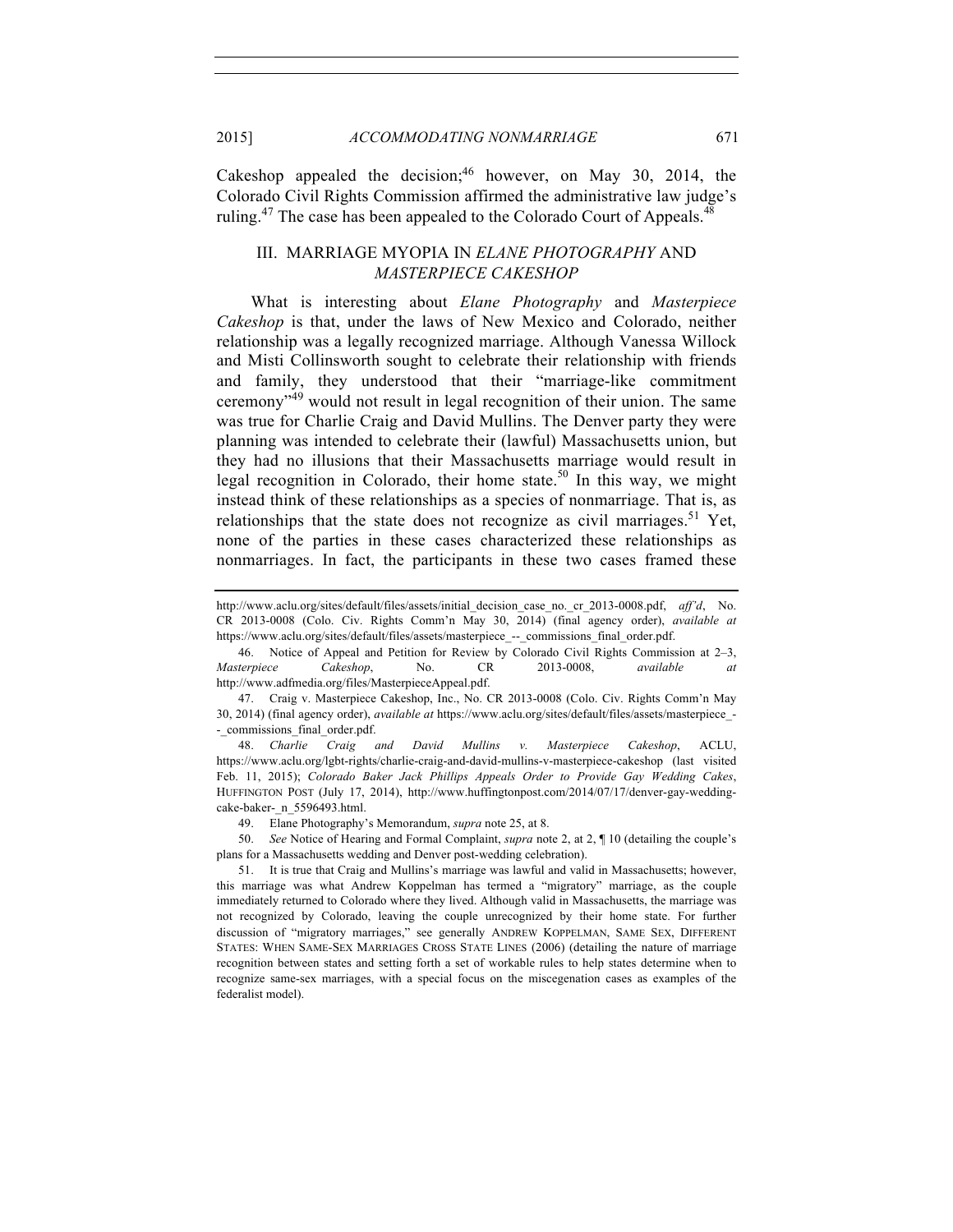nonmarital relationships in marital terms, eliding the distinction between state recognition and its absence.

In fairness, the couples themselves came closest to embracing the nonmarital label. In their lawsuits, they neither referred to themselves as spouses, nor claimed to be married by law. Despite these apparent concessions to nonmarriage, the couples nevertheless suggested in other ways that they wanted themselves and their relationships understood in marriage's familiar terms, if only by third parties. First, their coupled conduct was consistent with marital norms—they were conjugal cohabitants in exclusive relationships. But most revealing was their desire to commemorate their relationships in ways that connoted marriage. Charlie Craig and David Mullins actively sought legal recognition as spouses by marrying in a state where same-sex unions were lawful.<sup>52</sup> And Vanessa Willock and Misti Collinsworth celebrated their relationship in an elaborate commitment ceremony in which Collinsworth wore "a traditional white gown," and the pair recited vows and exchanged rings before a minister $53$ 

Although Colorado and New Mexico did not recognize the couples as married, others certainly did, including Elaine Huguenin and Jack Phillips. Critically, both Huguenin and Phillips were well aware that Colorado and New Mexico did not recognize marriage or any sort of legal union between same-sex couples.<sup>54</sup> Huguenin nonetheless insisted that she could not photograph Willock and Collinsworth's "marriage-like commitment ceremony"<sup>55</sup> because doing so would undermine her view of marriage as the union of one man and one woman.<sup>56</sup> And while Phillips was happy to provide cakes to celebrate a range of other (nonmarital) events, he insisted that he could not "design and create a *wedding* cake for [Craig and Mullins's] same-sex *wedding*."<sup>57</sup> Despite the fact that they knew the parties were not legally married, Huguenin and Phillips nonetheless understood these nonmarital relationships as marriages that offended their personal religious beliefs.

What explains this impulse to conflate nonmarital relationships with

<sup>52.</sup> *See* Goodridge v. Dep't of Public Health, 798 N.E.2d 941, 968–70 (Mass. 2003) (legalizing same-sex marriage).

<sup>53.</sup> Elane Photography's Memorandum, *supra* note 25, at 8.

<sup>54.</sup> *See id.* at 9 ("The State of New Mexico does not recognize any sort of legal union, including marriages, between same-sex couples."); Masterpiece Cakeshop's Brief, *supra* note 38, at 8 (noting that same-sex marriages are "not recognized in the state of Colorado").

<sup>55.</sup> Elane Photography's Memorandum, *supra* note 25, at 8.

<sup>56.</sup> *Id*. at 6–7.

<sup>57.</sup> Masterpiece Cakeshop's Brief, *supra* note 38, at 8 (emphasis added).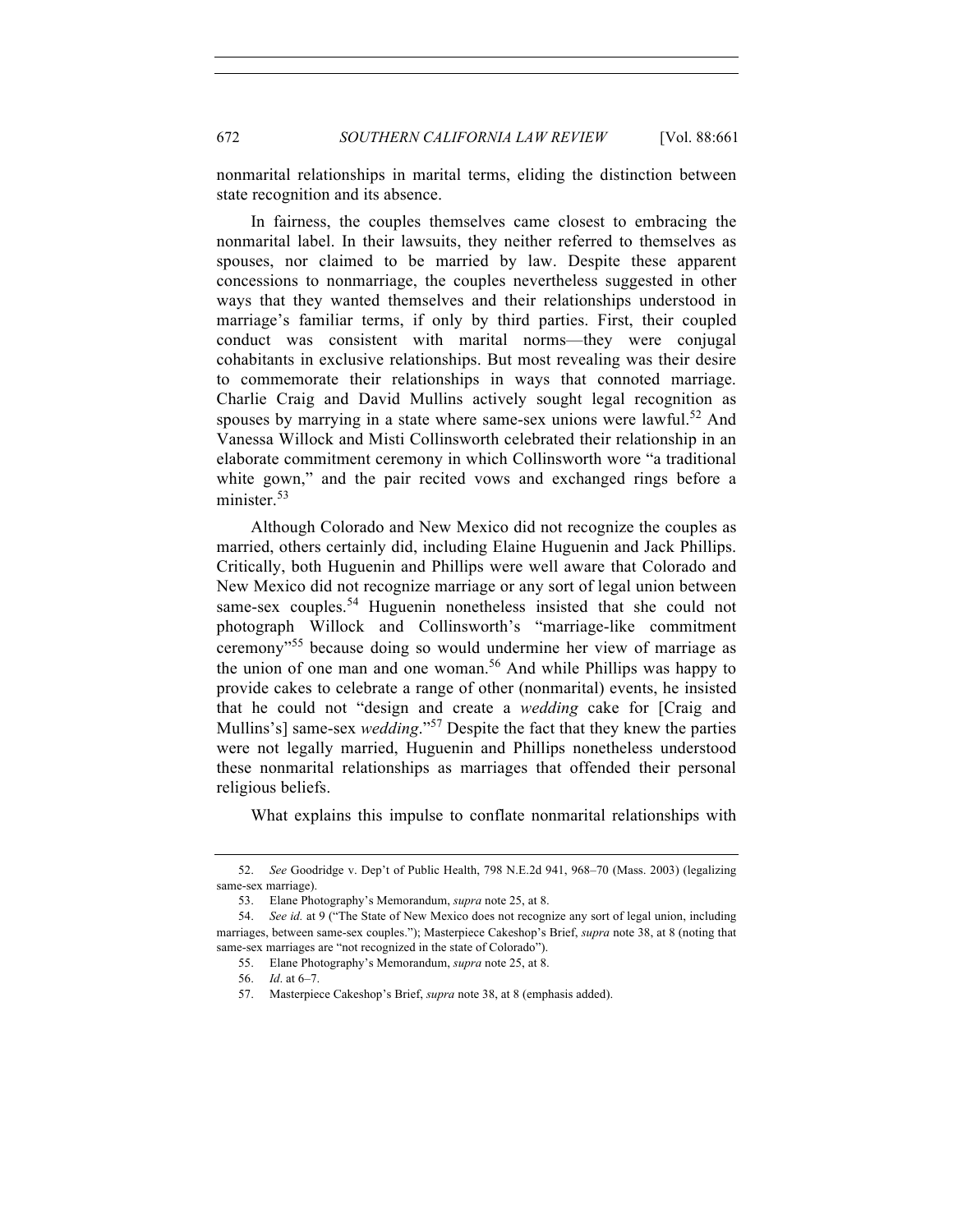2015] *ACCOMMODATING NONMARRIAGE* 673

marriages? In the sections that follow, I attribute this discursive move to three distinct, but related, projects: (1) the debate over marriage's social and legal meaning; (2) the erasure of nonmarriage as a legal category; and (3) the recasting of gay identity.

#### A. CONTESTING MARRIAGE'S MEANING

The effort to translate nonmarital relationships into marriages renders visible the way in which the debate over religious exemptions is part of the larger struggle to define marriage's meaning in modern society.<sup>58</sup> On one hand, these discursive moves may reflect the fact that our intuitions about marriage are far more expansive than the state's definition of the institution. On this account, regardless of whether the state limits civil marriage to opposite-sex couples, popular intuitions about what marriage is, and the social and sexual norms that constitute it, might cause us to regard *any* adult couple that comports themselves in a manner consistent with marital norms as "married."<sup>59</sup>

With this in mind, the fact of the commitment ceremonies at the heart of the two cases is deeply meaningful. Historically, the public celebration of a wedding heralded the couple's entry into marriage.<sup>60</sup> In the 1970s and 1980s, gay men and lesbians hosted commitment ceremonies as a means of celebrating their relationships, while simultaneously calling attention to their exclusion from civil marriage. In some cases, these ceremonies were thinly veiled critiques of marriage's heteronormativity. In others, couples

<sup>58.</sup> *See, e.g.*, DAVID BLANKENHORN, THE FUTURE OF MARRIAGE 11–21 (2007); EVAN GERSTMANN, SAME-SEX MARRIAGE AND THE CONSTITUTION 22–26 (2d ed. 2008); NANCY D. POLIKOFF, BEYOND (STRAIGHT AND GAY) MARRIAGE: VALUING ALL FAMILIES UNDER THE LAW 11–33 (2008); JONATHAN RAUCH, GAY MARRIAGE: WHY IT IS GOOD FOR GAYS, GOOD FOR STRAIGHTS, AND GOOD FOR AMERICA 11–37 (2004); LINDA J. WAITE & MAGGIE GALLAGHER, THE CASE FOR MARRIAGE: WHY MARRIED PEOPLE ARE HAPPIER, HEALTHIER, AND BETTER OFF FINANCIALLY 1–46, 174–85 (2000); JAMES Q. WILSON, THE MARRIAGE PROBLEM: HOW OUR CULTURE HAS WEAKENED FAMILIES 65–106 (2002); EVAN WOLFSON, WHY MARRIAGE MATTERS: AMERICA, EQUALITY, AND GAY PEOPLE'S RIGHT TO MARRY 1–18, 103–22 (2004); Anita Bernstein, *Introduction: Questioning Marriage*, *in* MARRIAGE PROPOSALS: QUESTIONING A LEGAL STATUS 1, 11–21 (Anita Bernstein ed., 2006); John Eekelaar, *Why People Marry: The Many Faces of an Institution*, 41 FAM. L.Q. 413, 422–27 (2007); Leah Ward Sears, *The "Marriage Gap": A Case for Strengthening Marriage in the 21st Century*, 82 N.Y.U. L. REV. 1243, 1252–53 (2007); Mary Lyndon Shanley, *Just Marriage: On the Public Importance of Private Unions*, *in* JUST MARRIAGE 3, 3–30 (Mary Lyndon Shanley, ed., 2004).

<sup>59.</sup> In this way, these two cases, perhaps paradoxically, might suggest that despite the efforts of mainstream LGBT rights groups to secure marriage equality, state recognition of marriage might be less weighty than—or perhaps *just as* weighty as—popular views of marriage in the debate over marriage's meaning.

<sup>60.</sup> *See* CELE C. OTNES & ELIZABETH H. PLECK, CINDERELLA DREAMS: THE ALLURE OF THE LAVISH WEDDING 25–54 (2003) (explaining that lavish public weddings have occurred for hundreds of years).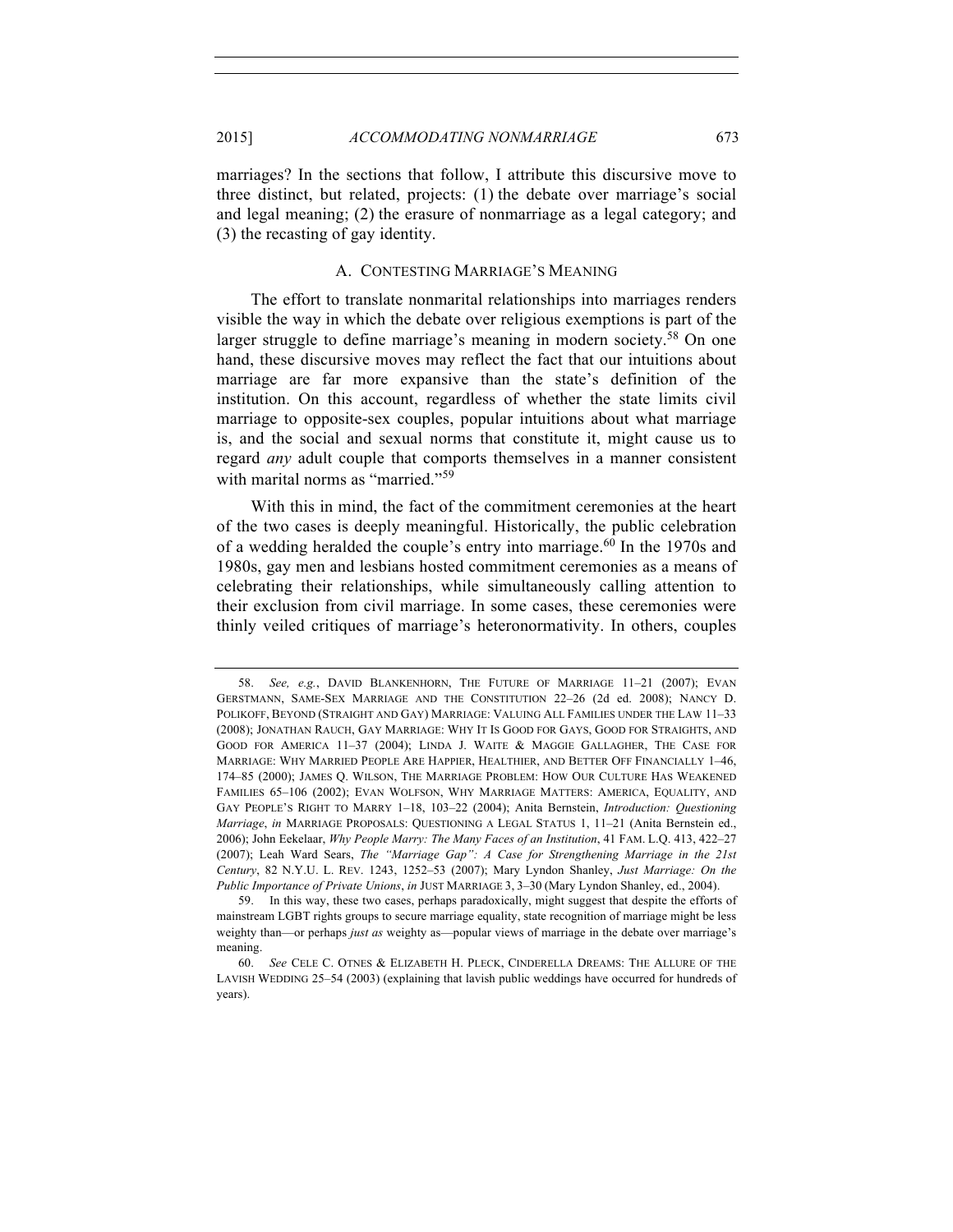mirrored heterosexual wedding customs in an effort to signal their conformance with marriage's norms, or to contest their exclusion from the institution. $61$  In either case, such ceremonies could be powerful statements of the couple's desire to celebrate their relationship and have it recognized, if only by friends and family, as well as their desire to resist the traditional definition of marriage as a heterosexual institution. $62$ 

This history helps to render intelligible the marital framing that pervades these cases. Although the couples knew that their relationships were not *civil marriages*, their desire to host events celebrating their relationships could be interpreted as an effort to celebrate their relationships with family and friends, while simultaneously contesting a definition of marriage from which they were excluded. By contrast, Elaine Huguenin's and Jack Phillips's responses are not about contesting the extant meaning of marriage, but preserving it. In this vein, Huguenin and Phillips frame the same-sex relationships in question as marriages not to highlight the similarities between these relationships and those that are recognized by the state, but to underscore their departure from marital norms—as the state historically has defined them. On this account, Huguenin and Phillips counter the couples' effort to contest the meaning of marriage by insisting that same-sex relationships are beyond the scope of marriage—that they are "illegal"<sup>63</sup> because they deviate from the state's definition of lawful marriage as a heterosexual enterprise.

Accordingly, *Elane Photography* and *Masterpiece Cakeshop* are not merely about a believer's objection to providing a cake or taking photographs. The marital framing that we see in these cases goes beyond the contours of the antidiscrimination claims presented to confront the equally fraught question of how marriage should be defined—by the state and by everyone else. In this way, these cases, and the marital framing that is threaded through them, are about a larger struggle to settle the definition of marriage—and in so doing, confirm the kinds of relationships that will be privy to the legitimacy, rights, and benefits with which marriage is associated.

<sup>61.</sup> *See* Barbara J. Cox, *A (Personal) Essay on Same-Sex Marriage*, 1 NAT'L J. SEXUAL ORIENTATION L. 87, 88–90 (1995) (discussing the contrasting views on marriage held by gay and lesbian couples), *available at* http://www.ibiblio.org/gaylaw/issue1/cox.html.

<sup>62.</sup> *See, e.g.*, *id.* at 89–90 (discussing the effects of a commitment ceremony on a same-sex couple and the family and friends involved).

<sup>63.</sup> Masterpiece Cakeshop's Brief, *supra* note 38, at 19–22. *See also* Elane Photography's Memorandum, *supra* note 25, at 9, 1 31 (acknowledging that no legal union, including marriage, was recognized at that time by New Mexico).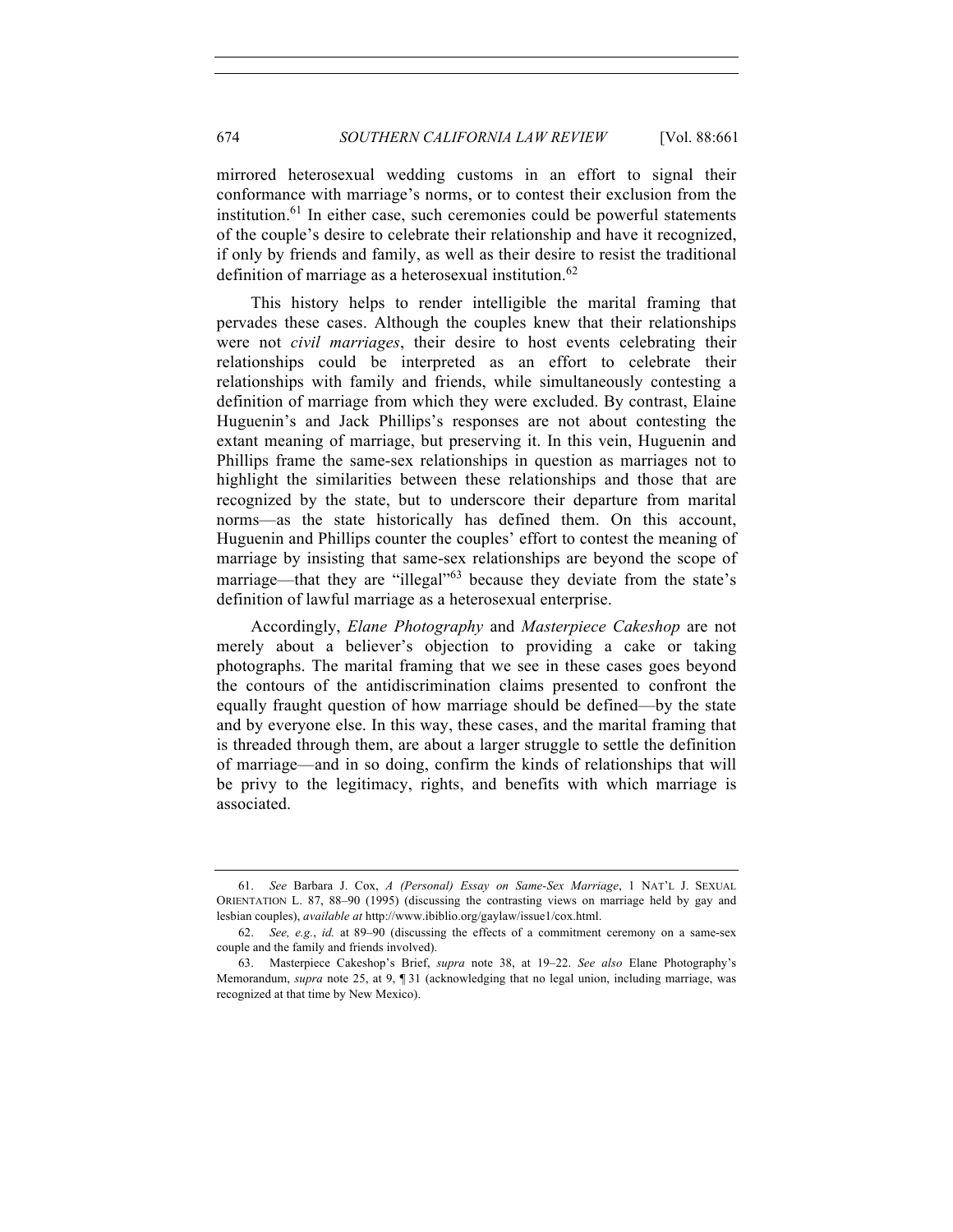## 2015] *ACCOMMODATING NONMARRIAGE* 675

#### B. ERASING NONMARRIAGE

The conflation of nonmarital relationships with marriage in *Elane Photography* and *Masterpiece Cakeshop* reflects an ongoing contest between marriage equality advocates and marriage traditionalists to settle the legal and social meaning of marriage. But this impulse toward casting coupled relationships in the framework of marriage reflects another sociolegal project—one that has received far less attention than the debate over the meaning of marriage: the erasure of nonmarriage as a viable rubric for intimate life.

As I have argued elsewhere, the Supreme Court's decision in *Lawrence v. Texas*<sup>64</sup> articulated the possibility of nonmarriage as a protected legal category.<sup>65</sup> Historically, law organized and regulated sex and sexuality under the rubrics of marriage and crime.<sup>66</sup> Sex was categorized as either marital and thus legitimate, or illegitimate and thus criminal.<sup>67</sup> Either way, sex was subject to the regulatory authority of the state.<sup>68</sup>

In *Lawrence*, the Court famously struck down a Texas statute criminalizing same-sex sodomy. $69$  In doing so, the Court made clear that same-sex sodomy was no longer criminal; however, same-sex sexual conduct was not eligible for marriage.<sup>70</sup> Instead, it was nonmarital, noncriminal conduct.<sup>71</sup> With this, *Lawrence* dismantled the traditional marriage-crime binary in favor of organizing sex and sexuality in a more

<sup>64.</sup> Lawrence v. Texas, 539 U.S. 558 (2003).

<sup>65.</sup> *See* Murray, *Marriage as Punishment*, *supra* note 6, at 54 ("*Lawrence* interposed a space between marriage and crime that, in the relative absence of legal regulation, offered the possibility of sexual liberty untethered to the disciplinary domains of the state."); Murray, *Strange Bedfellows*, *supra* note 6, at 1299 (noting that *Lawrence* created an "interstitial space between marriage and criminality").

<sup>66.</sup> *See* Murray, *Marriage as Punishment*, *supra* note 6, at 53 ("[H]istorically, both criminal law and marriage law worked cooperatively to regulate sex and sexuality."); Murray, *Strange Bedfellows*, *supra* note 6, at 1268 ("At every turn, criminal law's prohibitions reinforce family law's substantive restrictions."); Melissa Murray, *The Private Life of Criminal Law*, *in* CRIMINAL LAW CONVERSATIONS 692, 694 (Paul H. Robinson et al. eds., 2009) ("Through its regulation of sexuality and its historic refusal to intervene inside the marital home, criminal law has played an important role in the regulation of marriage, family, and sexuality. It has been family law's 'muscle,' reinforcing and refining intimate norms.").

<sup>67.</sup> Murray, *Strange Bedfellows*, *supra* note 6, at 1256.

<sup>68.</sup> *See* Katherine M. Franke, *Longing for* Loving, 76 FORDHAM L. REV. 2685, 2687 (2008) (discussing the totality of state regulation of sex and sexuality and noting that "there is no social or legal daylight between being subject to the regulation of criminal laws and being subject to the regulation of civil laws").

<sup>69.</sup> *Lawrence*, 539 U.S. at 578–79 ("The Texas statute furthers no legitimate state interest which can justify its intrusion into the personal and private life of the individual.").

<sup>70.</sup> *Id.* at 585 (O'Connor, J., concurring).

<sup>71.</sup> *Id.* at 578 (majority opinion).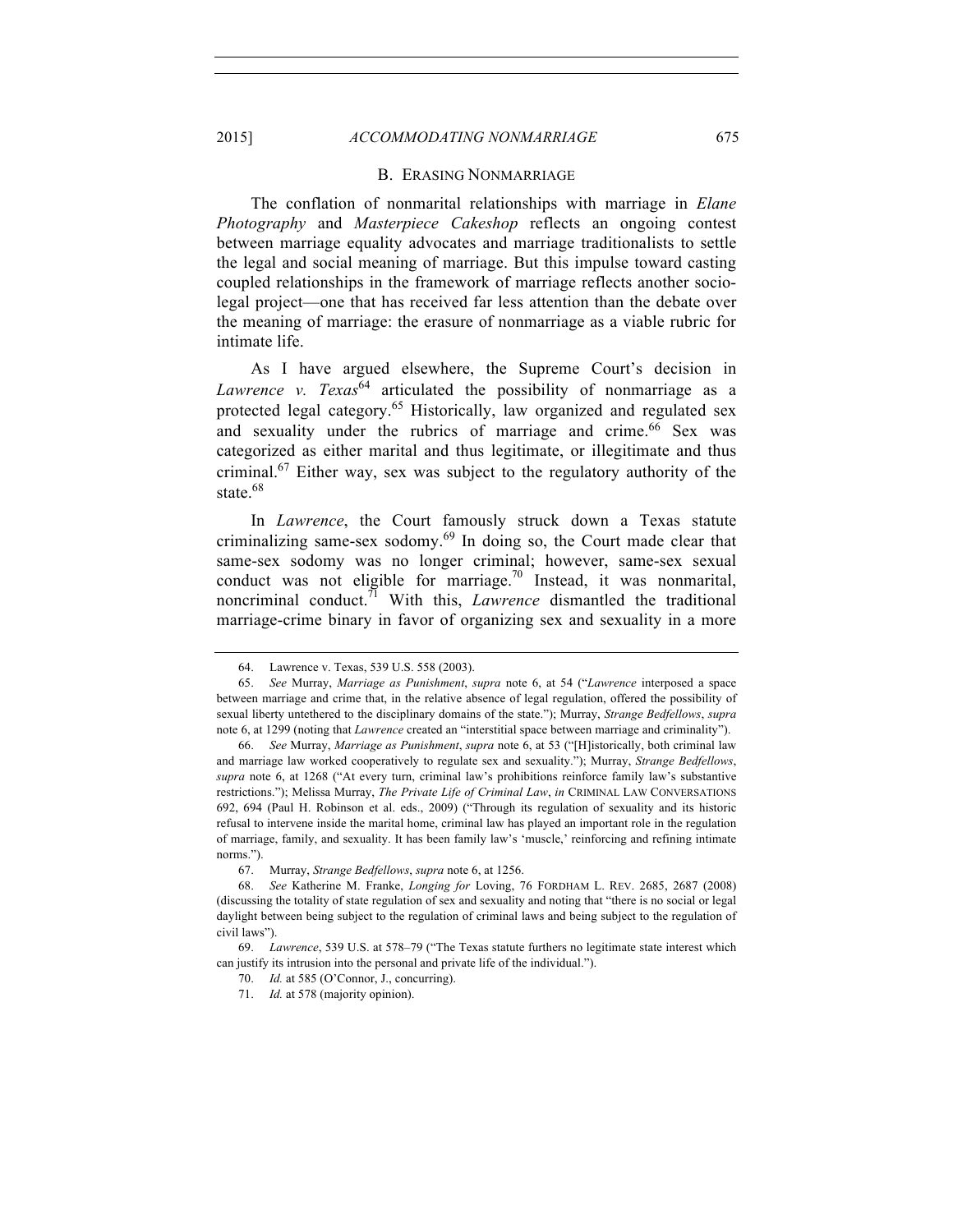continuous fashion—fixing marriage and crime as two outer extremes, while interposing a space between these two domains in which sex was neither marital nor criminal.<sup>72</sup> In this way, I have argued, *Lawrence* articulated a space for nonmarriage. And because this space is one that exists outside of the regulatory domains of marriage and crime, it has the potential to be a site of minimal state regulation.<sup>73</sup>

This space between marriage and crime might accommodate a range of relationships, including the nonmarriages in *Elane Photography* and *Masterpiece Cakeshop*. However, in part because of their mutual commitment to contesting the definition of marriage, the parties do not explore nonmarriage or the possibilities of this unregulated space.<sup>74</sup>

Nor do the courts explore such possibilities in reviewing the parties' claims. Like the parties themselves, the courts translate these nonmarital relationships into the vernacular of marriage in ways both explicit and subtle. In a particularly revealing moment, the New Mexico Supreme Court implicitly acknowledged the distinction between a commitment ceremony and a wedding, but nonetheless insisted on conflating the two: "Willock referred to the event as a 'commitment ceremony' in her e-mail to Elane Photography. However, the parties agree that the ceremony was essentially

<sup>72.</sup> Murray, *Strange Bedfellows*, *supra* note 6, at 1299 ("Instead of organizing intimate life along the marriage-crime binary, *Lawrence* poses a continuum where marriage and criminality remain fixed as opposite extremes. However, between these two poles exists an interstitial space where sex is neither valorized or vilified, but is simply permitted.").

<sup>73.</sup> Melissa Murray, *Paradigms Lost: How Domestic Partnership Went From Innovation to Injury*, 37 N.Y.U. REV. L. & SOC. CHANGE 291, 301 (2013) ("This interstitial space is less thickly regulated than the legal categories of marriage and crime that frame it. For this reason, this space offers the possibility of a paradigm shift in state regulation of sex, sexuality, and relationships. That is, it offers the possibility of a legal regime in which state regulation of sex, sexuality, and relationships is less robust than it historically has been." (footnote omitted)); Murray, *Marriage as Punishment*, *supra*  note 6, at 54 ("*Lawrence* interposed a space between marriage and crime that, in the relative absence of legal regulation, offered the possibility of sexual liberty untethered to the disciplinary domains of the state."); Murray, *Strange Bedfellows*, *supra* note 6, at 1302 ("The continuum that . . . *Lawrence* puts forth is one that dismantles the marriage-crime binary by creating a space where some acts are not subject to either criminal law's or family law's governance.").

<sup>74.</sup> More practically, invoking nonmarriage and this space of minimal state regulation arguably could have jeopardized the chance for success on the legal claims advanced by each side. For the couples, emphasizing their commonalities with marriages could well have enhanced their respectability before the courts and the public, while also highlighting the multiple injustices they endure because of their sexual orientation—not only were they excluded from civil marriage, they were subject to discrimination in their attempt to celebrate their relationships privately with family and friends. For the objecting service providers, characterizing the relationships as nonmarriages might have amplified the sense that impermissible discrimination was afoot. Further, Huguenin's and Phillips's claims for religious exemptions from the antidiscrimination laws were rooted in their deeply-held beliefs in heterosexual marriage. If the couples to whom they refused services were understood to be in nonmarriages, the objectors' claims of religious offense may have seemed less plausible to the courts.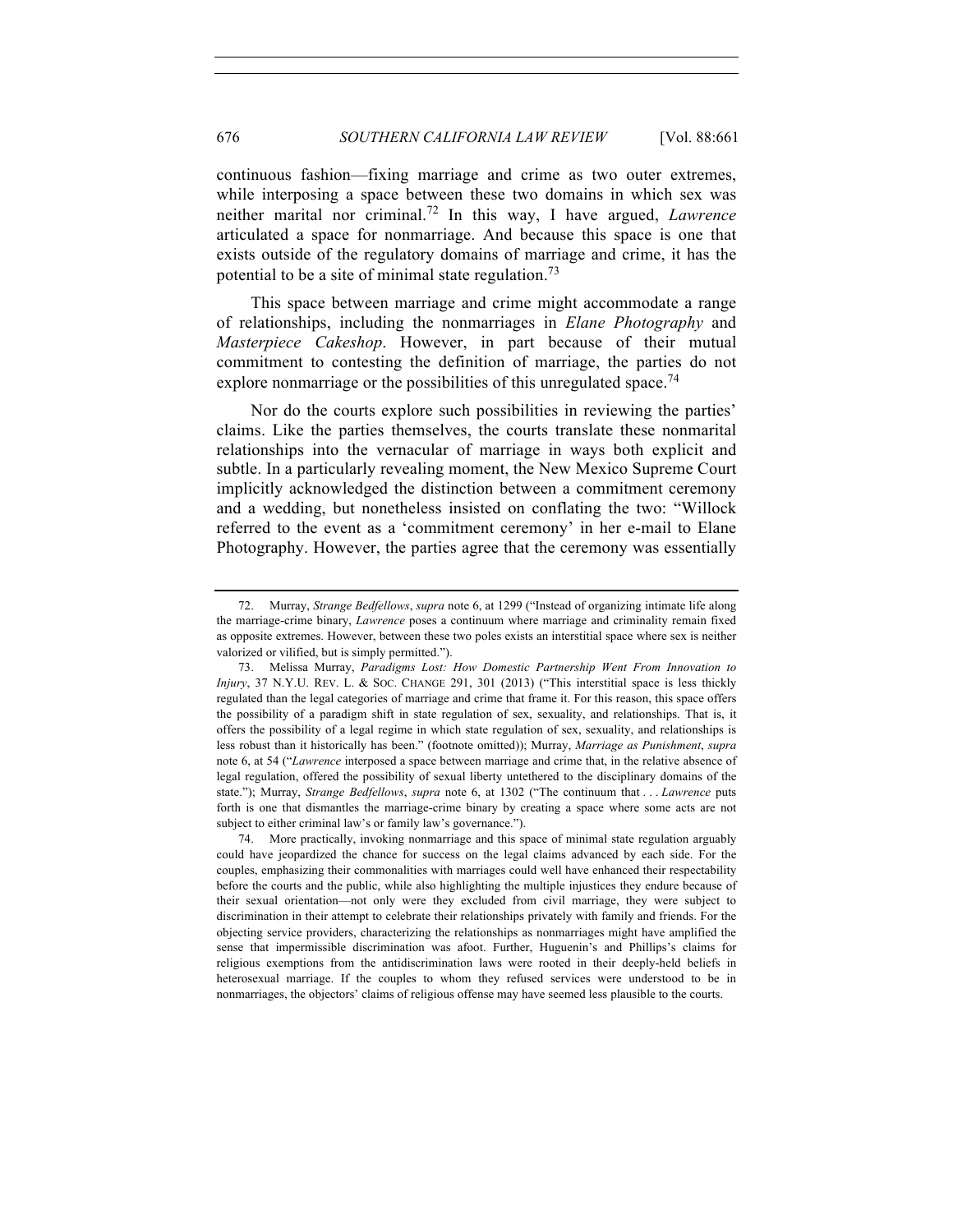a wedding . . . . [In this opinion,] [w]e use the terms 'wedding' and 'commitment ceremony' interchangeably."<sup>75</sup>

To be clear, I do not mean to suggest that this is simply a matter of semantics—you say marriage, I say nonmarriage. The impulse to translate nonmarriages into the familiar vernacular of marriage reflects a reluctance to recognize, and indeed inhabit, the space between marriage and crime that *Lawrence* presents. This impulse is troubling because it suggests an effort to not only elide the differences between marriage and nonmarriage including the difference between state regulation and the absence of that regulation—but to actually *erase* nonmarriage as a viable possibility for intimate life. Let me say more about each of these concerns.

The reluctance to inhabit the unregulated space between marriage and crime that *Lawrence* presents is in many respects predictable. *Lawrence* itself appeared deeply conflicted about the possibility of sex that was neither marital nor criminal.76 In the majority opinion, as in *Elane Photography* and *Masterpiece Cakeshop*, Justice Anthony Kennedy translated the petitioners' sexual conduct into marriage-like terms.<sup>77</sup> In describing the petitioners, two gay men who were discovered engaged in "deviate sexual intercourse"<sup>78</sup> in a Houston apartment, Justice Kennedy presented the pair as though they were a long-term, monogamous couple.<sup>79</sup> This cozy depiction of marriage-like bliss, however, belied the truth of the matter.<sup>80</sup> Tyron Garner and John Geddes Lawrence were not a long-term, monogamous couple.<sup>81</sup> In fact, they were not even a couple at all.<sup>82</sup> Instead,

81. *See* DALE CARPENTER, FLAGRANT CONDUCT: THE STORY OF *LAWRENCE V. TEXAS* 134 (2012)

<sup>75.</sup> Elane Photography, LLC v. Willock, 2013-NMSC-040, ¶ 7 n.1, 309 P.3d 53, 59 n.1, *cert. denied*, 134 S. Ct. 1787 (2014).

<sup>76.</sup> *See* Murray, *Strange Bedfellows*, *supra* note 6, at 1305 ("Despite his efforts to promote a more fluid understanding of sex and intimate life, even Justice Kennedy has trouble dealing with a sexual continuum on its own terms. . . . Having clearly decriminalized the conduct at issue in *Lawrence*, [Justice] Kennedy attempts to render intelligible the dissonance that decriminalization without marriage produces by likening [the same-sex unmarried couple] to a married couple.").

<sup>77.</sup> *Id.*

<sup>78.</sup> Lawrence v. Texas, 539 U.S. 558, 562–63 (quoting TEX. PENAL CODE ANN. § 21.06(a) (West 2003)).

<sup>79.</sup> *See* Murray, *Strange Bedfellows*, *supra* note 6, at 1305 ("Kennedy's opinion speaks of [John Geddes] Lawrence and [Tyron] Garner as though they are long-term partners sharing a life in common."); Katherine M. Franke, Commentary, *The Domesticated Liberty of* Lawrence v. Texas, 104 COLUM. L. REV. 1399, 1407 (2004) ("Justice Kennedy takes it as given that the sex between John Geddes Lawrence and Tyron Garner took place within the context of a relationship.").

<sup>80.</sup> *See* Dale Carpenter, *The Unknown Past of* Lawrence v. Texas, 102 MICH. L. REV. 1464, 1478 (2004) ("[John Geddes] Lawrence and [Tyron] Garner may have been occasional sexual partners, but were not in a long-term, committed relationship when they were arrested."); Franke, *supra* note 79, at 1408 (neither the facts of the case nor the briefs offered anything that would suggest that Lawrence and Garner were in a long-term relationship).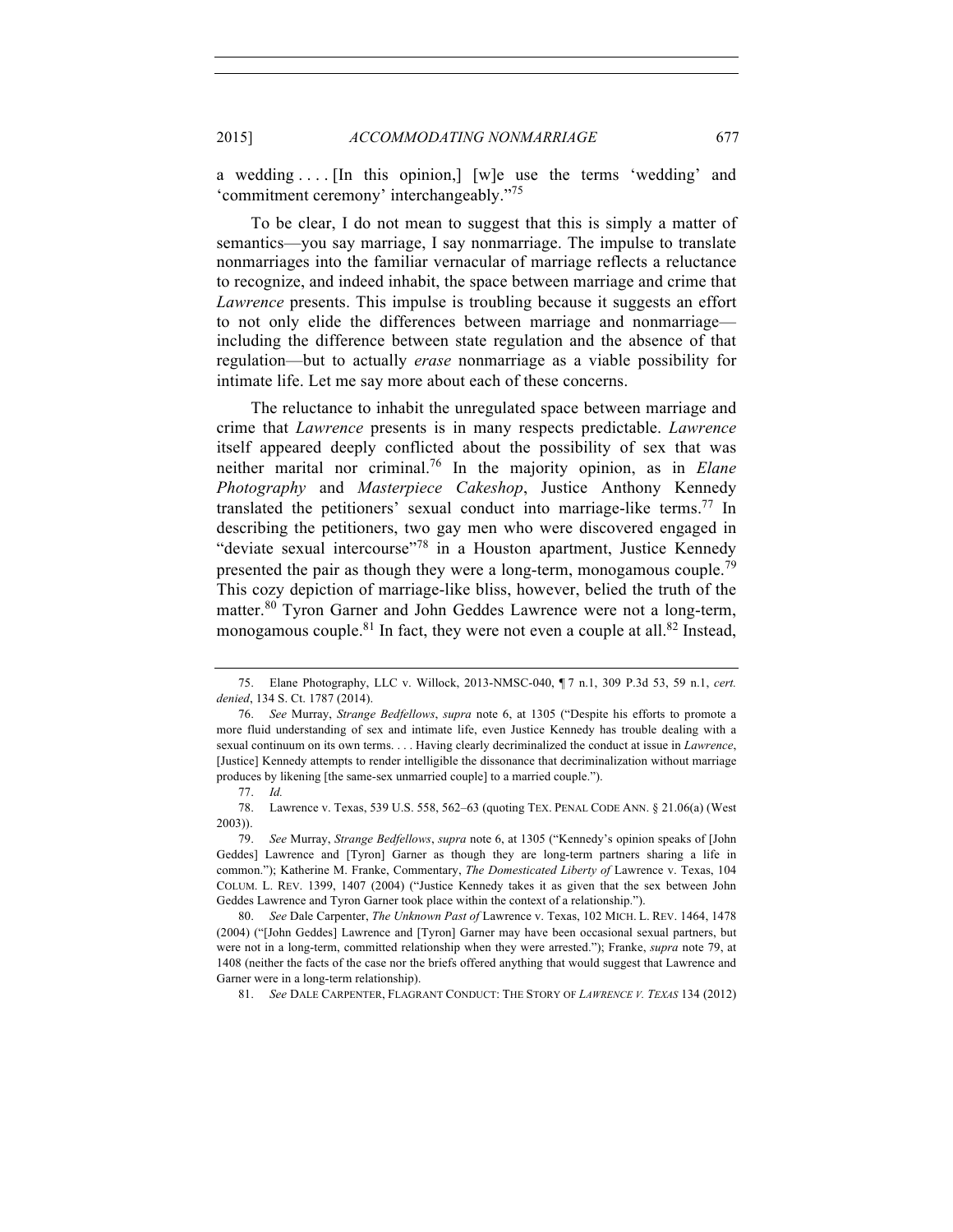their conduct could more appropriately be categorized as a species of nonmarriage—sexual conduct that was not conducted within the confines of marriage and, after the Court's decision, was no longer subject to criminal regulation.

However, Kennedy's insistence on rewriting Lawrence and Garner's situation in a manner that evoked marriage is only part of the story. Since *Lawrence* was decided in 2003, there has been little interest in exploring the zone of minimal state regulation that the decision offers. $83$  Rather, there has been a rush to impose some form of state regulation on that space. The effort to expand marriage equality is instructive in this regard. As soon as the *Lawrence* decision was announced, mainstream LGBT rights groups interpreted it as an opening salvo in the effort to secure marriage rights for same-sex couples.  $84$  Rather than exploring the possibilities of unregulated nonmarriage, the impulse has been to bring same-sex conduct within the ambit of another state regulatory project—marriage. $85$  In this way, the interstitial space between marriage and crime that once seemed so promising for the prospect of liberating sex from the regulatory presence of the state has been diminished.

But it is not just that the reluctance to recognize these relationships as nonmarriages results in the diminution of the space between marriage and crime. The effort to translate nonmarriages into marriages—or otherwise conflate the two—*erases* nonmarriage as a possibility for intimate life. Kenji Yoshino's work on bisexuality provides a productive lens through which to consider this development.

In an article written in 2000, Yoshino noted that bisexuals were largely invisible in life and law.<sup>86</sup> This invisibility, he argued, "arises from erasure."<sup>87</sup> As he explained, monosexuals—that is, heterosexuals and

<sup>(</sup>referring to the two men as "casual acquaintances three weeks before" their arrest).

<sup>82.</sup> *Id.* at 90–91.

<sup>83.</sup> *See* Murray, *Strange Bedfellows*, *supra* note 6, at 1305–06 (discussing efforts to reconstitute the space for nonmarriage in ways that are consistent with a traditional understanding of sexual regulation).

<sup>84.</sup> *See, e.g.*, Sarah Kershaw, *Adversaries on Gay Rights Vow State-by-State Fight*, N.Y. TIMES, July 6, 2003, at A8, *available at* http://www.nytimes.com/2003/07/06/us/adversaries-on-gay-rightsvow-state-by-state-fight.html (discussing how LGBT groups viewed *Lawrence* a "tremendous tool" in their fight for civil rights).

<sup>85.</sup> *See* Murray, *Marriage as Punishment*, *supra* note 6, at 61 ("[*Lawrence*] is understood by many to be a 'stepping stone' towards constitutional protection for same-sex marriage."); Franke, *supra*  note 68, at 2687–88 (noting that although *Lawrence* generates a number of "political possibilities" for the LGBT community, it has been referenced largely in the pursuit of same-sex marriage rights).

<sup>86.</sup> Kenji Yoshino, *The Epistemic Contract of Bisexual Erasure*, 52 STAN. L. REV. 353, 363–69 (2000).

<sup>87.</sup> *Id.* at 388–91.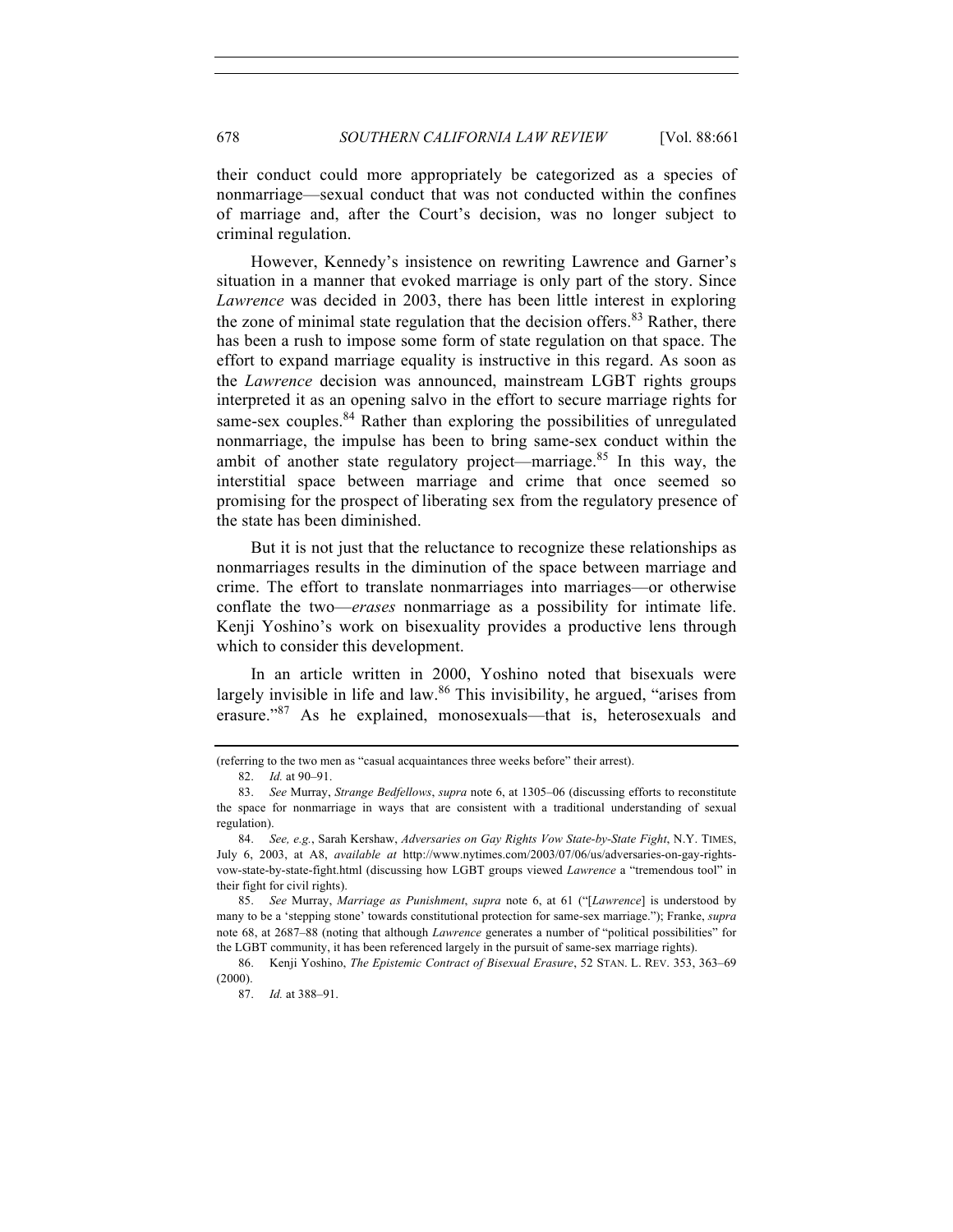2015] *ACCOMMODATING NONMARRIAGE* 679

homosexuals—were mutually invested in the erasure of bisexuality.<sup>88</sup> According to Yoshino, their "shared political interests" in the "stability of sexual orientation categories" and the "preservation of monogamy" prompted monosexuals to maintain an epistemic contract by which bisexuality was rendered invisible.<sup>89</sup> Put differently, the two groups' investments in monosexuality gave rise to a mutual investment in erasing its antithesis: bisexuality.

A similar dynamic exists with regard to nonmarriage and marriage. Religious objectors and same-sex couples (as well as the judges reviewing their cases) are mutually invested in preserving marriage as the primary rubric for organizing and recognizing intimate relationships. As in the context of bisexuality, the reasons underlying these mutual investments may differ as to each group. For example, religious objectors, like Elaine Huguenin and Jack Phillips, may be invested in maintaining marriage's primacy because of their faith traditions and the religious view that marriage reflects the union of God and the faithful. Along these lines, they may object to the disruption of traditional gender roles that inevitably results when marriage is expanded to include same-sex couples. <sup>90</sup> By contrast, same-sex couples may be invested in maintaining marriage's primacy because the institution is a conduit to important public and private benefits and a means of signaling the legitimacy of the couple and their relationship. On this account, same-sex couples may resist casting their relationships in nonmarital terms because they desire the respectability and dignity, as well as the public and private benefits that traditionally have accompanied marriages. Regardless of the underlying rationales, both groups maintain a common interest in preserving marriage's primacy. Their conflict is simply about whether to include same-sex couples within this privileged status.

Taken together, these mutual investments in marriage's primacy lead religious objectors and same-sex couples to engage in an epistemic contract to subordinate and erase the antithesis of marriage—nonmarriage. To be clear, this "contract" is not necessarily the result of explicit negotiations and brokering between these groups. As Yoshino observes, the "epistemic contract . . . . is not a conscious arrangement between individuals, but

<sup>88.</sup> *Id.* at 399–402.

<sup>89.</sup> *Id.* at 399.

<sup>90.</sup> *See* Richard Thompson Ford, *Hate and Marriage*, SLATE (July 12, 2006), http://www.slate.com/articles/news\_and\_politics/jurisprudence/2006/07/hate\_and\_marriage.html (suggesting that resistance to same-sex marriage is animated in part by resistance to the disruption of traditional gender roles).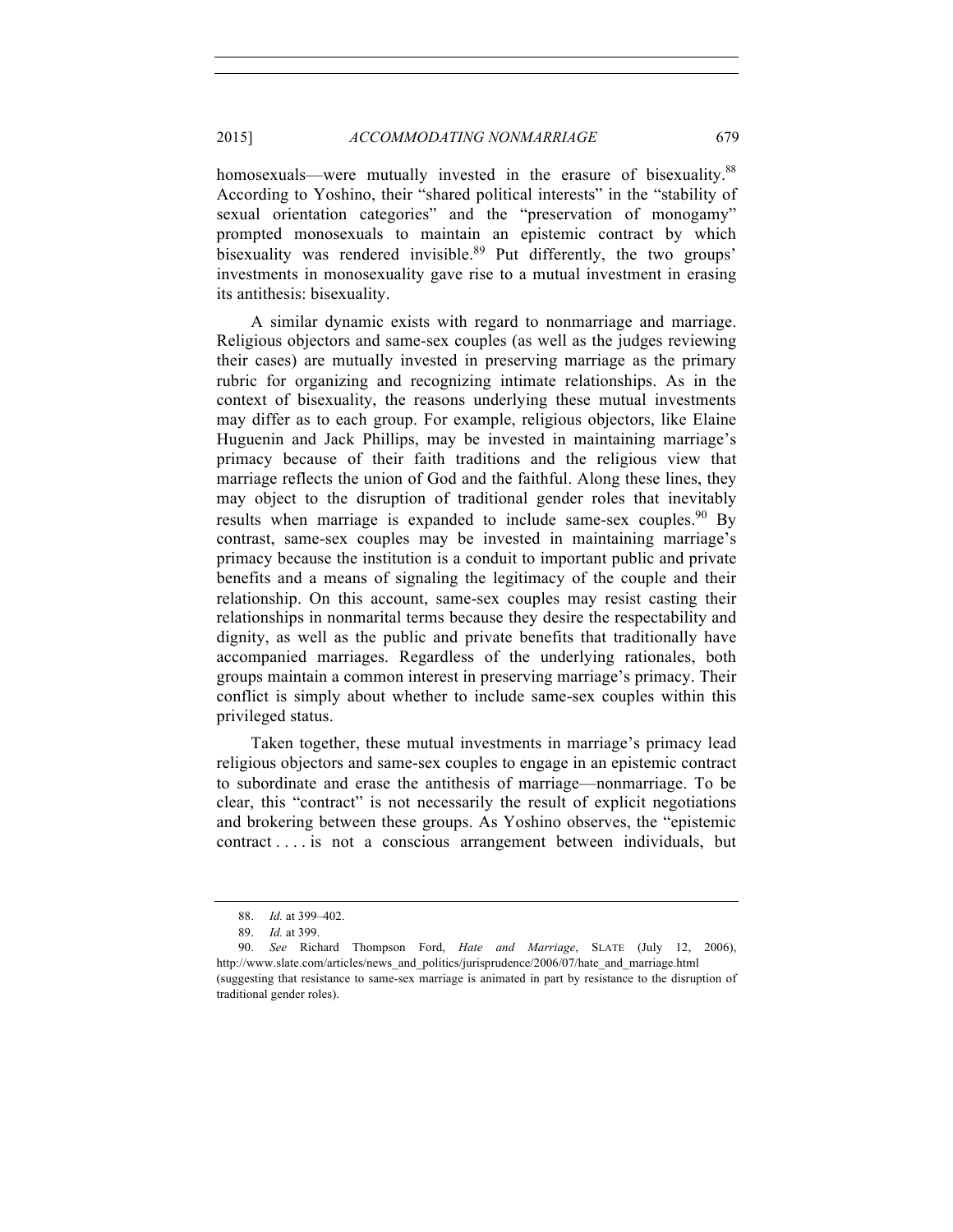rather a social norm that arises unconsciously."<sup>91</sup> In this case, the social norm is one that is informed by marriage's place as the dominant rubric for organizing and recognizing intimate life, and a common interest in keeping it that way.

Yoshino's epistemic contract framework deepens the discourse of *Elane Photography* and *Masterpiece Cakeshop*. The parties' characterization of the same-sex relationships as marriages is not simply about semantics or rhetorical slippages. Instead, we might understand the desire to translate nonmarriages into marriages as resulting in the erasure of nonmarriage as a viable rubric for organizing intimate life.

### C. RECASTING GAY IDENTITY

Yoshino's epistemic contract framework also illuminates the way in which the conflation of nonmarriage with marriage in *Elane Photography*  and *Masterpiece Cakeshop* results in the recasting of gay identity. When he was writing in 2000, the focus of his inquiry was primarily on sexual *conduct*. That is, the epistemic contract between heterosexuals and homosexuals was, in part, about stabilizing categories of conduct: of organizing sexual conduct in a binary fashion—homosexual and heterosexual—and erasing the possibility of bisexuality, which would unsettle these categories by suggesting a spectrum of sexual desire and behavior. $92$ 

The erasure of nonmarriage seen in *Elane Photography* and *Masterpiece Cakeshop* does not lend well to binary conduct categories. Indeed, it blurs the distinction between status and conduct, revealing the way in which the two can be mutually constitutive. In both *Elane Photography* and *Masterpiece Cakeshop*, the same-sex couples argued that the religious objectors had engaged in impermissible conduct—sexual orientation discrimination. Critically, the objectors disclaimed any discriminatory animus against gay men and women. They were happy to serve gay customers by providing cakes and cookies for a bar mitzvah or shower, or by photographing gay men and women in portrait settings. They did not object to gay people as a class, but rather to the prospect of participating—however indirectly—in the celebration of a gay wedding or marriage.<sup>93</sup> By their logic, their concerns were about the distortion of a status.

<sup>91.</sup> Yoshino, *supra* note 86, at 391–92.

<sup>92.</sup> *Id.* at 399–410.

<sup>93.</sup> Elane Photography's Memorandum, *supra* note 25, at 18; Masterpiece Cakeshop's Brief, *supra* note 38, at 5, 7–13.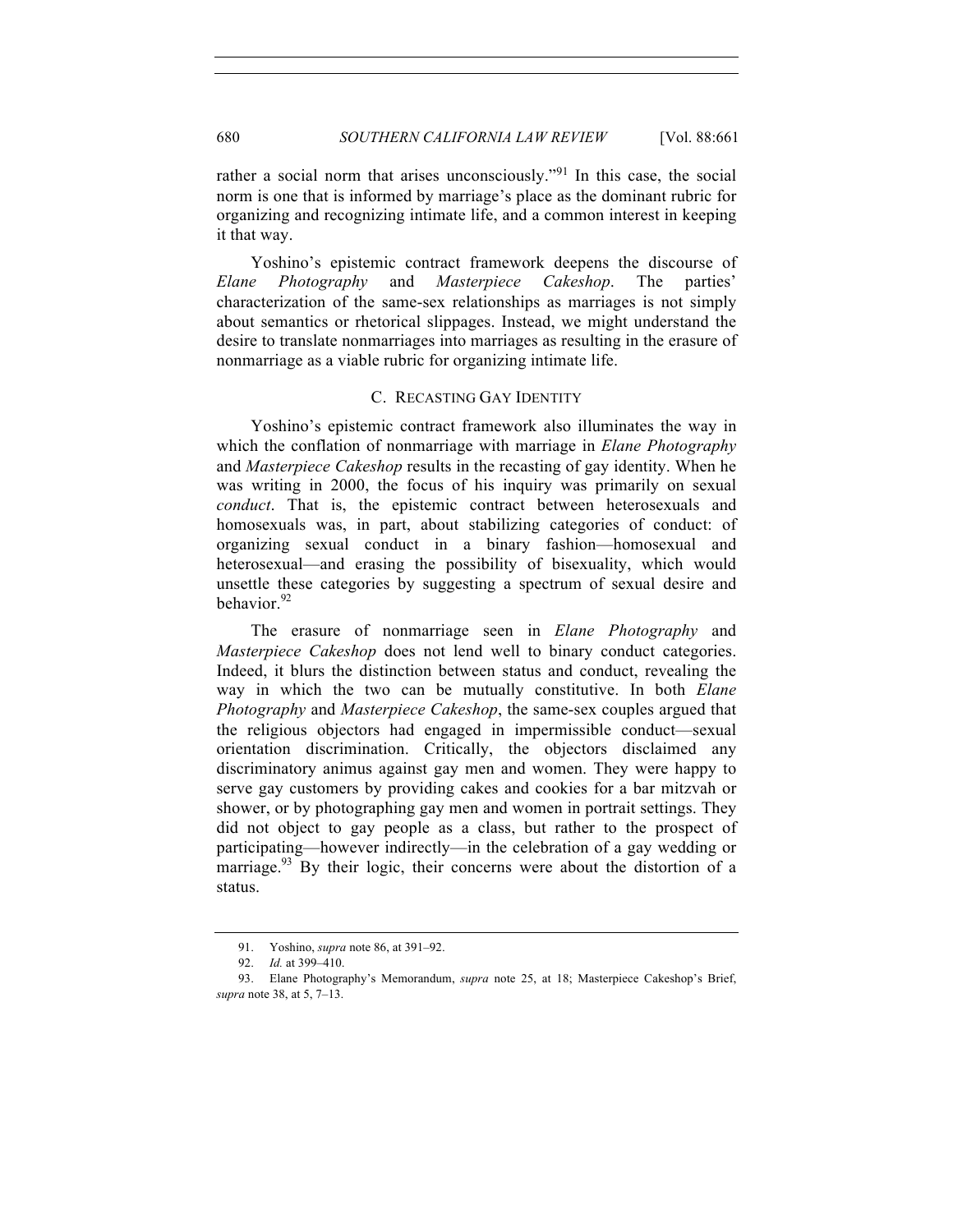In considering these two competing claims—one about conduct, and the other about status—the reviewing courts offered another perspective on these questions—and another view of the status/conduct distinction. In both cases, the courts ruled in favor of the same-sex couples, concluding that Elaine Huguenin and Jack Phillips had engaged in impermissible sexual orientation discrimination. However, in doing so, the courts' rationales were noteworthy. The New Mexico Supreme Court "declined to distinguish between status and conduct,"<sup>94</sup> holding instead that "when a law prohibits discrimination on the basis of sexual orientation, that law similarly protects conduct *that is inextricably tied to sexual orientation*."<sup>95</sup> Accordingly, the court saw "no basis for distinguishing between discrimination based on sexual orientation and discrimination based on someone's conduct of publicly committing to a person of the same sex."<sup>96</sup> Indeed, "[t]o allow discrimination based on conduct *so closely correlated* with sexual orientation would severely undermine the purpose of [New Mexico's antidiscrimination law]."<sup>97</sup>

In considering the claims of sexual orientation discrimination in *Masterpiece Cakeshop*, a Colorado administrative law judge made similar observations, clearly viewing same-sex marriage as inextricably intertwined with LGBT identity and conduct.<sup>98</sup> Relying on *Bray v. Alexandria Women's Health Clinic*, <sup>99</sup> in which the United States Supreme Court concluded that where "[s]ome activities may . . . happen to be engaged in exclusively or predominantly by a particular class of people, an intent to disfavor that class can readily be presumed,"<sup>100</sup> the judge determined that "discrimination against same-sex weddings is *the equivalent of discrimination due to sexual orientation*."<sup>101</sup>

In deciding these cases, the courts' logic is intriguing—and subject to multiple interpretations. On one hand, the courts' view that the service providers' objections to celebrating same-sex marriages was consistent

<sup>94.</sup> Elane Photography, LLC v. Willock, 2013-NMSC-040, ¶ 17, 309 P.3d 53, 62 (quoting Christian Legal Soc'y v. Martinez, 561 U.S. 661, 689 (2010)), *cert. denied*, 134 S. Ct. 1787 (2014).

<sup>95.</sup> *Id.* (emphasis added).

<sup>96.</sup> *Id.* ¶ 18, 309 P.3d at 62.

<sup>97.</sup> *Id.* ¶ 16, 309 P.3d at 61 (emphasis added).

<sup>98.</sup> Craig v. Masterpiece Cakeshop, Inc., No. CR 2013-0008 at 5 (Colo. Civ. Rights Comm'n Dec. 6, 2013), *available at* http://www.aclu.org/sites/default/files/assets/ initial\_decision\_case\_no.\_cr\_2013-0008.pdf, *aff'd*, No. CR 2013-0008 (Colo. Civ. Rights Comm'n May 30, 2014) (final agency order), *available at* https://www.aclu.org/sites/default/files/ assets/masterpiece\_--\_commissions\_final\_order.pdf.

<sup>99.</sup> Bray v. Alexandria Women's Health Clinic, 506 U.S. 263 (1993).

<sup>100.</sup> *Id.* at 270.

<sup>101.</sup> *Masterpiece Cakeshop*, No. CR 2013-0008, at 5 (emphasis added).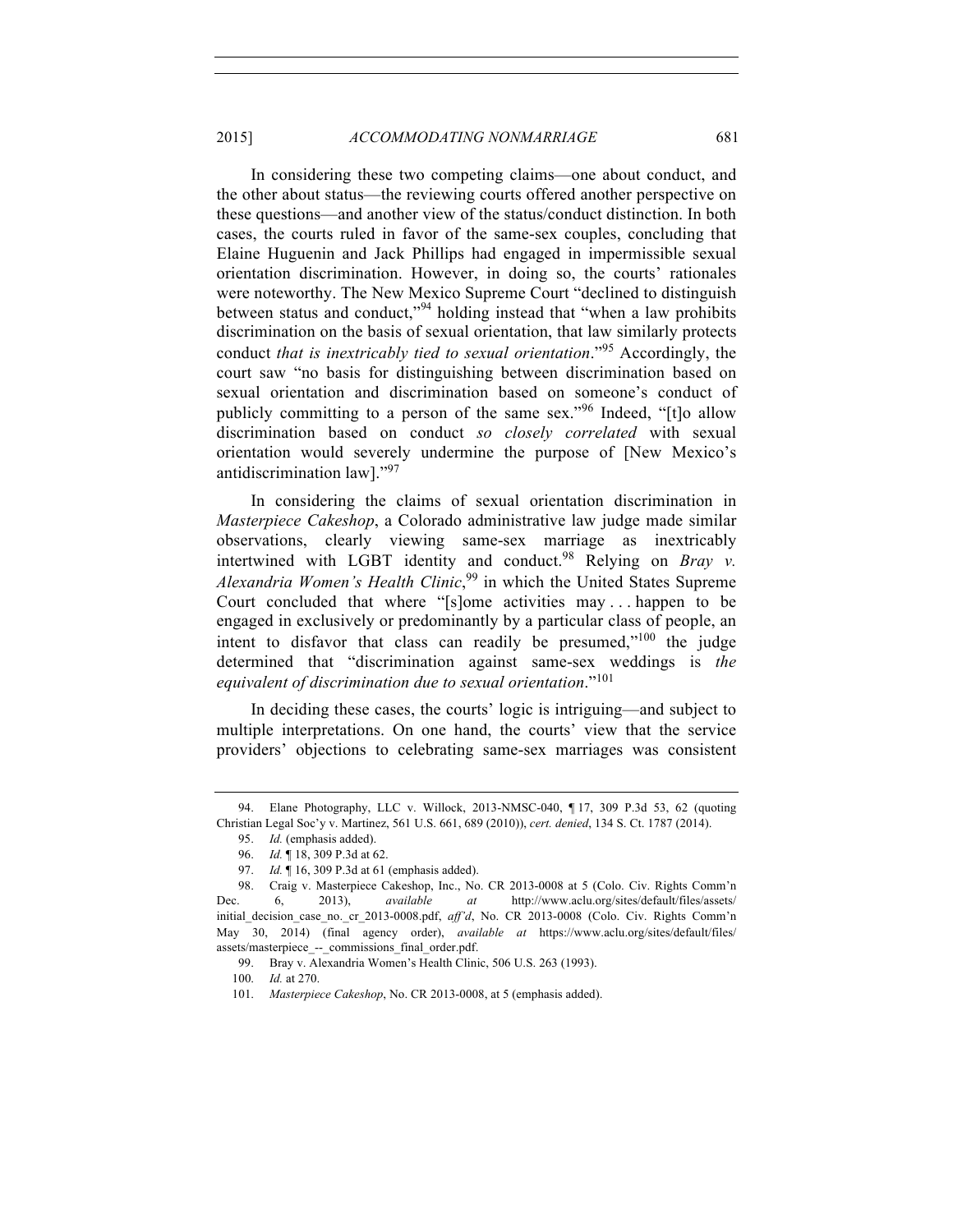with sexual orientation discrimination may reflect an intuition that objections to same-sex marriage are rooted in more basic objections to homosexuality.<sup>102</sup> Alternatively, the courts' logic might simply underscore that as a descriptive matter, participation in *same-sex* weddings is something that only gay men and women do. $103$ 

But the courts' reasoning and language also suggests another interpretation. In these cases, the courts go beyond simply associating objections to same-sex marriage with anti-gay animus. They consciously link marriage—and the performance of behavior associated with marriage—with gay identity. It is not simply that the objectors' antipathy to same-sex marriage was a proxy for anti-gay animus or that only same-sex couples participate in same-sex marriages. It is that marriage—and conformance with social and sexual norms associated with marriage—has become a core component of gay identity. It is something that gay men and women *do*. 104

<sup>102.</sup> *See* NeJaime, *supra* note 3, at 1177 ("Episodes of discrimination that would otherwise be handled in antidiscrimination law, whether or not an exemption existed, would instead hide behind the veil of marriage. In the end, careful analysis of the proposed 'marriage conscience protection' reveals that the current debate implicates much more than marriage. At stake is a broader vision of sexual orientation nondiscrimination." (footnote omitted)).

<sup>103.</sup> This interpretation recalls the debate over including pregnancy discrimination within the definition of sex discrimination on the ground that pregnancy was something that only women experienced. *See, e.g.*, Gen. Elec. Co. v. Gilbert, 429 U.S. 125, 138–39 (1976) ("[G]ender-based discrimination does not result simply because an employer's disability-benefits plan is less than allinclusive. . . . [P]regnancy-related disabilities constitute an additional risk, unique to women, and the failure to compensate them for this risk does not destroy the presumed parity of the benefits . . . ."), *superseded by statute as stated in* AT&T Corp. v. Hulteen, 556 U.S. 701, 705 (2009) (referencing Congress's passage of the Pregnancy Discrimination Act, 92 Stat. 2076, 42 U.S.C. § 2000e(k) (1978), in response to *Gilbert* so as to make it "clear that it is discriminatory to treat pregnancy-related conditions less favorably than other medical conditions"); Geduldig v. Aiello, 417 U.S. 484 (1974) (holding that a state's denial of disability insurance benefits for work loss due to pregnancy does not violate the Equal Protection Clause) *superseded by statute as stated in* California Fed. Savs. & Loan Ass'n v. Guerra, 758 F.2d 390, 395 (9th Cir. 1985) (again referencing the passage of the Pregnancy Discrimination Act and its effect in "chang[ing] the result of *Gilbert* and its 'logic' that purposeful exclusion of pregnancy disability benefits did not amount to sex discrimination").

<sup>104.</sup> *See* M.V. LEE BADGETT & JODY L. HERMAN, WILLIAMS INST., UCLA, PATTERNS OF RELATIONSHIP RECOGNITION BY SAME-SEX COUPLES IN THE UNITED STATES 5 fig.1 (2011), *available at* http://williamsinstitute.law.ucla.edu/wp-content/uploads/Badgett-Herman-Marriage-Dissolution-Nov-2011.pdf (showing the steadily increasing number of same-sex marriages in the United States from 2004 to 2010); M.V. LEE BADGETT & CHRISTY MALLORY, WILLIAMS INST., UCLA, THE *WINDSOR* EFFECT ON MARRIAGES BY SAME-SEX COUPLES 2 (2014), *available at*  http://williamsinstitute.law.ucla.edu/wp-content/uploads/Badgett-Mallory-Windsor-Dec-2014.pdf (finding that "the number of same-sex couples who married nearly doubled from 2012 to 2013" in three New England states post-*Windsor*); PEW RESEARCH CTR., A SURVEY OF LGBT AMERICANS: ATTITUDES, EXPERIENCES AND VALUES IN CHANGING TIMES 69–71 (2013), *available at*  http://www.pewsocialtrends.org/files/2013/06/SDT\_LGBT-Americans\_06-2013.pdf (stating that 16 percent of LGBT respondents were married and 60 percent of LGBT respondents were either married or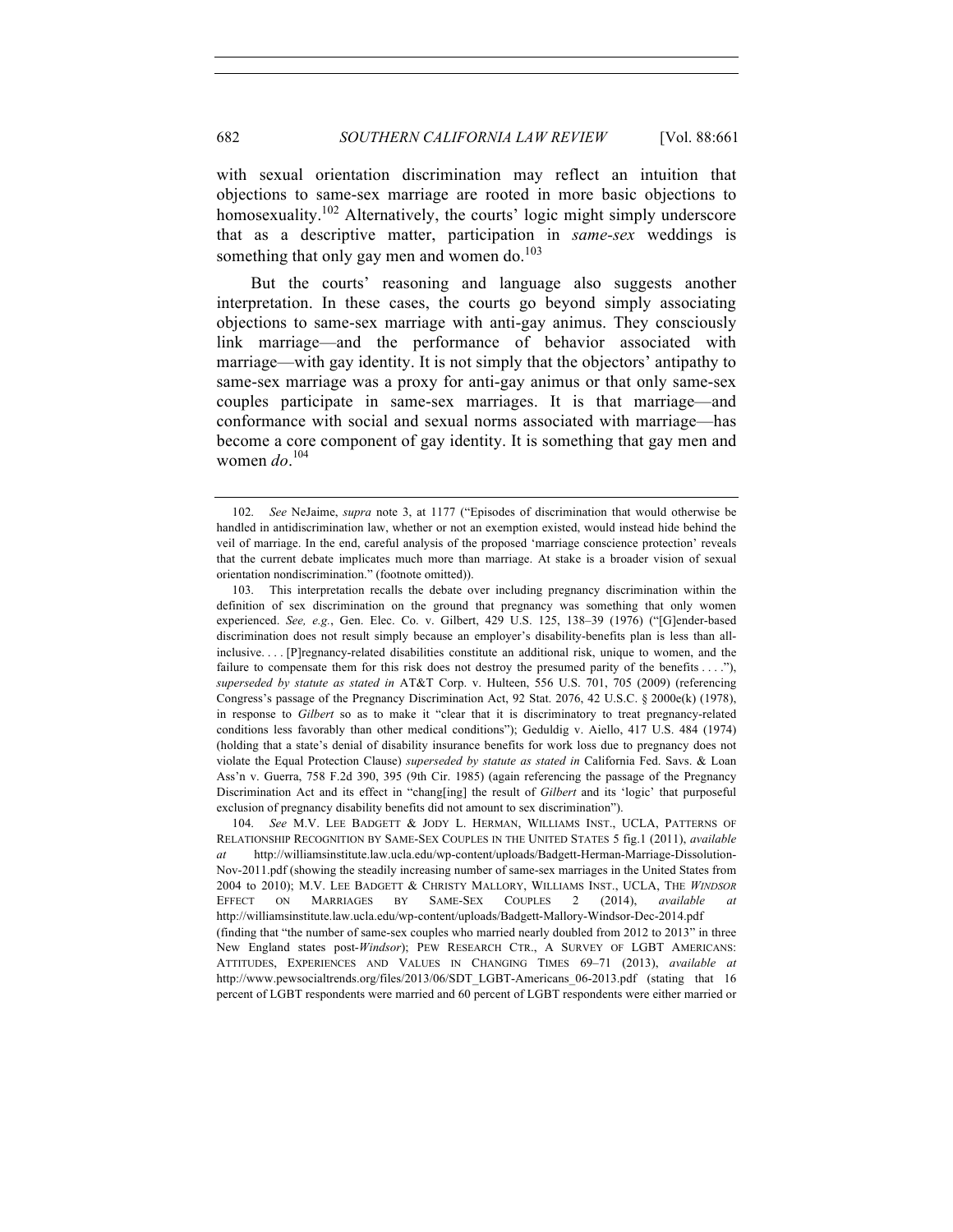# 2015] *ACCOMMODATING NONMARRIAGE* 683

Of course, the irony is that, in blurring the distinctions between status and conduct, the courts' logic reinforces the erasure of nonmarriage as a *status*, even as it focuses on marriage as *conduct* associated with gay identity. Recall the Supreme Court's discussion of status and conduct in *Lawrence v. Texas*. In *Lawrence*, the majority blurred the distinction between homosexual conduct and gay identity in order to amplify the dignitary and collateral injuries posed by the criminalization of sodomy. According to the *Lawrence* Court, "[w]hen homosexual *conduct* is made criminal by the law of the State, that declaration in and of itself is an invitation to subject homosexual *persons* to discrimination . . . ."<sup>105</sup> Justice Sandra Day O'Connor seconded the point more explicitly in her concurrence: "[T]he conduct targeted by this law is conduct that is closely correlated with being homosexual. Under such circumstances, [the] law is targeted at more than conduct. It is instead directed toward gay persons as a class."<sup>106</sup>

In *Lawrence*, anti-sodomy laws were understood as an imposition on gay men and women as a class because the conduct in question sodomy—was so closely associated with gay identity. Put differently, sodomy was something that gay people *did*. In *Elane Photography* and *Masterpiece Cakeshop*, the courts' efforts to link same-sex marriage and gay identity sound in a similar register. Far from being divorced from gay identity, as they once were, marriage and marriage-like committed relationships are now regarded as something that LGBT people *do*. <sup>107</sup> The status itself has become conduct that is constitutive of gay identity.

But if marriage is now constitutive of gay identity, what kind of conduct is negatively correlated with gay identity? Although neither court makes the point explicitly, by insisting that marriage is something that LGBT people now *do*, the courts (perhaps inadvertently) advance the notion that nonmarriage is no longer consistent with gay identity (or, more particularly, that it should not be). This is not to say that the courts in *Elane Photography* and *Masterpiece Cakeshop* are ignorant of the fact that, at the

would like to get married); Press Release, U.S. Census Bureau, Census Bureau Releases Estimates of Same-Sex Married Couples (Sept. 27, 2011), *available at*  https://www.census.gov/newsroom/releases/archives/2010\_census/cb11-cn181.html ("According to revised estimates from the 2010 Census, there were 131,729 same-sex married couple households and 514,735 same-sex unmarried partner households in the United States."); *Second Annual Same-Sex Wedding Survey Highlights Trend in LGBT Nuptials*, XO GROUP (June 27, 2014), http://www.xogroupinc.com/press-releases-home/2014-press-releases/2014-06-27-same-sex-weddingsurvey.aspx (documenting trends in the same-sex wedding industry).

<sup>105.</sup> Lawrence v. Texas, 539 U.S. 558, 575 (2003) (emphasis added).

<sup>106.</sup> *Id*. at 583 (O'Connor, J., concurring).

<sup>107.</sup> *See supra* note 104.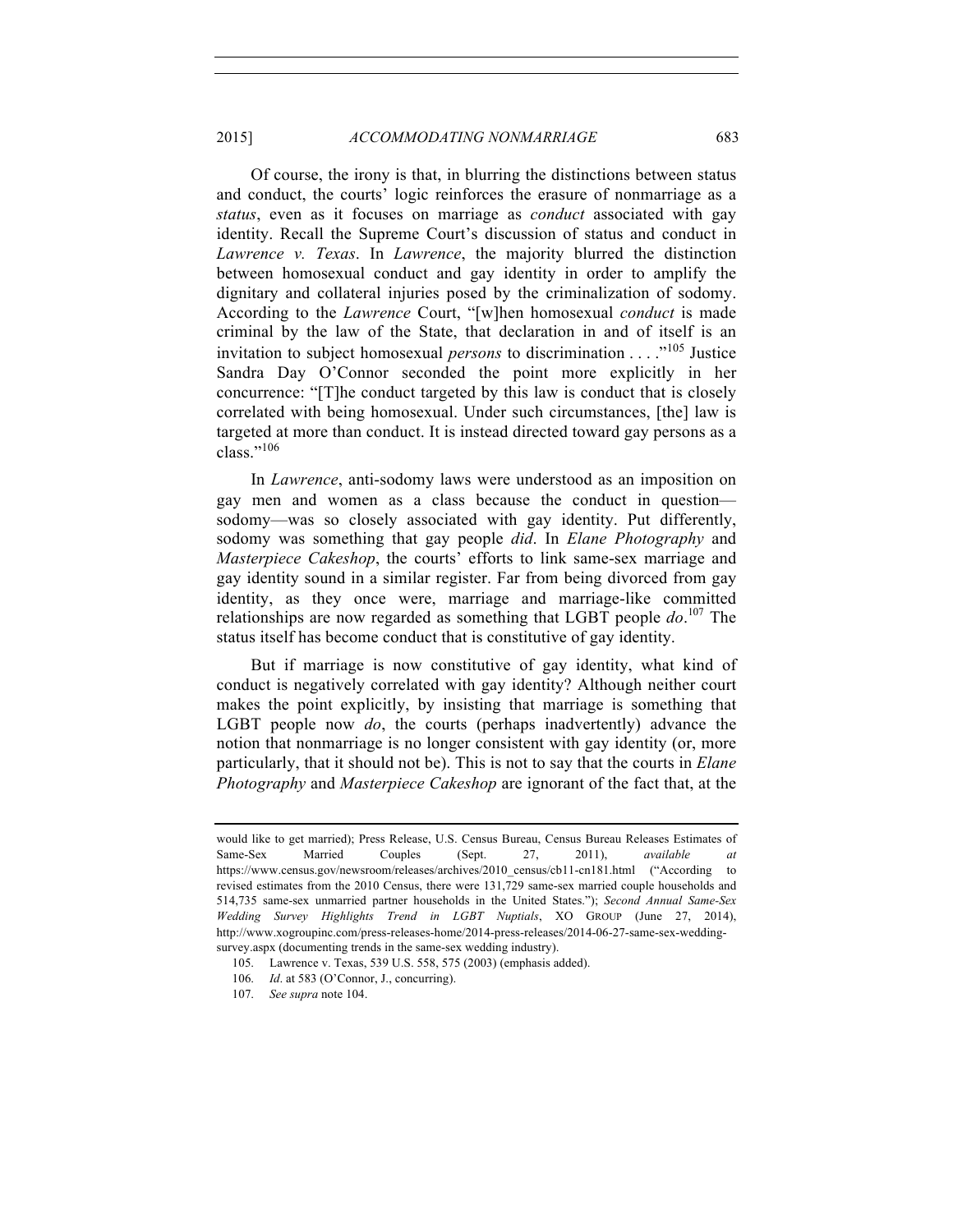time of the decisions, same-sex marriages were not legally recognized in New Mexico and Colorado. Instead, my point is merely that the correlation of same-sex marriage with gay identity supports the view that, in these two cases, *all* committed, sexual relationships are reconstituted as marriages.<sup>108</sup> As importantly, the correlation of marriage and gay identity limits the possibility that nonmarriage can be viewed as consistent with normative sex and sexuality.

The conflation of coupled same-sex relationships with marriages has important consequences for ensuring that nonmarriage is a viable possibility for organizing intimate life. The effort to interpret the same-sex relationships in *Elane Photography* and *Masterpiece Cakeshop* through marriage's lens is at once a product of the contest to define modern marriage, as well as an ongoing effort to entrench marriage—however it is defined—as the normative ideal for adult intimate life. The effort to bolster marriage's primacy requires the subordination—indeed, the erasure—of alternatives to marriage. In this regard, the conflation of same-sex relationships with marriages does more than simply erase nonmarriage and recast gay identity in ways that are consistent with marital norms. It actively sublimates any effort to foster an ethos of intimate pluralism that would allow marriage to exist alongside a wider range of options for structuring intimate life.

An interest in fostering pluralism is one of the values that undergirds the American commitment to religious liberty, and more particularly, religious accommodation. Yet, in our society, there is no corollary interest in fostering intimate pluralism as part of a broader commitment to ensuring sexual liberty; nor has there been a robust effort to accommodate those who dissent from marriage's orthodoxy.

With that in mind, Part IV embarks on a thought experiment. Using religious accommodation as a frame of reference, it considers whether and how we might accommodate nonmarriage as a legitimate dissent from the orthodoxy of marriage.

<sup>108.</sup> *See* Elane Photography, LLC v. Willock, 2013-NMSC-040, ¶ 7 n.1, 309 P.3d 53, 59 n.1 ("Willock referred to the event as a 'commitment ceremony' in her e-mail to Elane Photography. However, the parties agree that the ceremony was essentially a wedding . . . . We use the terms "wedding" and "commitment ceremony" interchangeably."), *cert. denied*, 134 S. Ct. 1787 (2014); Craig v. Masterpiece Cakeshop, Inc., No. CR 2013-0008 at 5 (Colo. Civ. Rights Comm'n Dec. 6, 2013), *available at* http://www.aclu.org/sites/default/files/assets/initial\_decision\_case\_no.\_cr\_2013-0008.pdf ("Conceptually, [Masterpiece Cakeshop's] refusal to serve a same-sex couple due to religious objection to same-sex weddings is no different from refusing to serve a biracial couple because of religious objection to biracial marriage."), *aff'd*, No. CR 2013-0008 (Colo. Civ. Rights Comm'n May 30, 2014) (final agency order), *available at* https://www.aclu.org/sites/default/files/assets/masterpiece\_-- \_commissions\_final\_order.pdf.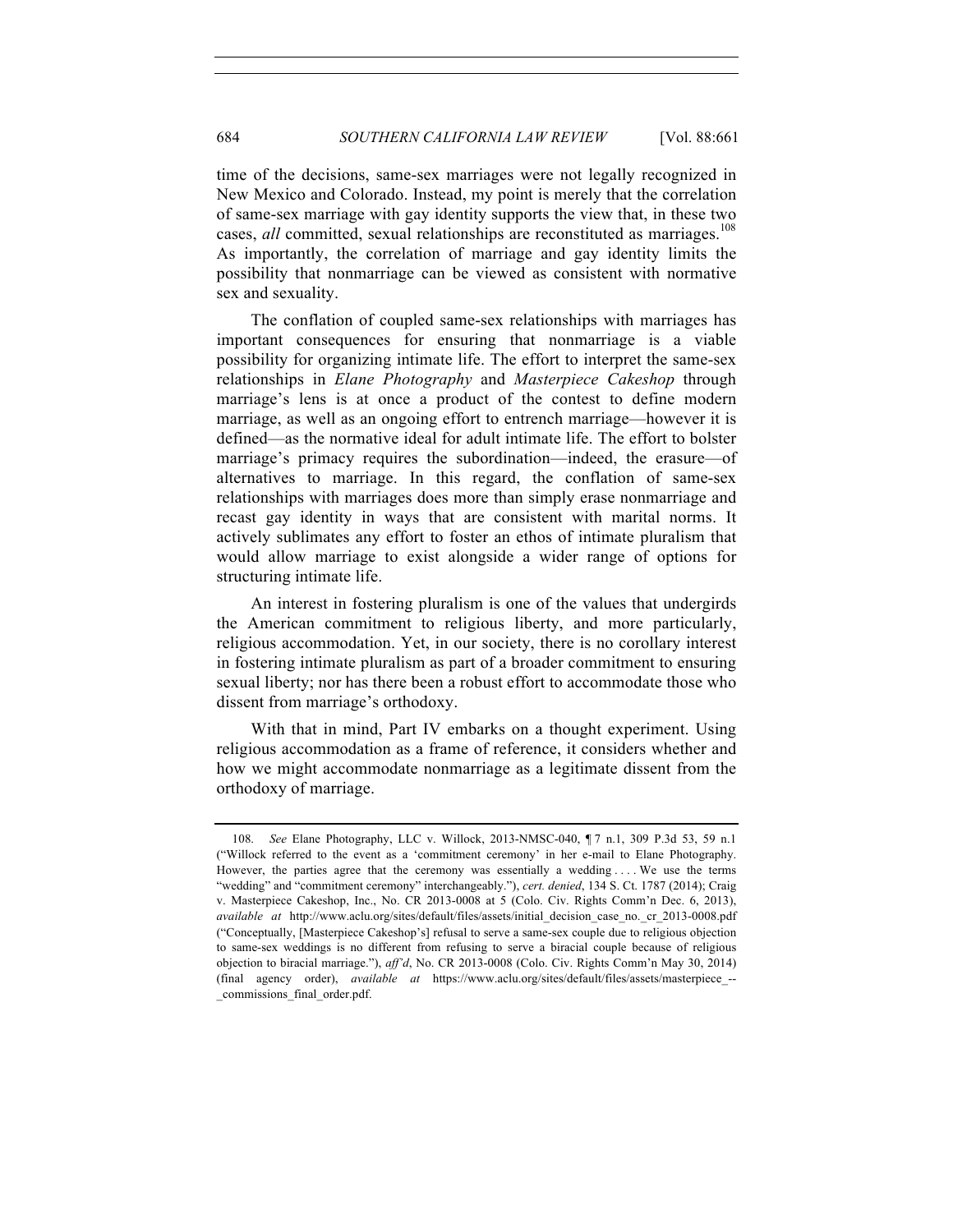## IV. ACCOMMODATING NONMARRIAGE

It is perhaps ironic that cases like *Elane Photography* and *Masterpiece Cakeshop*, which consider the degree to which common commitments to equality must yield to individual claims of liberty, represent an emerging force for the erasure of nonmarriage and the diminution of spaces where individuals might resist marriage's hegemony. It is ironic because these cases, like other religious exemption cases before them,  $109$  are, at bottom, about accommodating individual choices, beliefs, and liberties, in the face of strong state pressure to conform to a set of prescribed values.

With that in mind, what would it mean to be as attentive to the project of creating and maintaining space for nonmarriage and sexual liberty as we are to preserving a space for religious believers to object to the status quo? What would it mean to frame the decision to live outside of marriage's borders as a legitimate choice or a worthwhile expression of individual liberty, like the exercise of one's religious beliefs? Instead of thinking of nonmarriage as the deviant, illegitimate antithesis of marriage, what would it mean to think of it as a righteous objection to the prevailing orthodoxy of marriage?

To frame this thought experiment, some discussion of what accommodation means in the religious context may be useful. In the section that follows, I briefly sketch the contours of the jurisprudence surrounding religious accommodation.

# A. ACCOMMODATION—RELIGIOUS LIBERTY

Although religious accommodation has long been a part of the Anglo-American legal landscape,<sup>110</sup> federal constitutional grounds for accommodating religion are of a more recent vintage. In 1963's *Sherbert v.*  Verner,<sup>111</sup> the Supreme Court held that the Free Exercise Clause of the First Amendment required the government to accommodate religion.<sup>112</sup>

<sup>109.</sup> *See infra* Part IV.A.

<sup>110.</sup> *See* MICHAEL W. MCCONNELL, JOHN H. GARVEY & THOMAS C. BERG, RELIGION AND THE CONSTITUTION 86–102 (2d ed., 2006) (discussing the history of religious accommodation in America). *See also, e.g.*, People v. Phillips, (N.Y. Ct. Gen. Sess. 1813), *reprinted in* 1 W.L.J. 97, 109 (1843) (holding that a priest need not disclose confidential information obtained during confession, as this would violate his priesthood oath).

<sup>111.</sup> Sherbert v. Verner, 374 U.S. 398 (1963).

<sup>112.</sup> *Id*. at 402, 410 ("The door of the Free Exercise Clause stands tightly closed against any governmental regulation of religious *beliefs* as such. Government may neither compel affirmation of a repugnant belief, nor penalize or discriminate against individuals or groups because they hold religious views abhorrent to the authorities, nor employ the taxing power to inhibit the dissemination of particular religious views." (internal citations omitted)).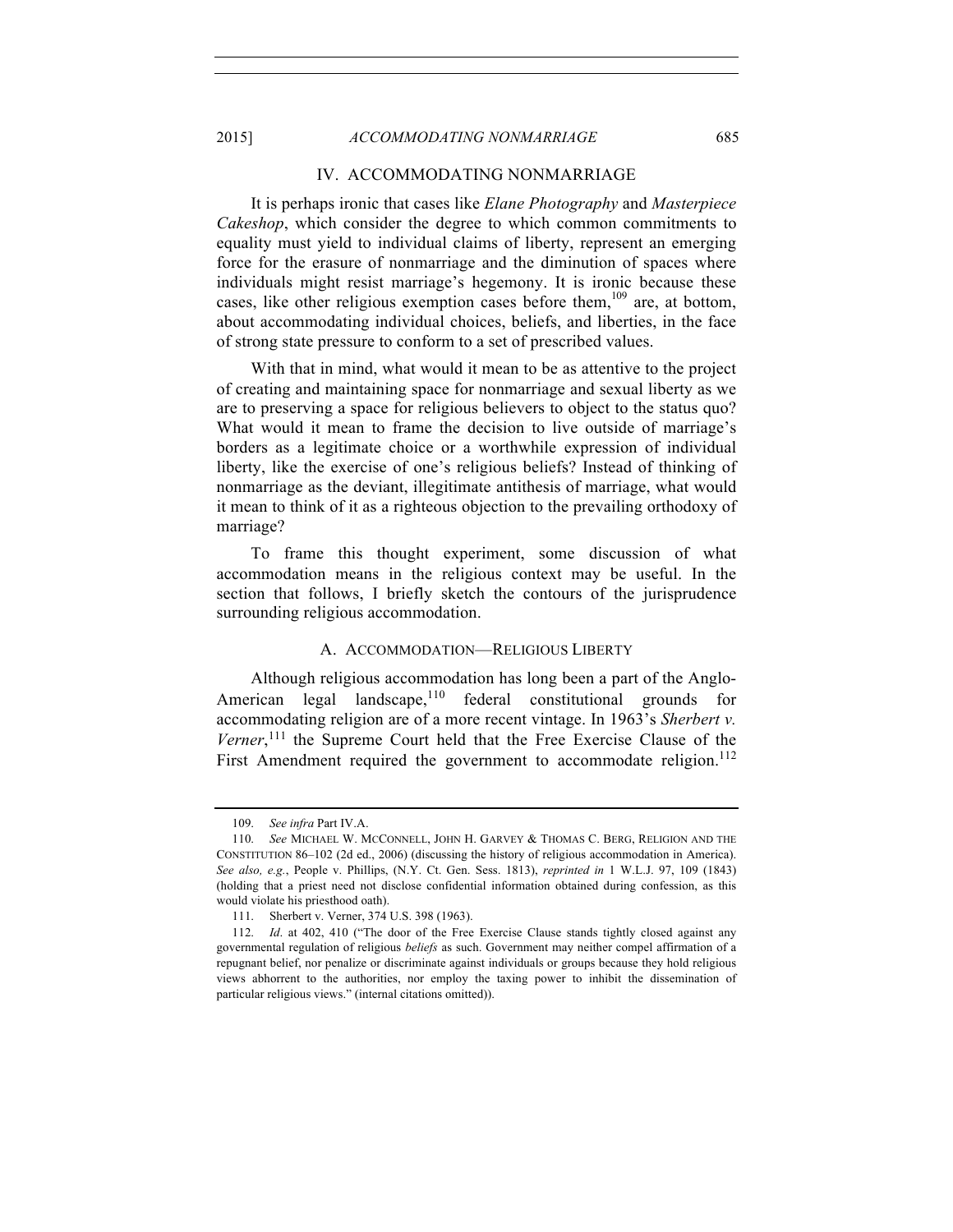There, Adell Sherbert, a Seventh-day Adventist, was fired from her mill job when, because of the tenets of her faith, she refused to work on Saturdays, as her employer requested.<sup>113</sup> She filed a claim for unemployment benefits, which was denied on the ground that she had "failed, without good cause . . . to accept available suitable work when offered . . . by . . . [her] employer  $\dots$ <sup>"114</sup> In a 7–2 decision, the Supreme Court reversed the denial of benefits, holding that "to condition the availability of benefits upon [Sherbert's] willingness to violate a cardinal principle of her religious faith effectively penalizes the free exercise of her constitutional liberties."<sup>115</sup>

Under *Sherbert*, in order to impose a substantial burden upon an individual's sincerely held religious beliefs, the government must demonstrate both: (1) a compelling state interest exists and (2) it has vindicated that interest in the manner least restrictive, or least burdensome, to religion.<sup>116</sup> In a concurring opinion, Justice Stewart underscored *Sherbert*'s ethos of accommodation: "[T]he guarantee of religious liberty embodied in the Free Exercise Clause affirmatively requires government to create an atmosphere of hospitality and accommodation to individual belief or disbelief."<sup>117</sup> Justice Potter Stewart went on to note that "our Constitution commands the positive protection by government of religious freedom—not only for a minority, however small—not only for the majority, however large—but for each of us."118

*Sherbert*'s logic, which prioritized religious pluralism and protected minority religions, shaped the Court's disposition of 1972's *Wisconsin v. Yoder*. <sup>119</sup> There, a group of Amish fathers challenged a Wisconsin law mandating compulsory high school attendance.<sup>120</sup> According to Old Order Amish church tenets, higher education was not only unnecessary for life in the Amish community, it also jeopardized the salvation of Amish believers.<sup>121</sup> Accordingly, the fathers sought, and were denied, an

<sup>113.</sup> *Id.* at 399.

<sup>114.</sup> *Id.* at 401 (internal quotation marks omitted).

<sup>115.</sup> *Id.* at 406.

<sup>116.</sup> *See id*. at 403 ("Plainly enough, appellant's conscientious objection to Saturday work constitutes no conduct prompted by religious principles of a kind within the reach of state legislation. If, therefore, the decision . . . is to withstand appellant's constitutional challenge, it must be either because her disqualification as a beneficiary represents no infringement by the State of her constitutional rights of free exercise, or because any incidental burden on the free exercise of appellant's religion may be justified by a 'compelling state interest in the regulation of a subject within the State's constitutional power to regulate . . . .'" (quoting NAACP v. Button, 371 U.S. 415, 438 (1963))).

<sup>117.</sup> *Id*. at 415–16 (Stewart, J., concurring).

<sup>118.</sup> *Id*. at 416.

<sup>119.</sup> Wisconsin v. Yoder, 406 U.S. 205 (1972).

<sup>120.</sup> *Id.* at 207–09.

<sup>121.</sup> *Id.* at 209–12.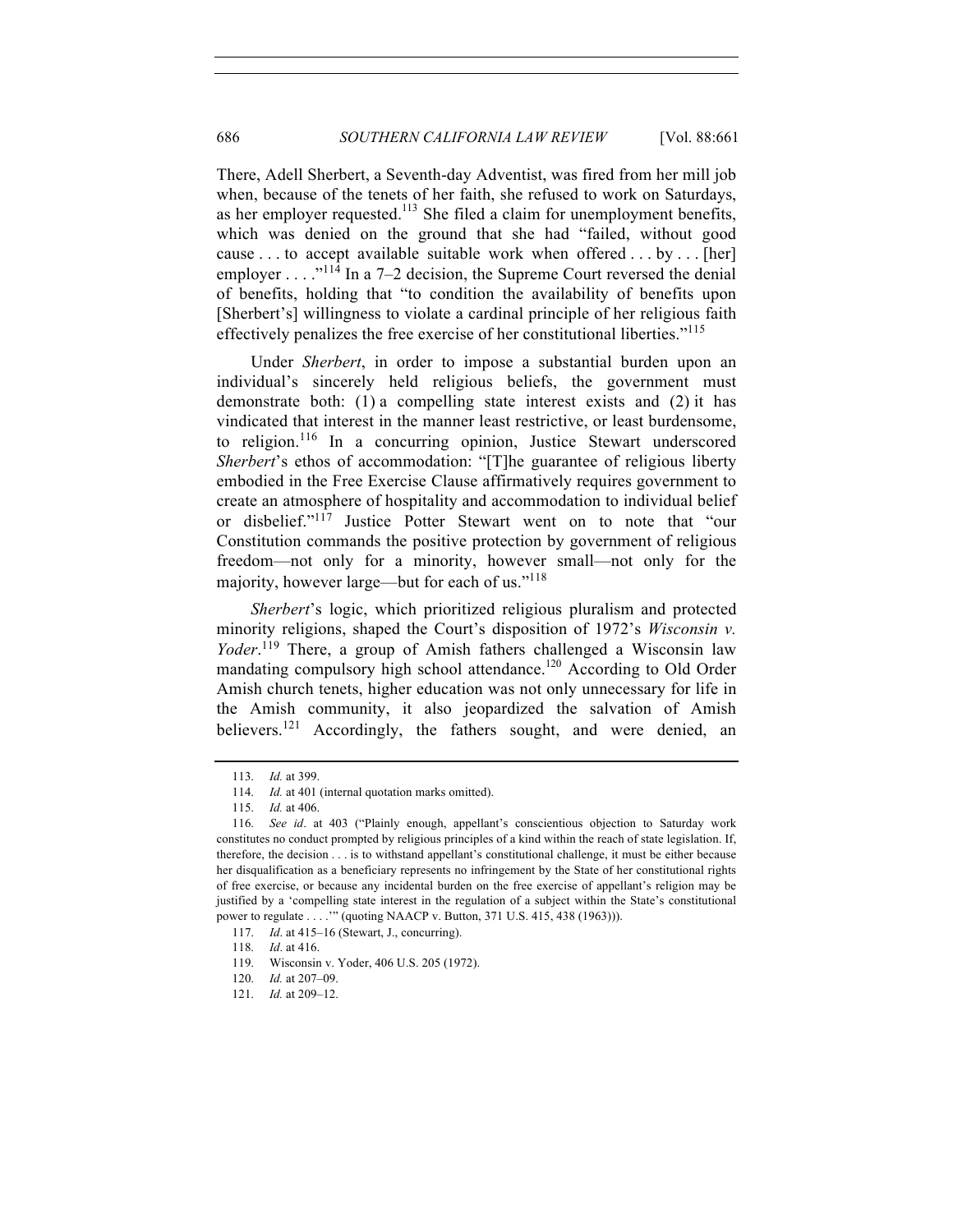exemption from the compulsory education law on the basis of their religious convictions.<sup>122</sup> Applying the *Sherbert* test,<sup>123</sup> the Court unanimously held that the compulsory schooling law violated the Amish fathers' First Amendment rights.<sup>124</sup>

Critically, *Sherbert* and *Yoder* reflect two distinct impulses that undergird religious accommodation. On one level, the two cases characterize accommodation as a negative right—accommodation as an opportunity to withdraw from the public sphere and the force of public values. *Yoder* perhaps exemplifies this idea more clearly than does *Sherbert*. In *Yoder*, the Amish sought nothing more from the state than an exemption from the ambit of the compulsory schooling law. *Sherbert*, on the other hand, suggests that accommodation may require more affirmative steps on the part of the state. While Adell Sherbert wanted an exemption from her employer's Saturday work schedule, her request for religious accommodation required something more of the state than simply permission to withdraw from the public sphere. She sought not only an exemption from the Saturday work schedule, but also unemployment benefits when she prioritized her faith over her employer's wishes.<sup>125</sup> She sought the state's affirmative protection of her free exercise rights.

*Sherbert* and *Yoder* represent a high-water mark in the recognition of a federal constitutional principle requiring religious accommodation. In 1990's *Employment Division v. Smith*, <sup>126</sup> the Court appeared to retreat from religious accommodation, holding that although the government may accommodate religion in particular circumstances, it is not constitutionally *required* to do so in all cases.<sup>127</sup> Nevertheless, even if the Constitution does not demand religious accommodation, recent developments<sup>128</sup> suggest that

128. *See* Holt v. Hobbs, 135 S. Ct. 853, 859–61 (2015) (finding a state correctional department grooming policy violated the Religious Land Use and Institutionalized Persons Act of 2000 as (1) it substantially burdened a Muslim inmate's religious exercise by preventing him from a growing a halfinch beard and (2) the correctional department was unable to demonstrate that the policy was the least restrictive means to further its compelling interest of preventing the concealment of contraband within the prison system); Burwell v. Hobby Lobby Stores, Inc., 134 S. Ct. 2751, 2759–60 (2014) (interpreting

<sup>122.</sup> *Id.* at 208.

<sup>123.</sup> *Id.* at 214, 219–221.

<sup>124.</sup> *Id.* at 234. The Court also noted that the law infringed upon the fundamental right of parents to direct their children's upbringing. *Id*. at 233–34.

<sup>125.</sup> Sherbert v. Verner, 374 U.S. 398, 399, 409–410 (1963).

<sup>126.</sup> Emp't Div. v. Smith, 494 U.S. 872 (1990).

<sup>127.</sup> *Id.* at 884–85 ("To make an individual's obligation to obey [the] law contingent upon the law's coincidence with his religious beliefs, except where the State's interest is 'compelling' permitting him, by virtue of his beliefs, 'to become a law unto himself,'—contradicts both constitutional tradition and common sense." (internal citation omitted) (quoting Reynolds v. United States, 98 U.S. 145, 167 (1879))).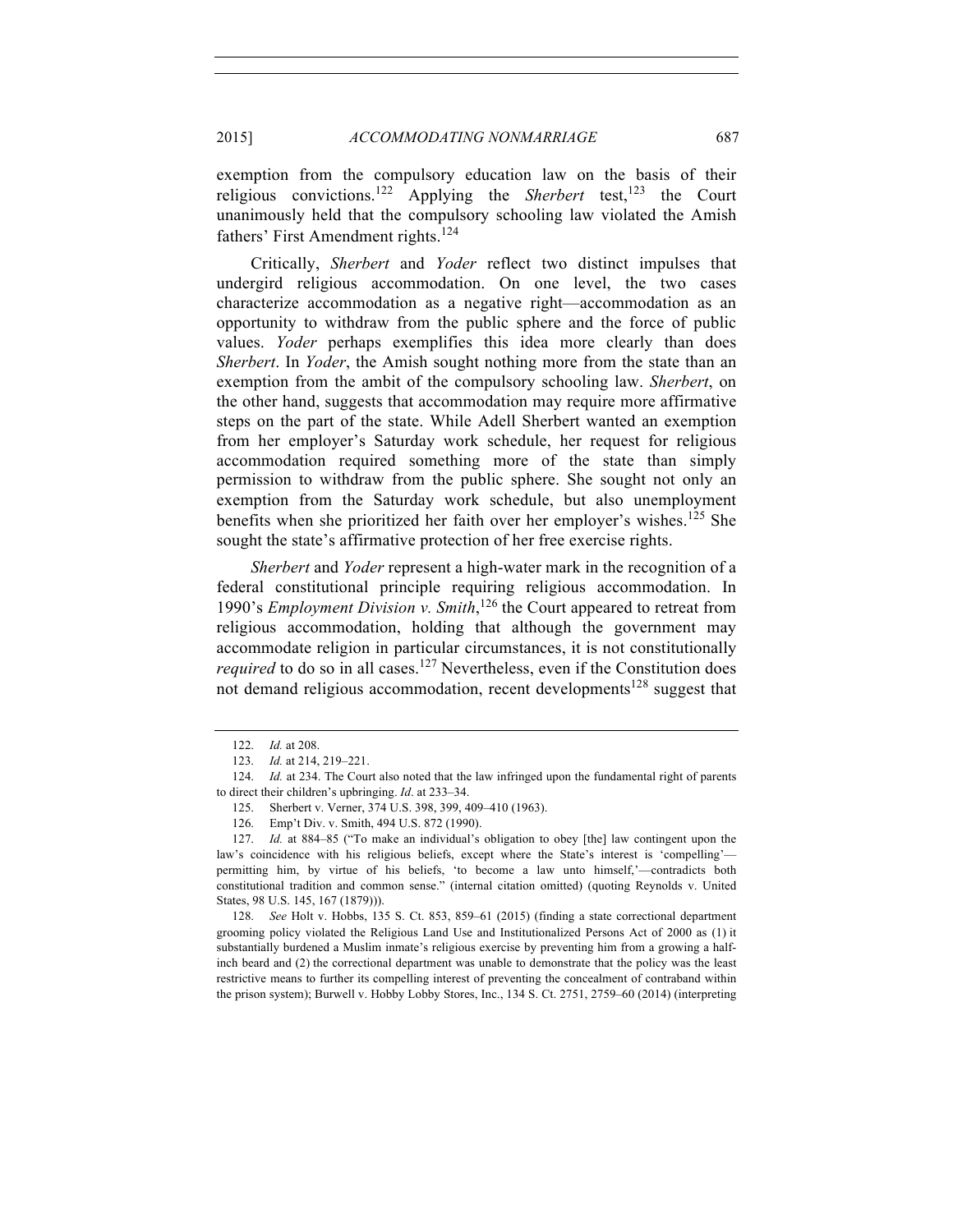statutes and state constitutional principles may provide an alternative basis for doing so.

## B. ACCOMMODATION—SEXUAL LIBERTY

As the previous section suggests, those seeking accommodations for religious liberty have an established foundation upon which to rest their claims. This is not the case for those seeking accommodations for sexual liberty. Although American constitutional law supports pluralism in religious practice, it lacks a corollary interest in supporting pluralism in intimate life.<sup>129</sup> Instead, American constitutional law has "established" marriage and the marital family as the normative ideal for intimate life.<sup>130</sup>

To be clear, to argue that marriage and the marital family have been "established" in American law is not to say that deviations from these norms are absolutely prohibited. Indeed, one might argue that even in the face of marital establishment, some principle of free exercise in intimate life exists. After all, American constitutional doctrine has recognized rights to marry and to divorce,<sup>131</sup> to procreate<sup>132</sup> or avoid procreation,<sup>133</sup> to direct the education of one's children,<sup>134</sup> and to cohabit with relatives.<sup>135</sup>

the Religious Freedom Restoration Act to allow a closely-held for-profit corporation to be exempt from a law to which its owners religiously objected on the ground that there was a less restrictive means of furthering the law's interests). For a succinct recounting of Congressional enactments aimed at reinstating the traditional balancing test as applied in *Sherbert* and *Yoder* for religious accommodation claims post-*Smith*, see *Holt*, 135 S. Ct. at 859–60.

<sup>129.</sup> *See* Alice Ristroph & Melissa Murray, *Disestablishing the Family*, 119 YALE L.J. 1236, 1240–41 (2010) (arguing that marriage and the marital family have been "established" as the favored rubric for organizing intimate life).

<sup>130.</sup> *See id.* at 1252 ("Constitutional doctrine's clear preference for the marital nuclear family above other alternatives is evident in a number of contexts.").

<sup>131.</sup> *See* Loving v. Virginia, 388 U.S. 1, 12 (1967) (striking down Virginia's antimiscegenation laws because the right to marry is a "fundamental freedom" that may not be "restricted by invidious . . . discriminations"); Zablocki v. Redhail, 434 U.S. 374, 386 (1978) ("reaffirming the fundamental character of the right to marry"); Boddie v. Connecticut, 401 U.S. 371, 383 (1971) ("[A] State may not . . . pre-empt the right to dissolve [a marriage] without affording all citizens access to the means it has prescribed for doing so.").

<sup>132.</sup> *See* Skinner v. Oklahoma, 316 U.S. 535, 541 (1942) (recognizing procreation as a "basic liberty").

<sup>133.</sup> *See* Roe v. Wade, 410 U.S. 113, 153 (1973) (holding that the constitutional right of privacy is "broad enough to encompass a woman's decision whether or not to terminate her pregnancy"), *overruled in part by* Planned Parenthood of Se. Pa. v. Casey, 505 U.S. 833 (1992), *as acknowledged by* Gonzales v. Carhart, 550 U.S. 124 (2007); Griswold v. Connecticut, 381 U.S. 479, 485–86 (1965) (invalidating a statutory prohibition on contraception because it violated the right of marital privacy).

<sup>134.</sup> *See* Pierce v. Soc'y of Sisters, 268 U.S. 510, 534–35 (1925) (invalidating a state statute requiring attendance at public schools because it "unreasonably interfere[d] with the liberty of parents and guardians to direct the upbringing and education of children under their control"); Meyer v. Nebraska, 262 U.S. 390, 403 (1923) (invalidating state statute prohibiting foreign-language education because it was an arbitrary and unreasonable "infringement of rights long freely enjoyed").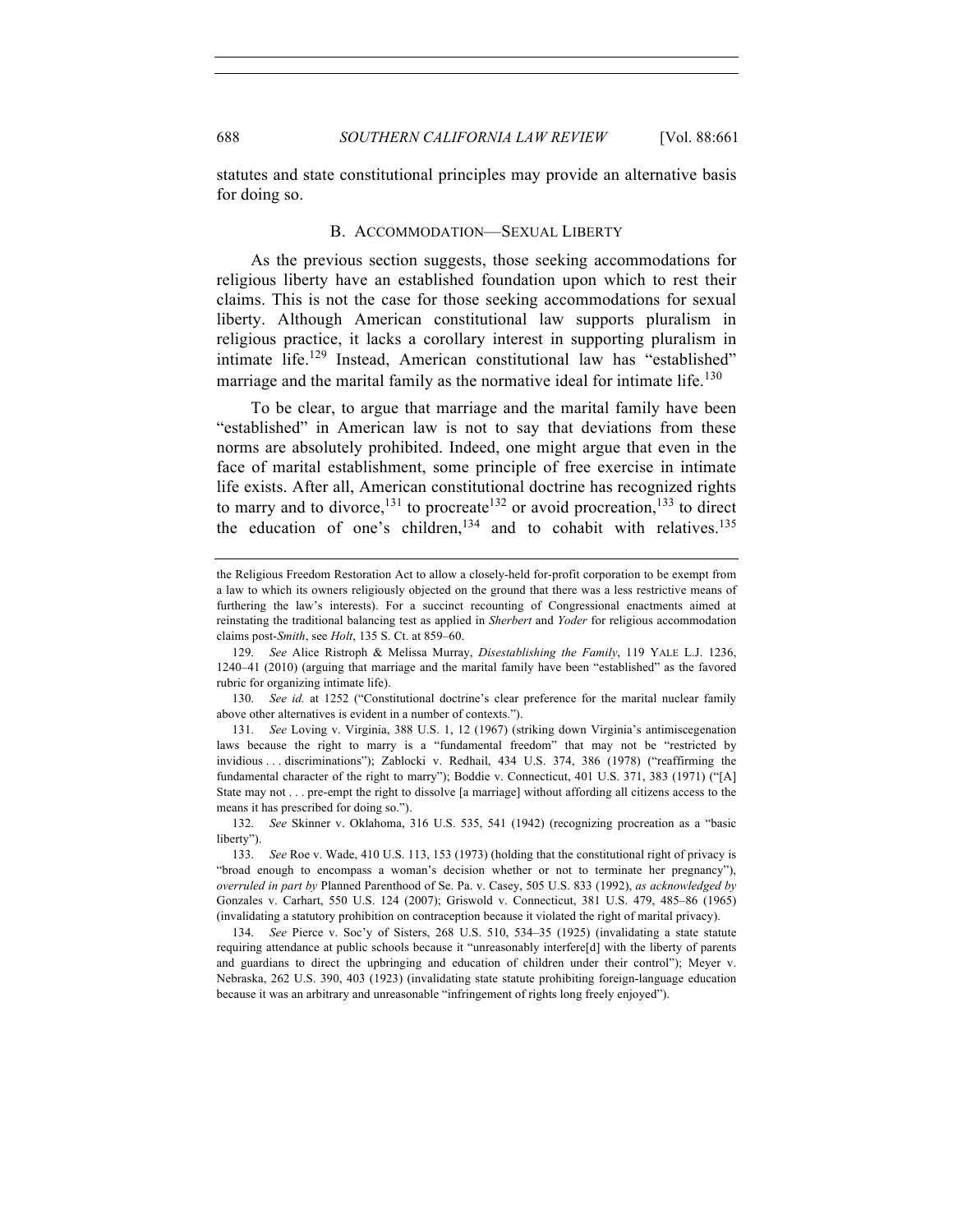However, while these examples of a principle of free exercise may foster some degree of pluralism in intimate life, it is a tolerable, nonthreatening pluralism. It is not necessarily a principle that would accommodate more profound departures and dissent from the marital form.

To be sure, there have been some efforts to expand the state's understanding of intimate life beyond the marital model. For example, in Marvin v. Marvin,<sup>136</sup> the California Supreme Court permitted the enforcement of a contract between unmarried cohabitants.<sup>137</sup> The defendant had argued that, because of the couple's nonmarital sexual relationship, the contract was premised on meretricious consideration, and thus, unenforceable.<sup>138</sup> The court disagreed, reasoning that "the prevalence of nonmarital relationships in modern society and the social acceptance of them, marks this as a time when our courts should by no means apply the doctrine of the unlawfulness of the so-called meretricious relationship to the instant case."<sup>139</sup> Likewise, in *Braschi v. Stahl Associates*, <sup>140</sup> the New York Court of Appeals, in a nod to evolving social norms and mores, determined that two unmarried gay men were "family members" for purposes of a New York City rent and eviction regulation.<sup>141</sup>

One might read decisions like *Braschi* and *Marvin* as an effort to disestablish marriage as the normative ideal, or at the very least, to permit accommodation of nonmarriage as an alternative to marriage. But if these developments reflect disestablishment or accommodation, they do so only contingently. In *Marvin*, the court's acknowledgement of nonmarital cohabitation as a viable model for intimate life was premised on its understanding of cohabitation as a "trial period" during which "young couples [could] live together without the solemnization of marriage, in order to make sure that they can successfully later undertake marriage."<sup>142</sup> On this account, cohabitation was legible only as a "preliminary to marriage,"<sup>143</sup> not as an alternative to marriage in its own right.

<sup>135.</sup> *See* Moore v. City of E. Cleveland, 431 U.S. 494, 498–99 (1977) (invalidating a housing ordinance that limited the definition of "family" to the nuclear family on the ground that "freedom of personal choice in matters of marriage and family life is one of the liberties protected by the Due Process Clause of the Fourteenth Amendment" (quoting Cleveland Bd. of Educ. v. LaFleur, 414 U.S. 632, 639–40 (1974) (internal quotation marks omitted)).

<sup>136.</sup> Marvin v. Marvin, 557 P.2d 106 (Cal. 1976).

<sup>137.</sup> *Id*. at 122–23.

<sup>138.</sup> *Id*. at 112.

<sup>139.</sup> *Id*. at 122.

<sup>140.</sup> Braschi v. Stahl Assocs. Co., 543 N.E.2d 49 (N.Y. 1989).

<sup>141.</sup> *Id*. at 54–55.

<sup>142.</sup> *Marvin*, 557 P.2d at 122.

<sup>143.</sup> *Id.*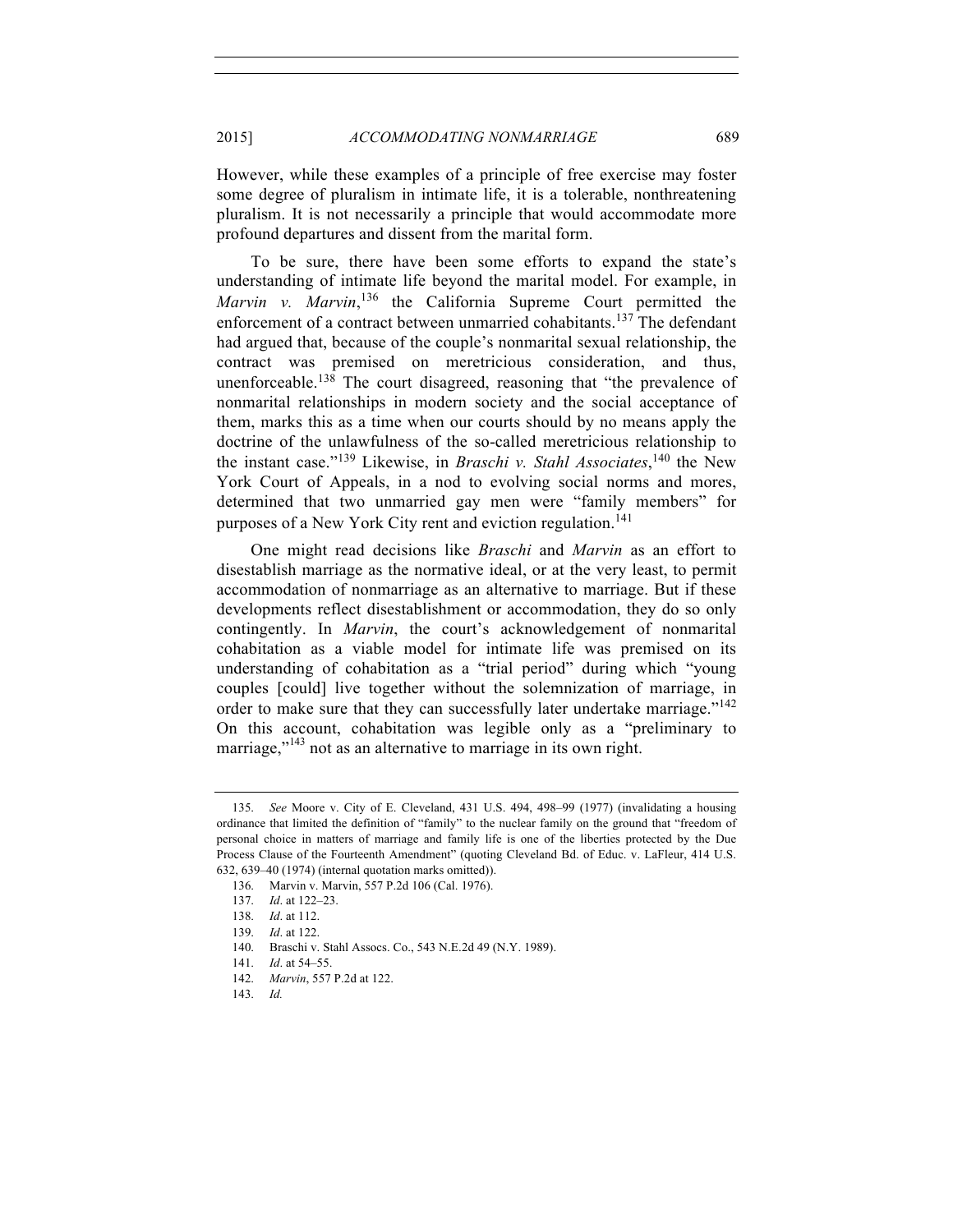In the same vein, the *Braschi* court's embrace of Leslie Blanchard and Miguel Braschi as family members was premised on the fact that the pair, although unmarried, comported with the traditional indicia of marriage.<sup>144</sup> They were in a long-term relationship that was marked by financial interdependence and cohabitation.<sup>145</sup> Third parties, including their families and their doorman, understood them to be spouses in all but name.<sup>146</sup> Although the *Braschi* court gestured toward a less rigid understanding of relationship forms, $147$  it did not appear willing to break completely with marriage and "our society's traditional concept of 'family."<sup>148</sup>

Both *Marvin* and *Braschi* suggest a principle of free exercise in intimate life. In both cases, nonmarital relationships are recognized and credited with benefits heretofore reserved for those in state-recognized marriages. But critically, in both cases, the effort to accommodate these nonmarriages is not grounded in a robust defense of pluralism in intimate life. Instead, these cases accommodate departures from marriage by mapping minority preferences onto majoritarian norms. Michelle Marvin and Miguel Braschi prevail only because their departures from the marital model are understood to be consistent with, rather than threatening to, marriage as a social and legal institution. Put another way, nonmarriage is accommodated only insofar as it can be translated into marital terms. Indeed, this weak form of accommodation is consistent with the impulse toward the erasure of nonmarriage discussed in Part III.B of this Article.

Would we tolerate the erasure of religious difference in this manner?<sup>149</sup> Would we protect minority religious beliefs only where they

<sup>144.</sup> *Braschi*, 543 N.E.2d at 54.

<sup>145.</sup> *Id.*

<sup>146.</sup> *Id.* at 55.

<sup>147.</sup> *Id.* at 53 ("[W]e conclude that the term family, as used in [the ordinance], should not be rigidly restricted to those people who have formalized their relationship by obtaining, for instance, a marriage certificate or an adoption order. The intended protection against sudden eviction should not rest on fictitious legal distinctions or genetic history, but instead should find its foundation in the reality of family life.").

<sup>148.</sup> *Id.* at 54.

<sup>149.</sup> Of course, some argue that we *do* permit the erasure of religious difference in particular ways. For example, some critics have argued that the First Amendment's protections are more robust for majoritarian religious sects. Minority religions, these critics assert, are subject to uneven First Amendment protections. *See, e.g.*, Stephen M. Feldman, *Religious Minorities and the First Amendment: The History, the Doctrine, and the Future*, 6 U. PA. J. CONST. L. 222, 222, 224 (2003) (discussing the effects of diminished First Amendment protections from the 1950s to the present, "especially for religious minorities"); Gary S. Gildin, *The Sanctity of Religious Liberty of Minority Faiths Under State Constitutions: Three Hypotheses*, 6 U. MD. L.J. RACE, RELIGION, GENDER & CLASS 21, 29 (2006) (noting that "[a] sea change in federal constitutional protection of minority sects occurred in 1990" when the Supreme Court in *Smith* held that strict scrutiny would no longer be used to analyze faciallyneutral laws that nonetheless had a burdensome effect on religious exercise.); Samuel J. Levine, *A Look*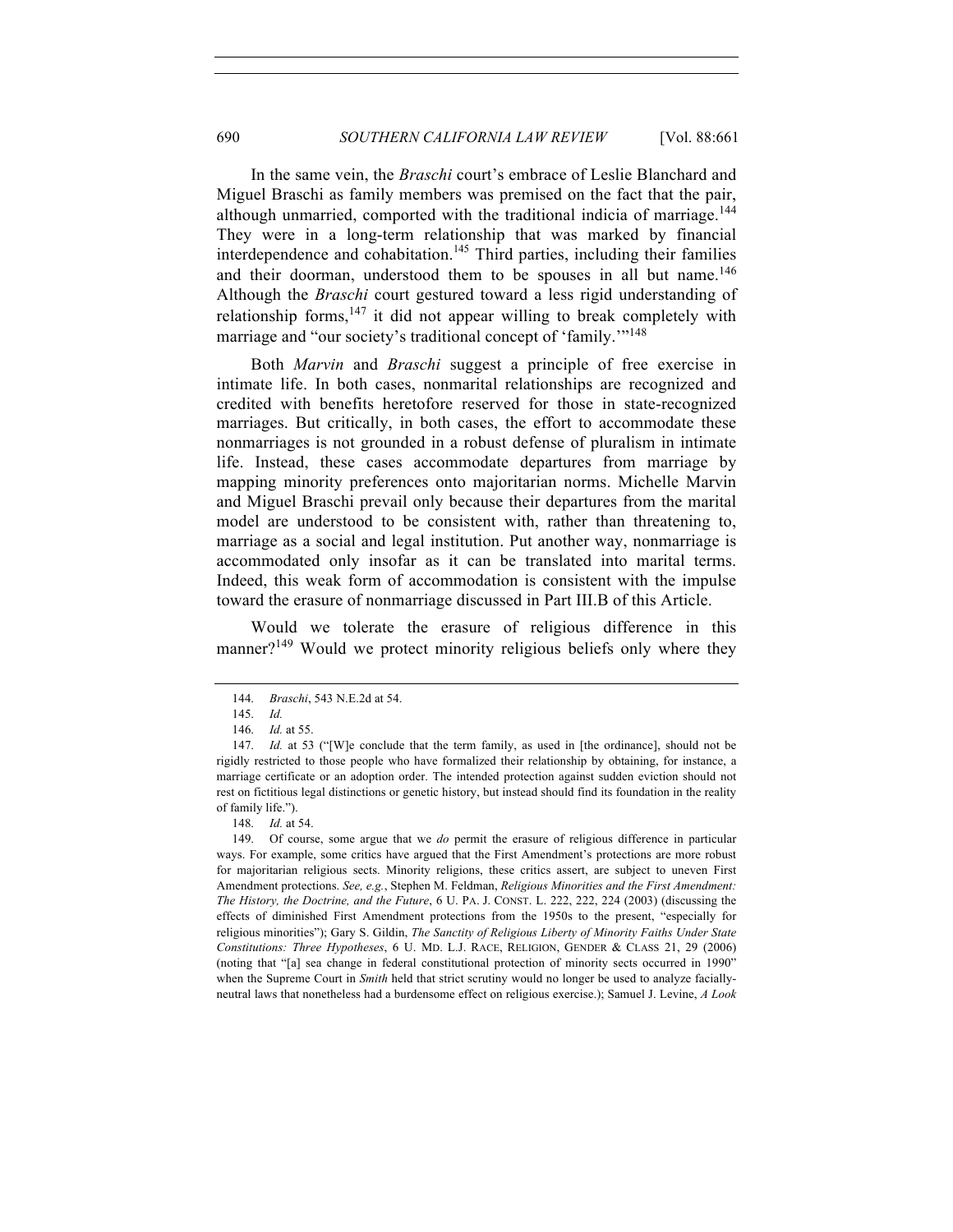# 2015] *ACCOMMODATING NONMARRIAGE* 691

comported with majoritarian religions? The earlier discussion of *Sherbert* suggests that we would not.<sup>150</sup> Recall that Adell Sherbert argued that she was penalized for her (minority) religious practice. If she had been a Sunday worshipper (the majority), rather than a Seventh-day Adventist and thus a Saturday worshipper (a minority), she would have fared better under the law and with the South Carolina Employment Security Commission. As an initial matter, she would not have been disqualified from receiving unemployment benefits because South Carolina law likely would not have regarded her objections to working on Sunday as unreasonable. Moreover, her employer would not have required Sunday work, as South Carolina law made it "unlawful for any person owning, controlling or operating any textile manufacturing . . . plant to request, require or permit any regular employee to  $\dots$  perform any of the usual  $\dots$  work  $\dots$  on Sunday."<sup>151</sup>

Taken together, the claims in *Sherbert* and *Braschi* are united in an important way. Both Adell Sherbert and Miguel Braschi failed to conform to majoritarian norms—Sherbert regarded Saturday as the Sabbath and Braschi was in a nonmarital relationship with another man. Although they did not comport with majoritarian norms, both sought the same treatment and benefits afforded to those who did. The critical difference for Sherbert was that she was able to frame her claim for accommodation in terms that acknowledged—and credited—her departure from the majority. Essentially, Sherbert argued that, under the First Amendment, she was free to believe what she wanted and to conduct her religious life in the manner of her choosing, and that the state was not only required to provide her with the space to do so, it was required to provide her with unemployment benefits when her employer fired her.

By contrast, Miguel Braschi's claim was framed in fundamentally different terms. Instead of adverting to his departure from majoritarian norms, his accommodation request was framed in terms of his comportment with majoritarian sexual norms. Essentially, Braschi was able to secure an exemption from the ordinary operation of the rent control law because the court understood that he was conducting his life in the manner of the majority. As the comparison of *Sherbert* and *Braschi* makes clear,

*at the Establishment Clause Through the Prism of Religious Perspectives: Religious Majorities, Religious Minorities, and Nonbelievers*, 87 CHI.-KENT L. REV. 775, 808 (2012) ("[L]atent majoritarian religious perspectives . . . continue to characterize the Supreme Court's Establishment Clause jurisprudence."). I take no position in this debate. Instead, I note only that the fact that the debate exists at all suggests that we take accommodation and other protections for minority views seriously in the context of religious liberty. There is no analogous debate about accommodation or protections for minority views in the context of sexual liberty.

<sup>150.</sup> *See supra* Part IV.A.

<sup>151.</sup> *See* S.C. CODE ANN. § 64-4 (1952 & Supp. 1960).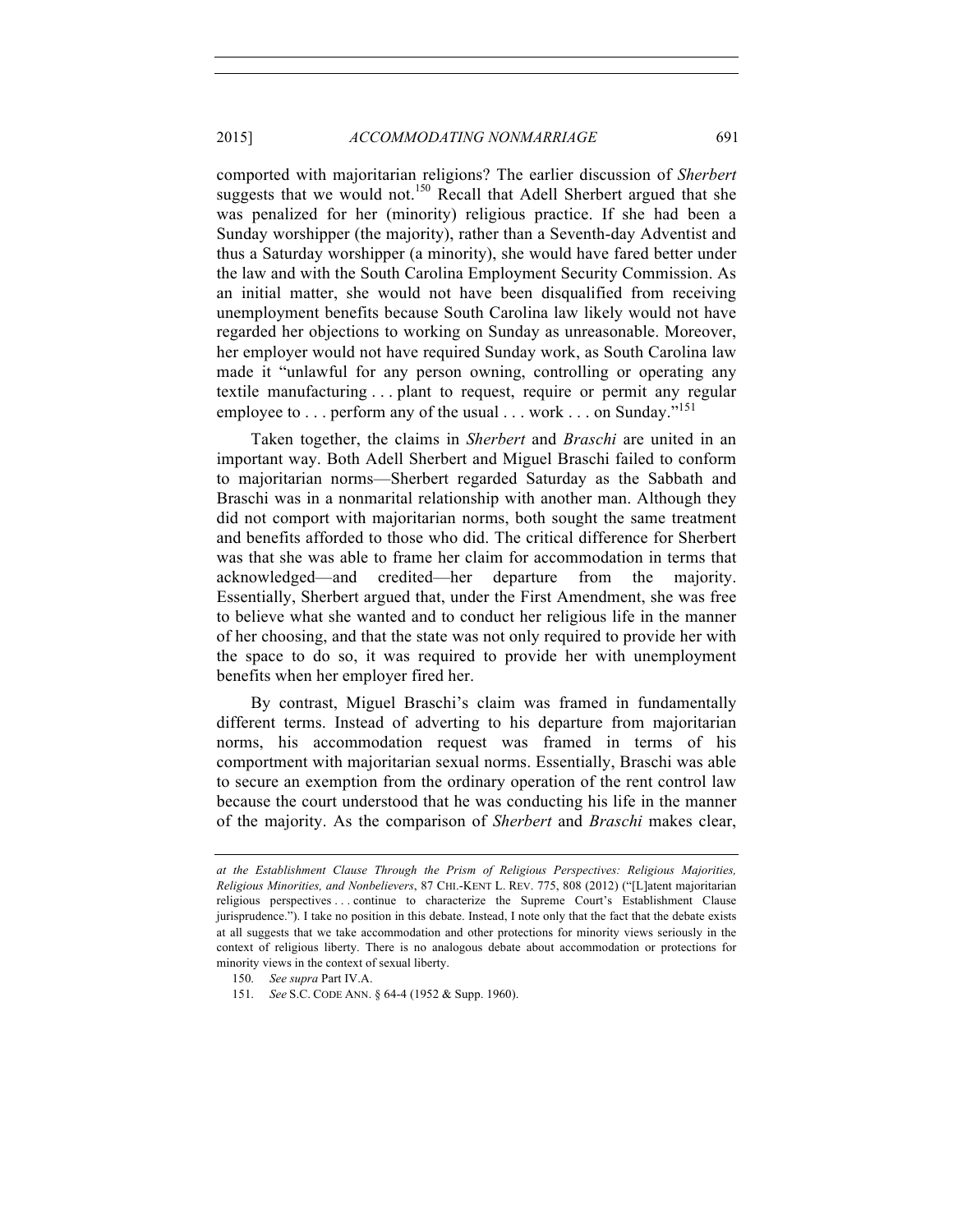religious accommodation embraces pluralism and difference in a way that is wholly absent in the context of sexual liberty.

A 2013 case, *Brown v. Buhman*, <sup>152</sup> offers a glimpse of what it might mean to infuse claims of sexual liberty with the pluralistic impulse that undergirds claims of religious liberty. In *Brown*, Kody Brown, a polygamist, challenged Utah's criminal bigamy law,153 which made it a crime for a person "knowing he has a husband or wife or knowing the other person has a husband or wife . . . [to] purport[] to marry another person or cohabit $[$ ] with another person."<sup>154</sup> Brown and his four "wives" had been threatened with criminal prosecution on the ground that their cohabitation reflected the intent to engage in plural marriage.<sup>155</sup> Interestingly, in threatening prosecution, state officials characterized Brown's relationships with his second, third, and fourth wives as state-recognized marriages. Critically, this characterization was not for the purpose of civil recognition, but rather for criminal prosecution.<sup>156</sup>

The Browns resisted the characterization of their relationships as marriages. As they explained, these were sexual relationships that involved cohabitation; and while they were marriages for *religious* purposes, they were not marriages for any legitimate *state* purpose, including criminalization.<sup>157</sup> Accordingly, the Browns argued that the Utah law violated various constitutional rights, including "fundamental liberties that are protected by the Due Process Clause of the Fourteenth Amendment to the United States Constitution."<sup>158</sup>

For some, *Brown* is a case about legalizing plural marriage.<sup>159</sup> But this

158. Complaint at 31, Brown v. Buhman, 947 F. Supp. 2d 1170 (D. Utah 2013) (No. 2:11-CV-0652-CW), 2011 WL 2739555 [hereinafter Browns' Complaint].

<sup>152.</sup> Brown v. Buhman, 947 F. Supp. 2d 1170 (D. Utah 2013).

<sup>153.</sup> *Id.* at 1176.

<sup>154.</sup> *Id.* at 1191–92 (quoting UTAH CODE ANN. § 76-7-101(1) (West 2013) (internal quotation marks omitted)).

<sup>155.</sup> *Id.* at 1178–79.

<sup>156.</sup> *See id.* at 1180, 1192–93 (discussing the meaning of "marriage" with respect to the bigamy statute).

<sup>157.</sup> *Id.* at 1178, 1218–19.

<sup>159.</sup> *See, e.g.*, Mark Goldfeder, *It's Time to Reconsider Polygamy*, CNN (Dec. 16, 2013), http://www.cnn.com/2013/12/16/opinion/goldfeder-polygamy-laws/ (including *Brown v. Buhman* as part of larger narrative arguing that polygamy should be decriminalized); Cheryl Wetzstein, *We Told You So: Conservatives Foresaw Polygamy Ruling*, WASH. TIMES (Dec. 17, 2013), http://www.washingtontimes.com/news/2013/dec/17/conservatives-foresaw-polygamy-ruling/?page=all (noting conservative predictions that same-sex marriage would lead to the legalization of polygamy in a case like *Brown v. Buhman*); Daniel B. Wood, *'Sister Wives' Family Sues to Prevent Prosecution for Polygamy*, CHRISTIAN SCI. MONITOR (July 13, 2011), http://www.csmonitor.com/USA/Justice/2011/0713/Sister-Wives-family-sues-to-prevent-prosecution-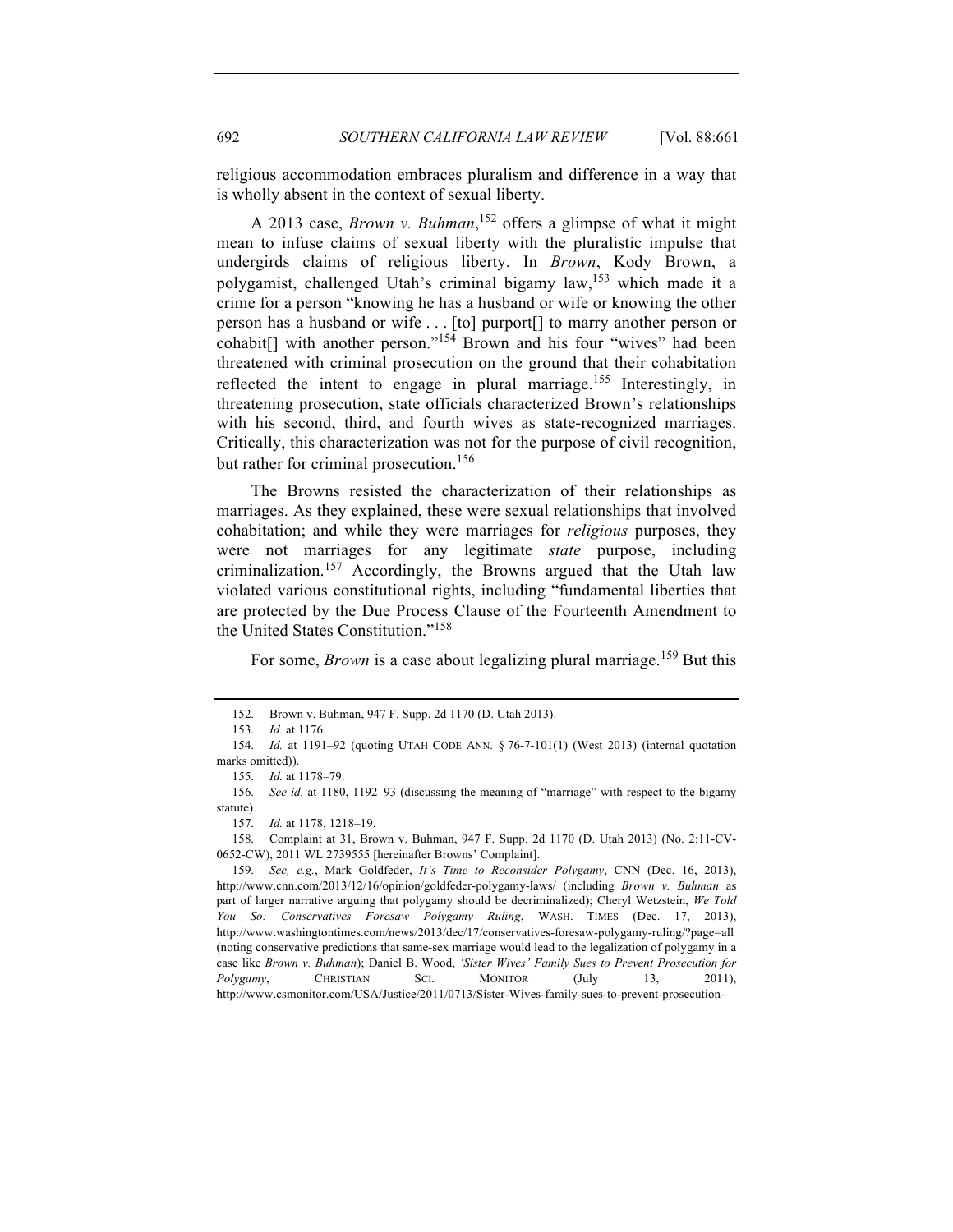characterization is incomplete and obscures the heart of the Browns' challenge. On its face, *Brown* is nominally about polygamy, a species of marriage that does not enjoy state recognition in any American jurisdiction. And it may be the case that *Brown* lays a foundation for the eventual legalization of polygamy—in much the same way that *Lawrence* laid the foundation for the legalization of same-sex marriage. But, it is worth noting that the claims surfaced in *Brown* were not arguments for the legal recognition of polygamous marriages.<sup>160</sup> Instead, the crux of the Browns' legal challenge was an explicit claim for nonmarriage and accommodation of sexual liberty.<sup>161</sup> Although Kody Brown argued that he and his "wives" referred to each other as "spouses," they were "married" only in a religious sense.<sup>162</sup> The Brown family "d[id] not hold multiple marriage licenses" and its plural relationships were not "legitimated and sanctioned by the state."<sup>163</sup> Indeed, the only state-recognized marriage within the family was Kody Brown's marriage to his first wife, Meri.<sup>164</sup> The Browns did not want the state to recognize their relationships as marriages; they wanted the state to credit their sexual liberty by exempting their nonmarital relationships from the criminal law's reach. In short, they sought an accommodation of nonmarriage.

In reviewing the parties' cross-motions for summary judgment, the U.S. District Court for the District of Utah credited this aspect of the Browns' claim.<sup>165</sup> In doing so, the court rejected the state's efforts to conflate nonmarital "religious cohabitation" with marriage.<sup>166</sup> Instead, the court credited the Browns' invocation of *Lawrence v. Texas* as providing constitutional protection for private, intimate, and nonmarital/noncriminal

for-polygamy (discussing the range of potential legal ramifications of *Brown v. Buhman*).

<sup>160.</sup> *See Brown*, 947 F. Supp. 2d at 1181 ("[C]ounsel for Plaintiffs have vigorously advanced arguments in favor of the right of religious polygamists to practice polygamy (through private 'spiritual' marriages not licensed or otherwise sanctioned by the state, a relationship to which the court will refer as 'religious cohabitation') . . . ."); Browns' Complaint, *supra* note 158, at 5 ("The Brown family does not seek declaration that [the statutes in question] are unconstitutional to the extent that they merely prohibit the official recognition of polygamous marriage or the acquisition of multiple state marriage licenses.").

<sup>161.</sup> *Brown*, 947 F. Supp. 2d at 1197–98 (discussing the Browns' creation of a plural family in terms of "religious cohabitation").

<sup>162.</sup> *Id.*

<sup>163.</sup> Browns' Complaint, *supra* note 158, at 3.

<sup>164.</sup> *Id.*

<sup>165.</sup> *Brown*, 947 F. Supp. 2d at 1234.

<sup>166.</sup> *Id.* at 1223 ("[I]n the case of people who have not even claimed to be legally married—are not making any claim to legal recognition of their unions or the network of laws surrounding the institution of marriage—[i]t is the state that is treating the relationship as a form of marriage and prosecuting on that basis.") (alteration in original) (internal quotation marks omitted)).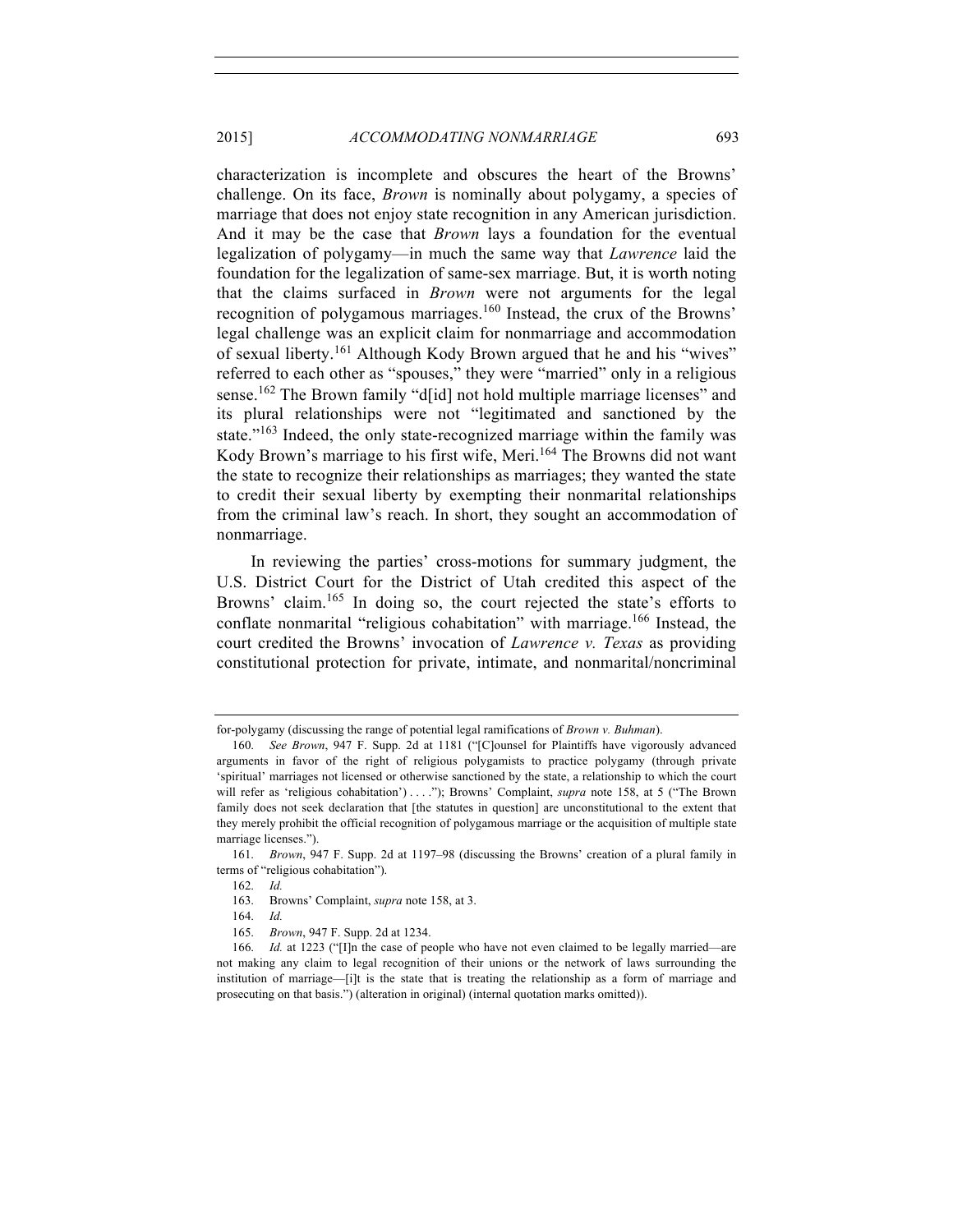conduct between consenting adults.167 *Lawrence*, the court noted, protected the exercise of intimate liberty—a liberty that included "an autonomy of self that includes freedom of thought, belief, expression, and certain intimate conduct."<sup>168</sup>

In this way, *Brown v. Buhman* offers a compelling counterpoint to *Masterpiece Cakeshop* and *Elane Photography*. *Brown* is an effort to both recuperate *Lawrence*'s promise of an accommodating space for nonmarriage and to resist the erasure of nonmarriage as a viable rubric for intimate life. Unlike the parties in *Elane Photography* and *Masterpiece Cakeshop*, Kody Brown and his wives willingly inhabited the space of nonmarriage that *Lawrence* presented. They were conscious of that space and conscious of the opportunity that it presented to be married only in a private, religious sense, rather than a public, civilly-recognized sense. For them, that space was one of profound liberty and accommodation—a place where they might exercise their religious beliefs and organize their intimate lives in the manner of their choosing.

*Brown* is remarkable in its effort to validate and protect nonmarriage.<sup>169</sup> In other cases, nonmarriage has not fared as well. Consider *Seegmiller v. LaVerkin City*. <sup>170</sup> There, police officer Sharon Johnson attended an out-of-town police training conference.<sup>171</sup> At the time, Johnson was estranged from her husband, whom she would later divorce.<sup>172</sup> During her off-duty time at the conference, she engaged in a brief affair with an officer from another jurisdiction.<sup>173</sup> When her supervisors learned of the affair, she was reprimanded and suspended from her job.<sup>174</sup> She challenged her employer's actions, arguing that *Lawrence* protected her private, sexual conduct.<sup>175</sup> On appeal, the U.S. Court of Appeals for the Tenth Circuit

<sup>167.</sup> *Id.* ("Consensual sexual privacy is the touchstone of the rational basis review analysis in this case, as in *Lawrence*.").

<sup>168.</sup> *Id.* at 1199 (quoting Lawrence v. Texas, 539 U.S. 558, 562 (2003)).

<sup>169.</sup> To be clear, *Brown* reflects one possibility for accommodation in which the state permits nonconformers space to withdraw from the force of public values. In keeping with the discussion in Part IV.A, this kind of accommodation is more consistent with the kind of negative right accommodation seen in *Yoder*. In another work, I consider what it would mean to frame accommodation of nonmarriage in terms of a positive right, as in *Sherbert*. *See generally* Melissa Murray, Rights, Recognition, and Regulation (2015) (unpublished manuscript) (on file with author) (discussing the "expansion of constitutional protections for private, consensual nonmarital sex" and the limits such protections impose upon the state's ability to regulate sex).

<sup>170.</sup> Seegmiller v. LaVerkin City, 528 F.3d 762 (10th Cir. 2008).

<sup>171.</sup> *Id.* at 765.

<sup>172.</sup> *Id.*

<sup>173.</sup> *Id.*

<sup>174.</sup> *Id.* at 765–66.

<sup>175.</sup> *Id.* at 769–70.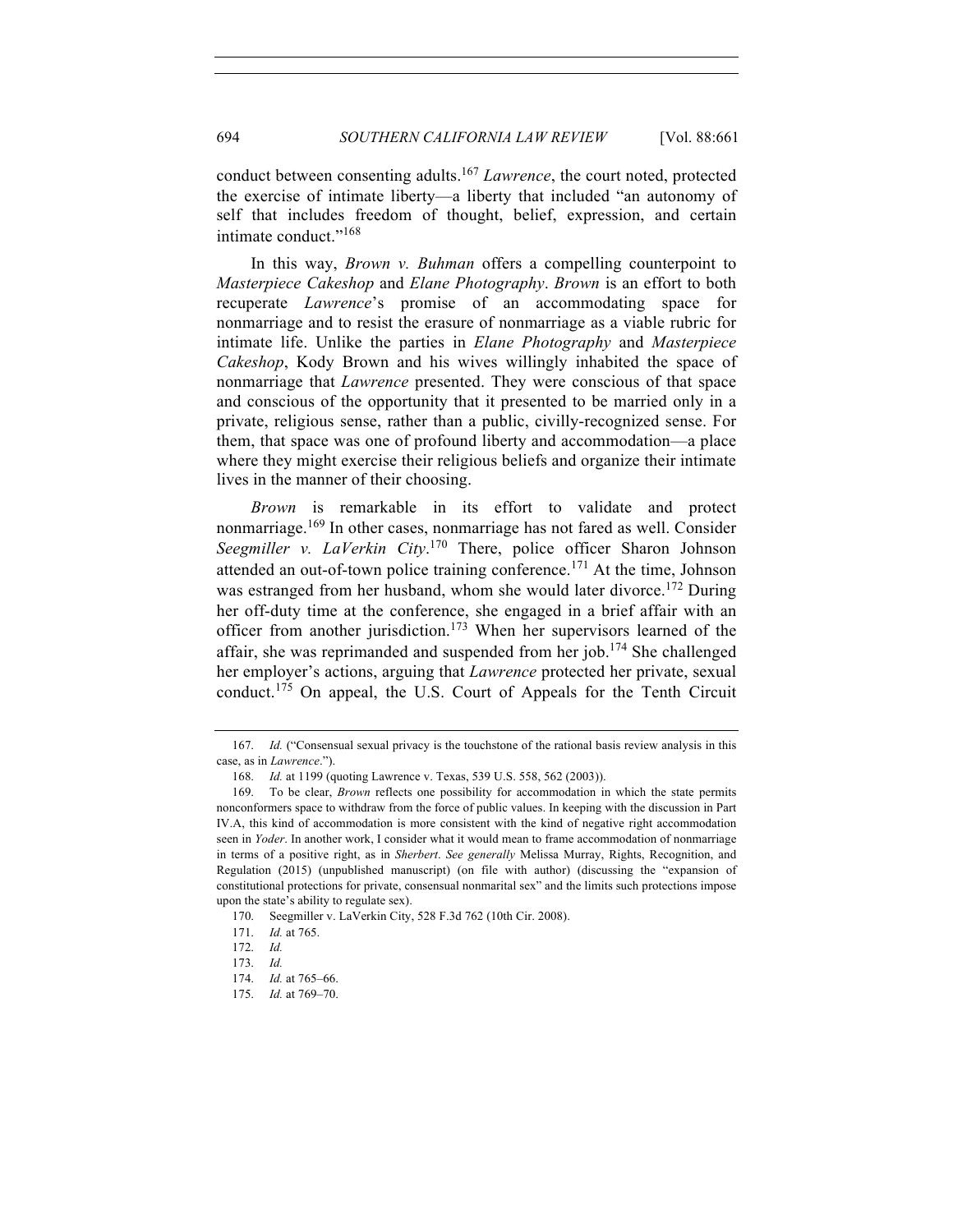conceded "[b]roadly speaking, . . . a right to be free from government interference in matters of consensual sexual privacy."176 Nevertheless, it refused to interpret *Lawrence* as conferring a fundamental right to engage in private sexual conduct.<sup>177</sup> Moreover, the *Seegmiller* court concluded that the employer's actions were justified, as it was "reasonable for the police department to privately admonish Ms. Johnson's personal conduct consistent with its code of conduct when the department believe[d] [that] it [would] further internal discipline or the public's respect for its police officers and the department they represent."178 Critically, *Seegmiller* is not exceptional. In a number of challenges, lower courts have refused to interpret *Lawrence* as articulating robust protections for sexual liberty.<sup>179</sup>

Given contemporary trends, which make clear that nonmarital sex and relationships are increasingly common,180 why is *Brown* the exception and *Seegmiller* the rule? Why do we not take accommodation of sexual liberty as seriously as we take religious accommodation? Critically, *Brown*  suggests one reason for this development. Although the *Brown* court

180. *See* CASEY E. COPEN, KIMBERLY DANIELS & WILLIAM D. MOSHER, U.S. DEP'T OF HEALTH & HUMAN SERVS., NATIONAL HEALTH STATISTICS REPORT NO. 64, FIRST PREMARITAL COHABITATION IN THE UNITED STATES: 2006–2010 NATIONAL SURVEY OF FAMILY GROWTH 1–3 (2013), *available at* http://www.cdc.gov/nchs/data/nhsr/nhsr064.pdf ("In more recent years, women were increasingly likely to cohabit with a partner as a first union rather than to marry directly . . . ."); PEW RESEARCH CTR., THE DECLINE OF MARRIAGE AND RISE OF NEW FAMILIES i (Paul Taylor ed., 2010) ("[T]ransformative trends of the past 50 years . . . have led to a sharp decline in marriage and a rise of new family forms . . . ."), *available at* http://www.pewsocialtrends.org/files/2010/11/pew-social-trends-2010 families.pdf.

<sup>176.</sup> *Id.* at 769.

<sup>177.</sup> *Id*. at 771–72.

<sup>178.</sup> *Id*. at 772.

<sup>179.</sup> *See, e.g.*, Muth v. Frank, 412 F.3d 808, 817 (7th Cir. 2005) (holding that *Lawrence* did not announce "a fundamental right . . . for adults to engage in all manner of sexual conduct" in regards to incest); Williams v. Pryor, 240 F.3d 944, 954 (11th Cir. 2001) (declining to find that "there is a fundamental constitutional interest—broad or narrow—that encompasses a right to use sexual devices"), *aff'd after remand and appeal sub nom*. Williams v. Att'y Gen. of Ala., 378 F.3d 1232, 1234–38 (11th Cir. 2004) (declining to "extrapolate from *Lawrence*" a fundamental right and upholding Alabama's criminal ban on commercial sex toys under rational basis review); State v. Romano, 155 P.3d 1102, 1110 (Haw. 2007) (holding that prostitution "is expressly rejected as a protected liberty interest under *Lawrence*"); *In re* R.L.C., 635 S.E.2d 1, 3–4, 8 (N.C. Ct. App. 2006) (refusing to apply *Lawrence* in circumstances involving consensual oral sex between a sixteen-year-old boy and thirteenyear-old girl as the two were minors, but still holding that the act did not fall under the felony "crime against nature" charge), *aff'd* 643 S.E.2d 920 (N.C. 2007); State v. Lowe, 2007-Ohio-606, 861 N.E.2d 512, at ¶ 23 (holding that *Lawrence* was "limited to consensual sexual conduct between two unrelated adults"); Singson v. Commonwealth, 621 S.E.2d 682, 685–66 (Va. Ct. App. 2005) (refusing to extend *Lawrence*'s reasoning to the solicitation of oral sex in a public bathroom because *Lawrence* "l[eft] undisturbed the states' authority to prohibit sexual conduct that occurs in . . . public"). *See also* Laura A. Rosenbury & Jennifer E. Rothman, *Sex In and Out of Intimacy*, 59 EMORY L.J. 809, 829–35 (2010) (discussing various cases that interpreted *Lawrence* narrowly); Murray, *supra* note 169, at 9–23 (discussing various cases in which state regulation of nonmarital sexual conduct was upheld).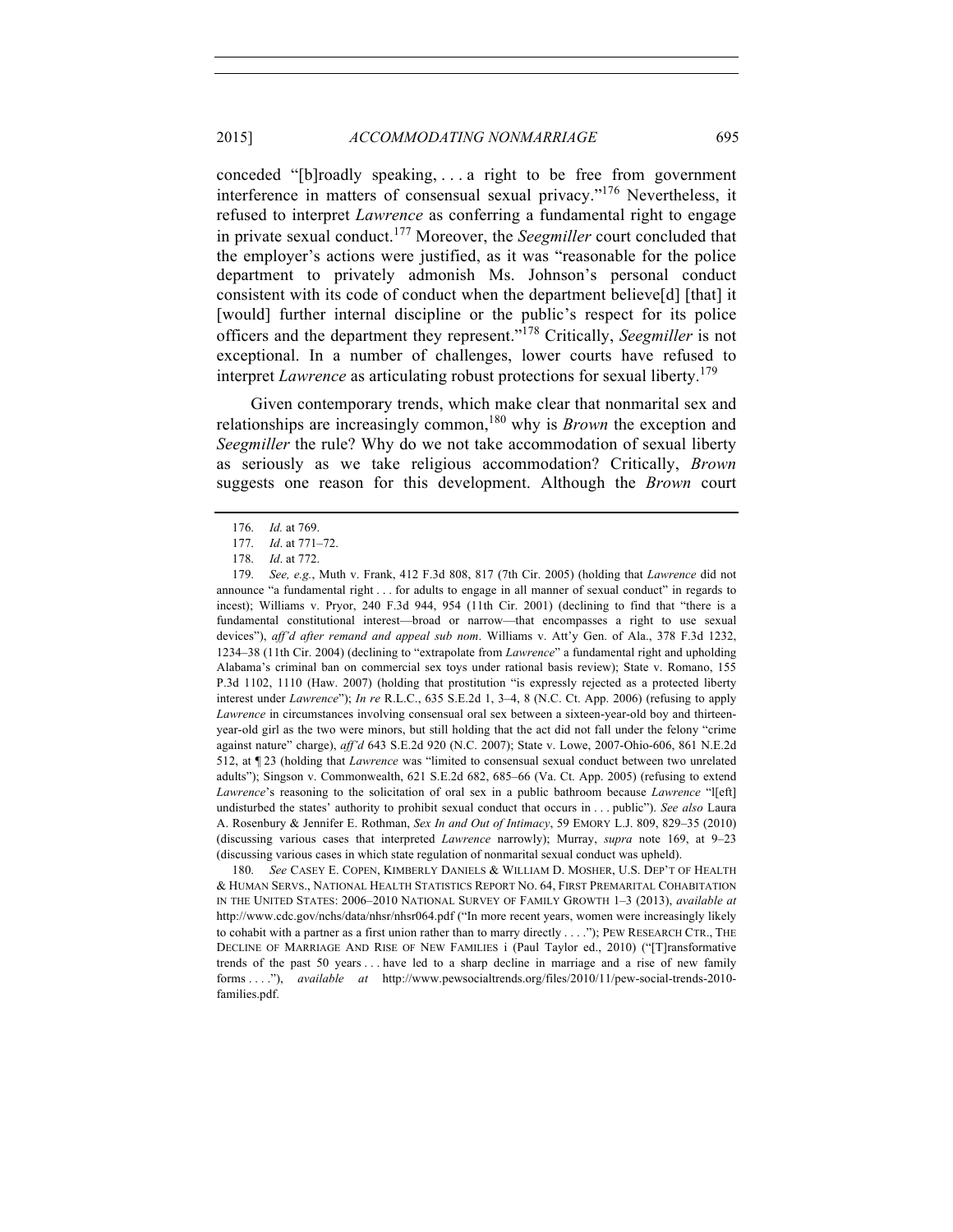credited *Lawrence* as offering some protection for private, consensual sex between adults, it balked at characterizing the protection as fundamental.<sup>181</sup> *Lawrence*, the court observed, was an "enigmatic decision" that "eschew[ed] a formal, technical analysis of the level of detail modeled in the ... framework" for analyzing fundamental rights claims.<sup>182</sup> Nor did the *Lawrence* majority "explicitly identiffy] the standard of review applied," instead toggling between strains of heightened scrutiny and rational basis review.<sup>183</sup> Other courts have echoed this resistance. Many have interpreted *Lawrence* as offering some limited protection for sex outside of marriage, but not in the manner of a fundamental right. Others have gone so far as to translate *Lawrence*'s protections into marriage-like terms, reasoning that the decision protects only long-term, monogamous relationships.<sup>184</sup>

The absence of a robust principle of constitutional protection for sexual liberty helps explain why we take the accommodation of nonmarriage less seriously than the accommodation of religion. In stark contrast to *Lawrence*, the First Amendment provides a more robust framework for permitting religious pluralism and accommodating religious liberty. Without a more robust constitutional principle of sexual liberty, protections for nonmarital sex and sexuality have been uneven and unpredictable, as *Brown* and *Seegmiller* suggest.<sup>185</sup>

But is a limited view of *Lawrence* the only factor in our neglect of sexual liberty? In the section that follows, I again draw on analogies to religious liberty. Specifically, I return to the concept of establishment and

<sup>181.</sup> *See* Brown v. Buhman, 947 F. Supp. 2d 1170, 1202 (D. Utah 2013) ("The court views the Tenth Circuit's analysis and interpretation of *Lawrence* as binding for this case and, accordingly, finds that it precludes the application of heightened scrutiny to [the Browns'] substantive due process claim . . . .").

<sup>182.</sup> *Id.* at 1198.

<sup>183.</sup> *Id.* (*Lawrence* "could fairly easily support an interpretation that heightened scrutiny was indeed applied, [as] the Court used some terminology arguably characteristic of rational basis review in ruling Texas' anti-sodomy statute unconstitutional.").

<sup>184.</sup> *See, e.g.*, United States v. Thompson, 458 F. Supp. 2d 730, 732 (N.D. Ind. 2006) (stating that *Lawrence* "was concerned about protecting personal relations in the home"); 832 Corp. v. Gloucester Twp., 404 F. Supp. 2d 614, 623 (D.N.J. 2005) (emphasizing that *Lawrence* "reflected [a] focus on protecting relationships from governmental intrusion"); United States v. Marcum, 60 M.J. 198, 212–13 (C.A.A.F. 2004) (Crawford, J., concurring) (erroneously characterizing the circumstances in *Lawrence*  as a "romantic relationship," and distinguishing it from a "casual" sexual encounter); *Romano*, 155 P.3d at 1110–11 (holding that *Lawrence* protected the "intimate choices" of those in homosexual or heterosexual "relationships" but did not extend to the "exchange of money for sexual relations"); Vanderveer v. Vanderveer, No. 0122-04-2, 2004 Va. App. LEXIS 459, at \*1–5, 12 (Va. Ct. App. Sept. 28, 2004) (holding that *Lawrence* applies only to criminal cases and is irrelevant in child custody determinations, where it is permissible for courts to adversely rule against a parent based "on [parent's] unmarried cohabitation").

<sup>185.</sup> *See* Murray, *supra* note 169, at 24–27.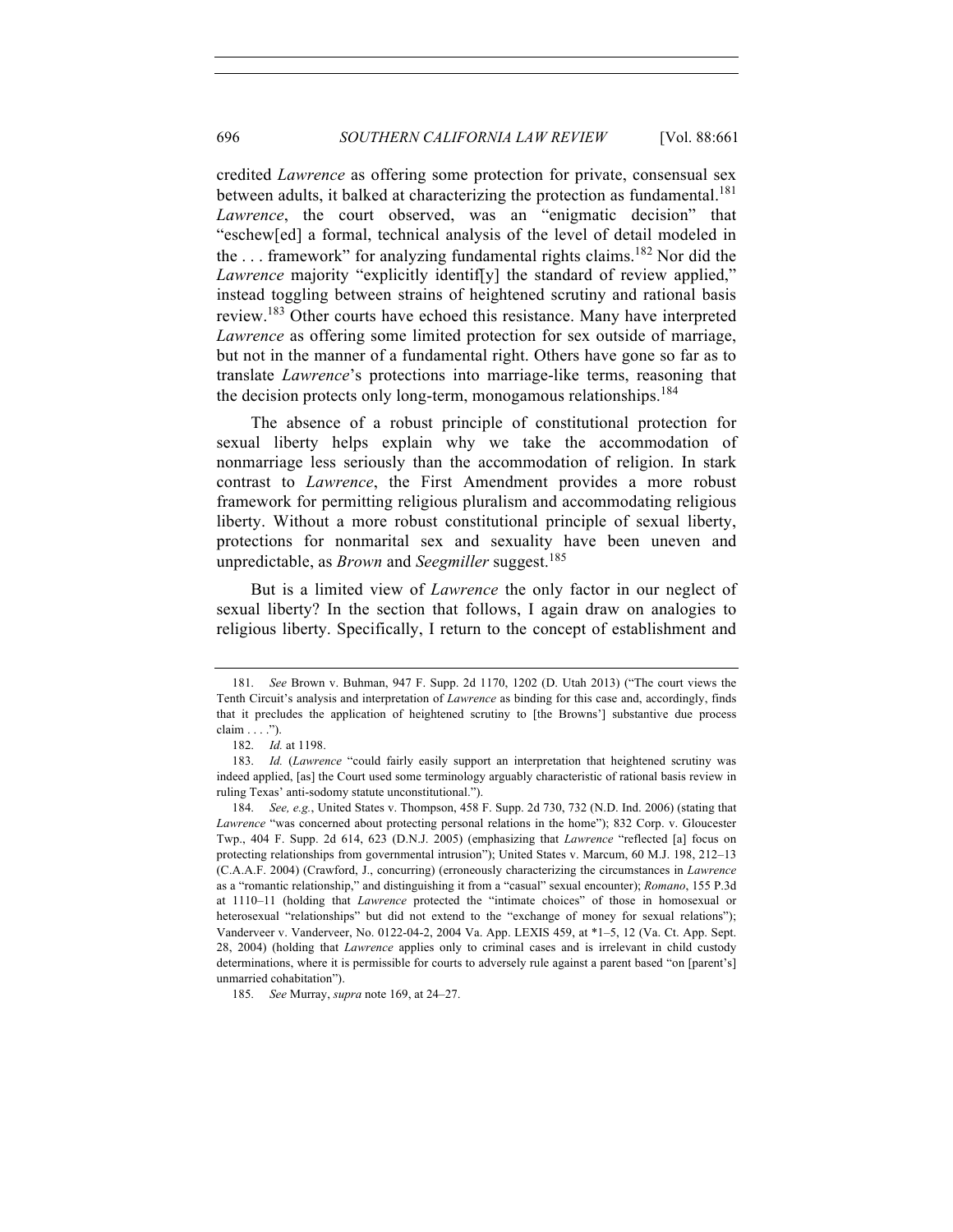consider how the establishment of marriage as the preferred rubric for sex and sexuality impedes a more robust understanding of sexual liberty.

## C. ESTABLISHMENT, FREE EXERCISE, AND SEXUAL LIBERTY

The absence of a well-articulated and robust constitutional underpinning for sex and sexuality outside of marriage offers only a partial explanation for our thin account of sexual liberty. The entrenchment indeed, *establishment*—of marriage as the normative model for sex and sexuality also helps explain the neglect of sexual liberty. Although marriage's grip on intimate life has loosened somewhat over the last halfcentury, marriage persists as the established norm for adult intimate life.<sup>186</sup> And many view the establishment of marriage as the preferred rubric for intimate life as an affirmative good. By contrast, many of us would view the establishment of a state religion negatively, or at the very least, skeptically.

Our acceptance of marital establishment may stem from the fact that, as acknowledged earlier, marriage can mean different things to different people.<sup>187</sup> Consistent with this view is Mary Anne Case's observation that the state's vision of marriage is one that can accommodate a wide range of conduct and practices—that is, once you are recognized by the state as married, you have broad license to comport with, or depart from, accepted marital norms.<sup>188</sup> This broad understanding of what might be encompassed in marriage is largely absent in the context of religion. At least in terms of defining their normative commitments, religions are relatively fundamentalist. You are either Protestant or you are not. And critically, Protestantism does not make room for Catholicism or Judaism in its account of its normative commitments.<sup>189</sup>

Because religion is, in this way, fundamentalist, religious establishment may raise greater concerns about state coercion of dissenters. If the state establishes Judaism as its religion, then one must either convert or be excluded. Marital establishment may not spark the same concerns

<sup>186.</sup> For a more robust discussion of marital establishment, see Ristroph & Murray, *supra* note 129, at 1252–59.

<sup>187.</sup> *See supra* text accompanying notes 4–5.

<sup>188.</sup> Mary Anne Case, Lecture, *Marriage Licenses*, 89 MINN. L. REV. 1758, 1765 (2005) ("[M]arriage now licenses in a new way—a married couple is by and large free to have or not have sex, vaginal or not, procreative, contracepted, or otherwise; to be faithful or not, to divorce and remarry, to commingle their finances or keep them separate, to live together or separately, to differentiate roles or share all tasks, to publicize their relationship or be discreet about it, while still having their commitment to one another recognized by third parties including the state.").

<sup>189.</sup> I do not mean to suggest that Protestantism is hostile to Catholicism or Judaism. Rather, I mean only that each faith tradition is self-contained in terms of its normative commitments.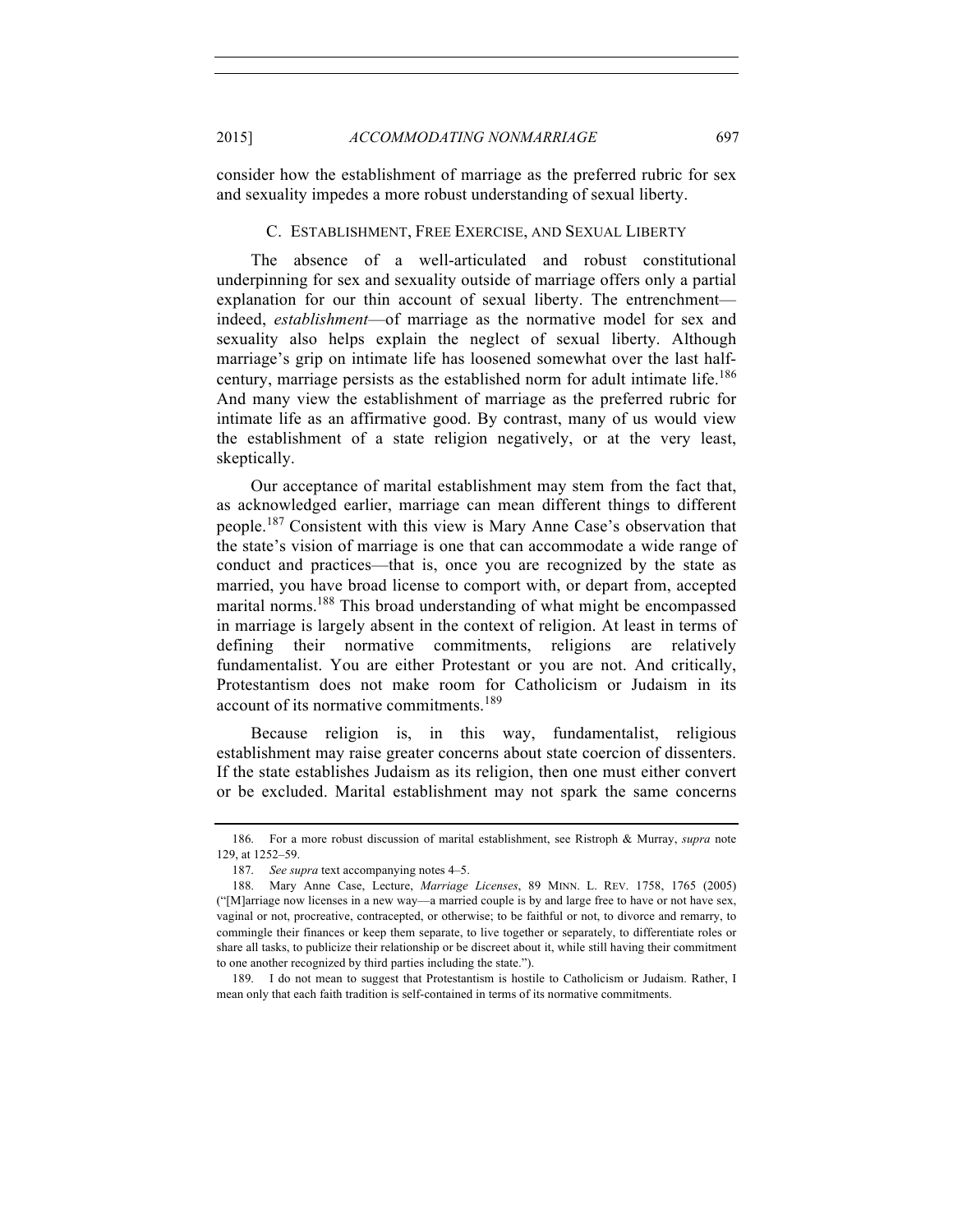because marriage, by contrast is not as starkly fundamentalist in this regard. Within marriage—and within the privacy protections that marriage affords—individuals have some license to conduct their sexual lives more or less in the manner of their choosing.<sup>190</sup> The fact that marriage is not fundamentalist in the manner of religion may help explain why the impulse is toward expanding its scope to include more constituents, rather than disestablishing it as the preferred rubric for intimate life and pluralizing the available choices for intimate life.

This insight regarding marital establishment helps illuminate another aspect of *Brown*, *Elane Photography*, and *Masterpiece Cakeshop*. In *Brown*, the Browns willingly inhabited the space for nonmarriage that *Lawrence* provided.<sup>191</sup> Their willingness to do so was likely rooted in legal concerns: by claiming nonmarriage, they were distancing themselves from the reach of the polygamy statute, which criminalized plural "marriages." But their interest in nonmarriage may also have been inspired by other considerations. Recall the earlier discussion of the contest over marriage's meaning seen in *Elane Photography* and *Masterpiece Cakeshop*. <sup>192</sup> The parties in those two cases framed the relationships as marriages in part because they were engaged in a conflict about how the state would define marriage and which sexual norms—heterosexuality or homosexuality would be credited as legitimate and marital.

With this in mind, the Browns' appeal to nonmarriage in their challenge of the Utah polygamy law is perhaps more easily comprehensible. At present, the contest over the meaning of marriage and the sexual norms that will be incorporated into that meaning, has focused exclusively on monogamous pairings. The contested variables involve the gender of the participants; but currently there is no conflict about the number of participants. As has been the case for more than a century in the United States, plural marriage is seen as inconsistent with the social and legal meaning of marriage.<sup>193</sup> In this way, polygamy is not a robust part of

<sup>190.</sup> This is not to say that marriage does not involve some degree of state coercion. It surely does. *See* Murray, *Marriage as Punishment*, *supra* note 6, at 23–51 (discussing how marriage has been used to regulate intimate relationships and sexual conduct); Ruthann Robson, *Compulsory Matrimony*, *in* FEMINIST AND QUEER LEGAL THEORY: INTIMATE ENCOUNTERS, UNCOMFORTABLE CONVERSATIONS 313, 314 (Martha Albertson Fineman et al. eds., 2009) (describing "forces that impose, manage, organize, propagandize and forcefully maintain the political institution of marriage"). Nor do I mean to suggest that once in marriage, anything goes. *See, e.g.*, Lovisi v. Slayton, 539 F.2d 349, 350 (4th Cir. 1976) (affirming denial of habeas corpus relief for a married couple convicted of violating a state sodomy statute by engaging in sex with a third person).

<sup>191.</sup> *See supra* notes 166–169 and accompanying text.

<sup>192.</sup> *See supra* Part III.

<sup>193.</sup> *See, e.g.*, Late Corp. of the Church of Jesus Christ of Latter-Day Saints v. United States, 136 U.S. 1, 46, 67 (1890) (Fuller, C.J., dissenting) (objecting to the Court's decision to uphold a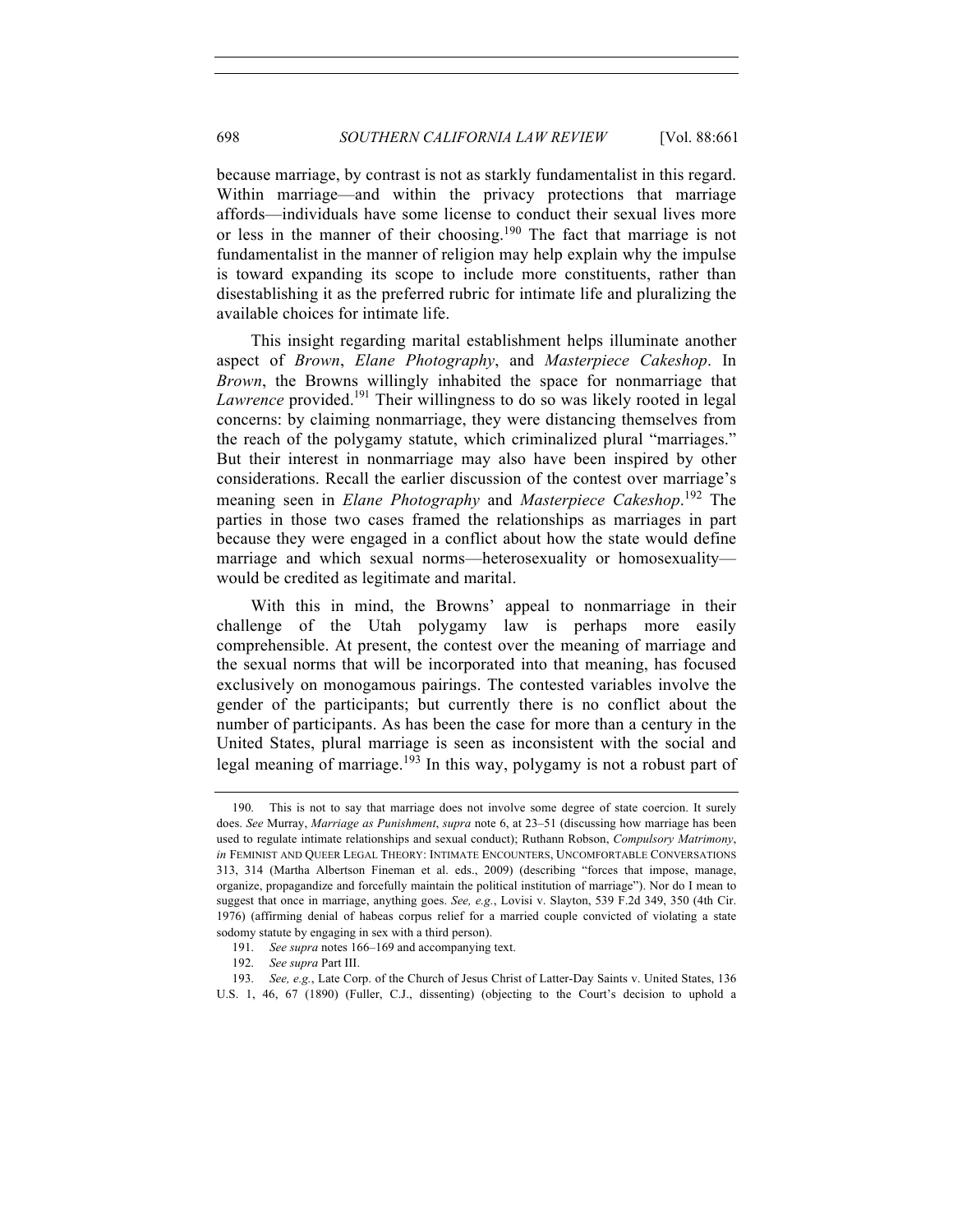the debate over what marriage means and how the state should define it. Put differently, a viable claim for plural marriage was not available to the Browns because monogamy is part of the established definition of marriage. Accordingly, the Browns framed their claims within the context of nonmarriage, and focused on decriminalization as their desired outcome.194

But what if legal recognition of plural marriage was not, practically speaking, an impossibility? What if there was a viable claim to be made for state recognition of plural marriage? Would the Browns *still* willingly claim that their relationships were nonmarriages? Would they happily occupy the accommodative space between marriage and crime that *Lawrence* presents? Would they continue to seek a space for their intimate lives outside of the state's regulatory reach? I doubt it.

Together, these insights help explain our neglect of nonmarriage as a legal category. *Elane Photography* and *Masterpiece Cakeshop* make clear that cases like *Brown* are possible only when marriage is not a possibility, or at least not the only possibility. That is, more robust consideration of nonmarriage—and what it would mean to accommodate nonmarriage—is possible only when marriage is not the established rubric for encompassing and envisioning intimate life. And this (depressing) realization is one that renders intelligible the cautions of queer theorists, who have bemoaned the rush toward same-sex marriage as foreclosing the possibility of other kinds of intimate relationships.<sup>195</sup> Moreover, it underscores the importance of

194. In this way, *Brown v. Buhman* has much in common with *Lawrence v. Texas*, in which the litigants made no claim to civil marriage, but instead focused on the unconstitutionality of a criminal prohibition on same-sex sodomy. Lawrence v. Texas, 539 U.S. 558, 564 (2003). However, given that *Lawrence* is credited with laying a foundation for same-sex marriage, it remains to be seen whether *Brown* may play a similar role in the context of polygamy.

congressional act dissolving the Mormon Church, and suggesting that the act was motivated by a distaste for polygamy); Reynolds v. United States, 98 U.S. 145, 161–67 (1878) (upholding, in the face of a free exercise challenge, criminal law prohibiting polygamy and bigamy); Bronson v. Swensen, 500 F.3d 1099, 1105–06 (10th Cir. 2007) (rejecting a claim for state recognition of plural marriage due to a lack of standing and forfeiture); Potter v. Murray City, 760 F.2d 1065, 1070 (10th Cir. 1985) ("Monogamy is inextricably woven into the fabric of our society. . . . In light of these fundamental values, the State is justified . . . in upholding and enforcing its ban on plural marriage to protect the monogamous marriage relationship."); State v. Holm, 137 P.3d 726, 732–45 (Utah 2006) (rejecting a challenge to Utah's anti-polygamy laws). *See generally* SARAH BARRINGER GORDON, THE MORMON QUESTION: POLYGAMY AND CONSTITUTIONAL CONFLICT IN NINETEENTH-CENTURY AMERICA (2002).

<sup>195.</sup> *See* MICHAEL WARNER, THE TROUBLE WITH NORMAL: SEX, POLITICS, AND THE ETHICS OF QUEER LIFE 25–52 (1999); Judith Butler, *Is Kinship Always Already Heterosexual?*, *in* LEFT LEGALISM/LEFT CRITIQUE 229, 232–38 (Wendy Brown & Janet Halley eds., 2002); Katherine M. Franke, *The Politics of Same-Sex Marriage Politics*, 15 COLUM. J. GENDER & L. 236, 246 (2006); Franke, *supra* note 79, at 1414–15; Janet Halley, *Sexuality Harassment*, *in* LEFT LEGALISM/LEFT CRITIQUE, *supra*, at 80, 98–103; Michael Warner, *Beyond Gay Marriage*, *reprinted in* LEFT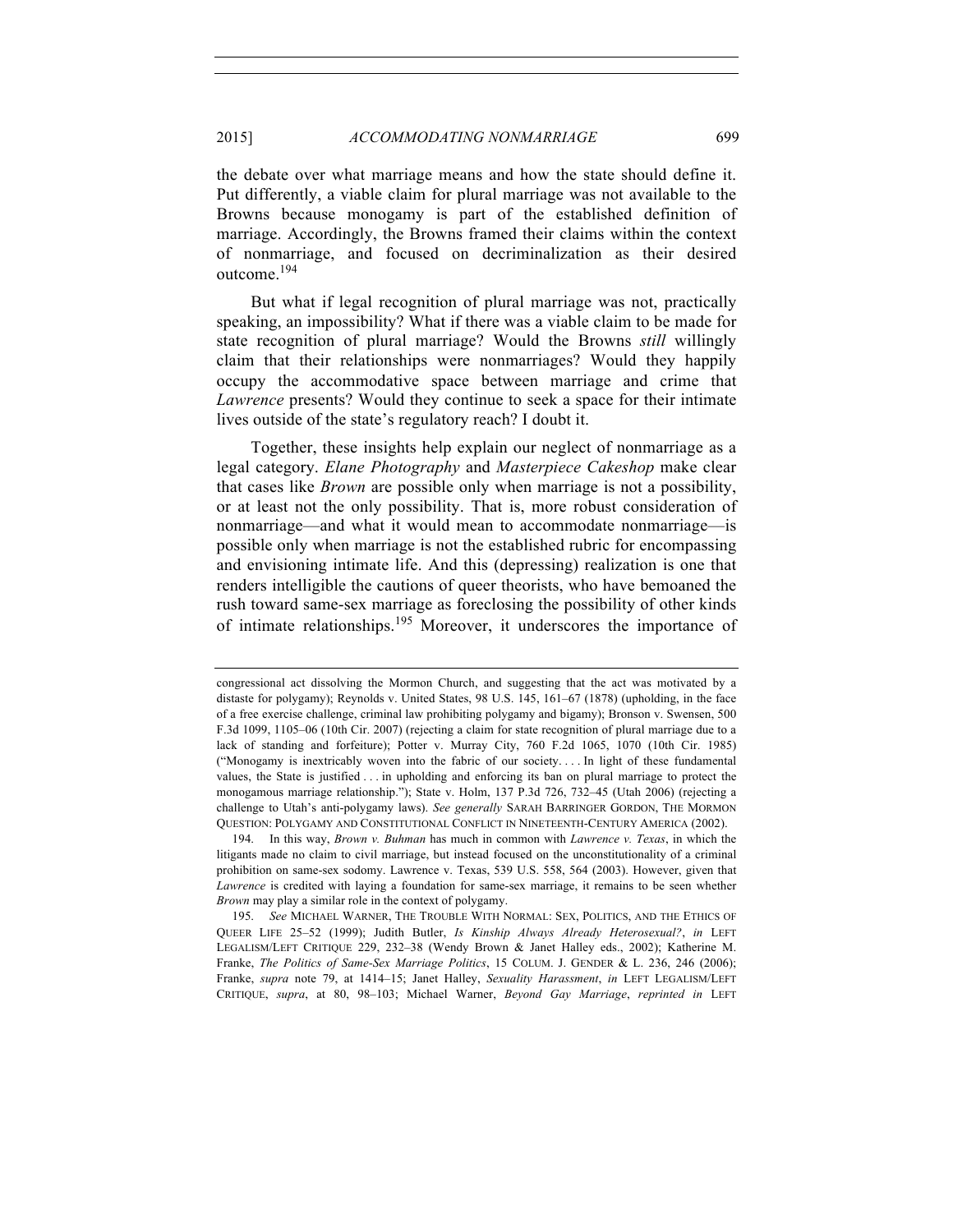situations like those in *Lawrence* and *Brown*—situations where marriage is off the table and space for nonmarriage is affirmatively marked and claimed. But it also suggests the importance of situations unlike *Elane Photography* and *Masterpiece Cakeshop* where space for nonmarriage is preserved against efforts to further entrench marriage's primacy.

# V. CONCLUSION

At the time of this writing, the marriage equality question seems to be marching to its inevitable conclusion.<sup>196</sup> In this regard, *Elane Photography* 

LEGALISM/LEFT CRITIQUE, *supra*, at 259, 259–88.

<sup>196.</sup> Since *United States v. Windsor*, 133 S. Ct. 2675, 2693 (2013) (finding the limiting definition of "marriage" in the Defense of Marriage Act, as it referred only to a legal union between a man and a woman, to be unconstitutional under the Fifth Amendment), federal courts have either struck down or entered injunctions against the enforcement of same-sex marriage bans in twenty states. *See* Majors v. Horne, 14 F. Supp. 3d 1313, 1315 (D. Ariz. 2014) (holding Arizona's same-sex marriage ban unconstitutional); Hamby v. Parnell, No. 3:14-cv-00089-TMB, 2014 U.S. Dist. LEXIS 145876, at \*3 (D. Alaska Oct. 12, 2014) (holding that Alaska's ban on same-sex marriage and its refusal to recognize same-sex marriages from other states unconstitutional); Brenner v. Scott, 999 F. Supp. 2d 1278, 1281– 82 (N.D. Fla. 2014) (invalidating Florida's same-sex marriage ban); Gen. Synod of the United Church of Christ v. Cooper, 12 F. Supp. 3d 790, 791 (W.D.N.C. 2014) (holding unconstitutional North Carolina's same-sex marriage ban); Burns v. Hickenlooper, No. 14-cv-01817-RM-KLM, 2014 U.S. Dist. LEXIS 100894, \*2–3 (D. Colo. July 23, 2014) (enjoining enforcement of Colorado's same-sex marriage ban in light of the Tenth Circuit's decision in *Kitchen v. Herbert*); Love v. Beshear, 989 F. Supp. 2d 536, 539 (W.D. Ky. 2014) (striking down Kentucky's same-sex marriage ban on equal protection grounds), *rev'd sub nom.* DeBoer v. Snyder, 772 F.3d 388 (6th Cir. 2014), *cert. granted sub nom.* 135 S. Ct. 1041 (Jan. 16, 2015) (No. 14-571); Baskin v. Bogan, 12 F. Supp. 3d 1144, 1149 (S.D. Ind. 2014) (holding Indiana's same-sex marriage ban unconstitutional); Whitewood v. Wolf, 992 F. Supp. 2d 410, 431 (M.D. Pa. 2014) (invalidating Pennsylvania's same-sex marriage ban); Geiger v. Kitzhaber, 994 F. Supp. 2d 1128, 1133 (D. Or. 2014) (striking down Oregon's same-sex marriage ban); Latta v. Otter, 19 F. Supp. 3d 1054, 1060 (D. Idaho 2014) (finding Idaho's marriage laws to be unconstitutional), *aff'd*, 771 F.3d 456, 464–65 (9th Cir. 2014) (holding Idaho and Nevada same-sex marriage bans to be unconstitutional); Henry v. Himes, 14 F. Supp. 3d 1036, 1039 (S.D. Ohio 2014) (striking down Ohio's same-sex marriage ban), *rev'd sub nom*. DeBoer v. Snyder, 772 F.3d 388 (6th Cir. 2014), *cert. granted*, 135 S. Ct. 1041 (Jan. 16, 2015) (No. 14-571); Bourke v. Beshear, 996 F. Supp. 2d 542, 544 (W.D. Ky. 2014) (finding Kentucky's policy of not recognizing same-sex marriage to be unconstitutional), *rev'd sub nom*. DeBoer v. Snyder, 772 F.3d 388 (6th Cir. 2014), *cert. granted sub nom.* Bourke v. Beshear, 135 S. Ct. 1041 (Jan. 16, 2015) (No. 14-571); DeBoer v. Snyder, 973 F. Supp. 2d 757, 759 (E.D. Mich. 2014) (holding that Michigan's marriage amendment was not rationally related to a government interest in child rearing), *rev'd*, 772 F.3d 388 (6th Cir. 2014), *cert granted sub nom.* Bourke v. Beshear, 135 S. Ct. 1041 (Jan. 16, 2015) (No. 14-571); Tanco v. Haslam, 7 F. Supp. 3d 759, 763 (M.D. Tenn. 2014) (requiring Tennessee to recognize out-of-state same-sex marriages by issuing a preliminary injunction regarding the six plaintiffs) *rev'd sub nom*. DeBoer v. Snyder 772 F.3d 388 (6th Cir. 2014), *cert granted sub nom.* Bourke v. Beshear, 135 S. Ct. 1041 (Jan. 16, 2015) (No. 14- 571); De Leon v. Perry, 975 F. Supp. 2d 632, 639–40 (W.D. Tex. 2014) (holding Texas's same-sex marriage ban unconstitutional); Lee v. Orr, No. 13-CV-8719, 2014 WL 683680, at \*2 (N.D. Ill. Feb. 21, 2014) (ordering immediate issuance of marriage licenses to same-sex couples seeking to marry in Cook County, Illinois); Bishop v. U.S. ex rel. Holder, 962 F. Supp. 2d 1252, 1258 (N.D. Okla. 2014) (striking down Oklahoma's same-sex marriage ban), *aff'd sub nom.* Bishop v. Smith, 760 F.3d 1070 (10th Cir. 2014), *cert. denied*, 135 S. Ct. 271 (2014). *But see* Conde-Vidal v. Garcia-Padilla, No. 14-1253(PG),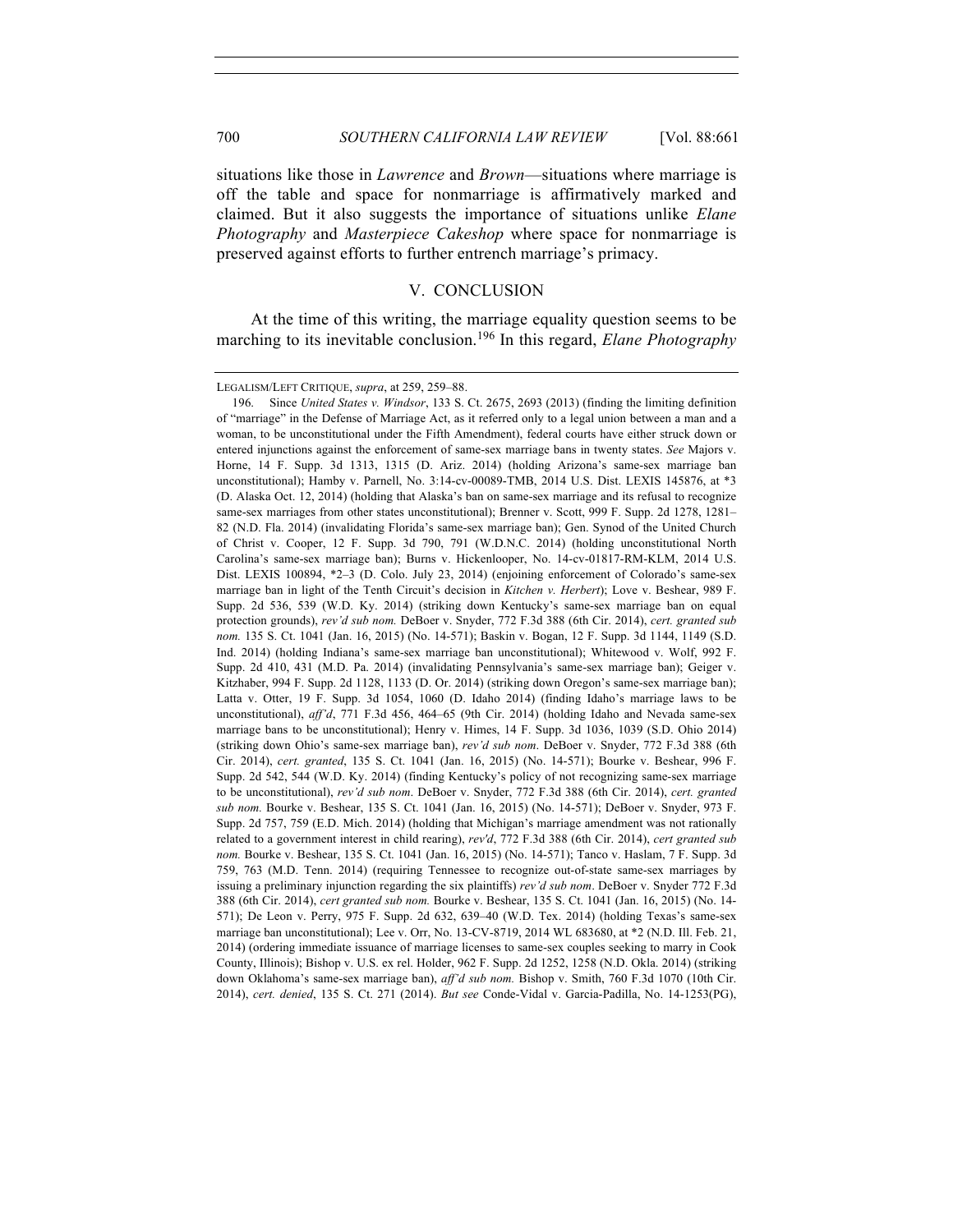and *Masterpiece Cakeshop* represent the last throes of a contest for marriage's meaning that has long been joined and will soon be settled.<sup>197</sup> But there will surely be other battles—for marriage and nonmarriage alike. In the face of these contests, it is unclear how marriage and the sexual norms it reflects will shift and evolve. Nor is it clear how claims of religious liberty and requests for accommodation will respond to these changes.

What *is* clear, however, is that we could do more to be precise about the distinctions between private beliefs and public recognition, whether through marriage or through state accommodations for religious beliefs. We could do more to resist the urge to diminish the theoretical and practical space for nonmarriage by rendering all intimate relationships marriages. We would do well to understand nonmarriages not as expressions of deviancy and illegitimacy, but as expressions of liberty for which individuals may require accommodation and exemption from the prevailing orthodoxy of marriage.

<sup>2014</sup> WL 5361987, at \*10 (D.P.R. Oct. 21, 2014) (holding that Puerto Rico is free to shape its own marriage policy); Robicheaux v. Caldwell, 2 F. Supp. 3d 910, 927–28 (E.D. La. 2014) (upholding Louisiana's same-sex marriage ban and refusal to recognize out-of-state same-sex marriages); Sevcik v. Sandoval, 911 F. Supp. 2d 996, 1021 (D. Nev. 2012) (upholding Nevada's same-sex marriage ban), *rev'd and remanded sub nom*. Latta v. Otter, 771 F.3d 456, 464–65 (9th Cir. 2014) (holding that the Nevada and Idaho statutes violated the Equal Protection Clause). The Supreme Court denied review of seven petitions on the matter, effectively settling the question for the Fourth, Seventh, and Tenth Circuits. *See* Baskin v. Bogan, 766 F.3d 648, 654, 672 (7th Cir. 2014) (striking down Indiana's statutory and Wisconsin's constitutional prohibitions on same-sex marriage), *cert. denied*, 135 S. Ct. 316 (2014); Bostic v. Schaefer, 760 F.3d 352, 367 (4th Cir. 2014) (striking down Virginia's constitutional and statutory same-sex marriage bans and refusal to recognize out-of-state same-sex marriages), *cert. denied*, 135 S. Ct. 308 (Oct. 6, 2014); Kitchen v. Herbert, 755 F.3d 1193, 1199 (10th Cir. 2014) (striking down Utah's same-sex marriage ban), *cert. denied*, 135 S. Ct. 265 (2014). However, the Sixth Circuit has overturned lower-court rulings in Ohio, Tennessee, Kentucky, and Michigan striking down same-sex marriage bans in those states. DeBoer v. Snyder, 772 F.3d 388 (6th Cir. 2014) (applying only rational-basis review).

<sup>197.</sup> In response to the Sixth Circuit's holding in *DeBoer v. Snyder*, the Supreme Court has consolidated several district court cases, granted petitions for writs of certiorari, and set the final round of briefings to be filed before 2 p.m. on April 17, 2015 regarding the following issues: "(1) Does the Fourteenth Amendment require a state to license a marriage between two people of the same sex? (2) Does the Fourteenth Amendment require a state to recognize a marriage between two people of the same sex when their marriage was lawfully licensed and performed out-of-state?" Bourke v. Beshear, 135 S. Ct. 1041 (Jan. 16, 2015) (No. 14-571).